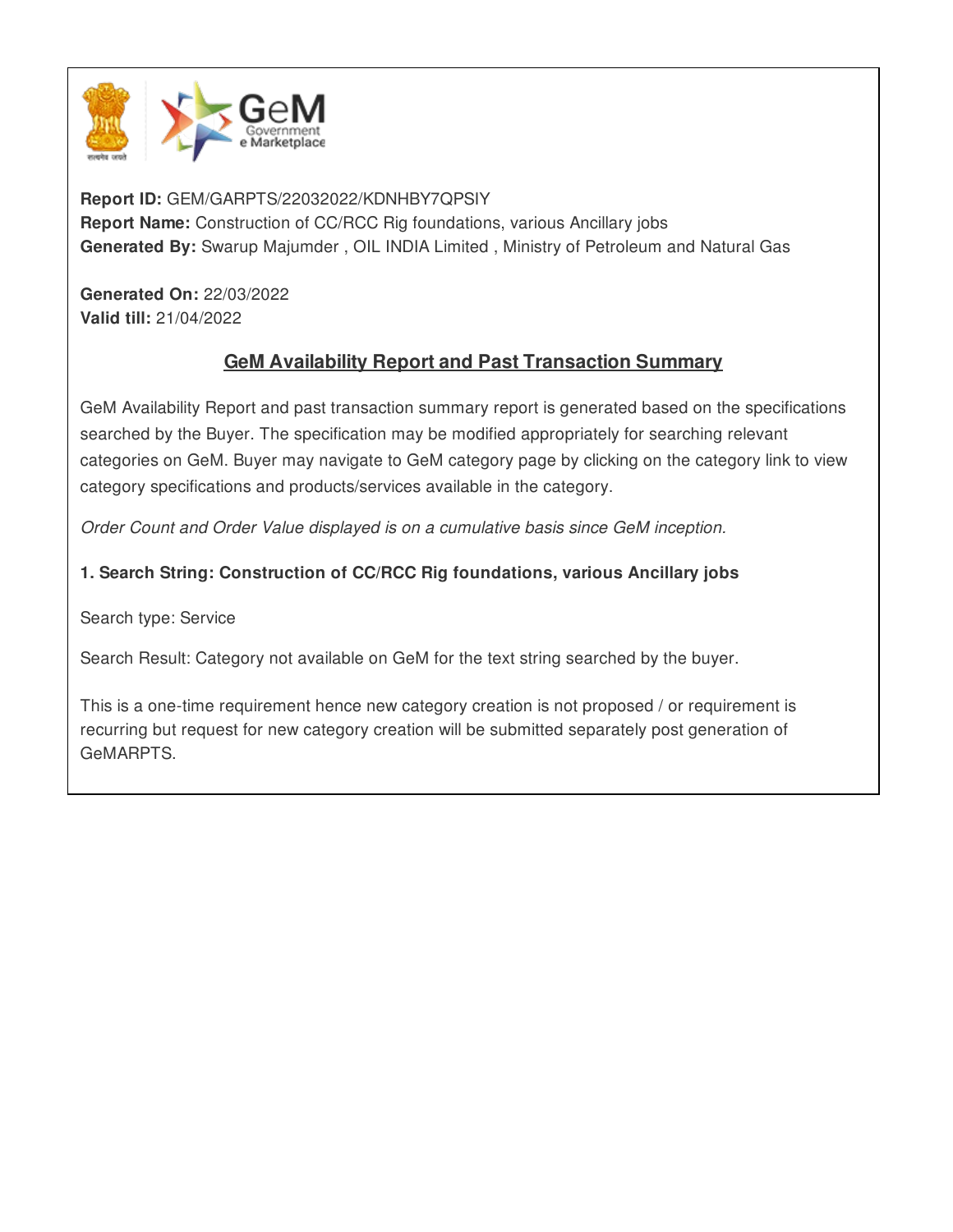



BAY EXPLORATION PROJECT IDCO TOWERS (3RD FLOOR), JANPATH, BHUBANESWAR ODISHA-751022 EMAIL: KGBASIN@OILINDIA.IN PH: 0674-2623100/2623150

## (FORWARDING LETTER)

## NOTICE INVITING TENDERS

## NATIONAL COMPETITIVE BIDDING

#### Sub: IFB No. CBI9955P22 for "Construction of CC/RCC Rig foundations, various Ancillary jobs in location OPUC of Mahanadi Basin including improvement and widening of existing RWD road from Astaranga to Sianga Patna village for location OPUC under Astaranga Tehsil, Puri District, Odisha."

Dear Sirs,

1.0 OIL INDIA LIMITED (OIL), a "Navaratna" Category, Government of India Enterprise, is a premier Oil Company engaged in exploration, production and transportation of crude oil & natural gas with its Headquarters at Duliajan, Assam. Oil India Limited (OIL)'s Project office located at Bhubaneswar is presently entrusted to coordinate activities related to exploration of oil and natural gas from the Mahanadi on land basins in India. The Project Office of OIL at Bhubaneswar is well connected by road, rail and air.

2.0 In connection with its operations in Odisha, OIL invites National Competitive Bids (NCB) from experienced and established firms / contractors meeting the requisite criteria through OIL's eprocurement site for Construction of CC/RCC Rig foundations, various Ancillary jobs in location OPUC of Mahanadi Basin including improvement and widening of existing RWD road from Astaranga to Sianga Patna village for location OPUC under Astaranga Tehsil, Puri District, Odisha. One complete set of Bid Document covering OIL's IFB for hiring of above services is uploaded in OIL's e-procurement portal. Interested and eligible contractors are invited to submit their most competitive bids on or before the scheduled bid closing date and time through OIL's eprocurement portal. For ready reference of prospective bidders, few salient points of the IFB (covered in detail in the Bid Document) are highlighted below:

| a)           | IFB No. /E-Tender No.         |                      | <b>CBI9955P22</b>                                                 |
|--------------|-------------------------------|----------------------|-------------------------------------------------------------------|
| b)           | Type of Bidding               |                      | Online Indigenous e-Tender: Single Stage-Two Bid<br><b>System</b> |
| $\mathbf{c}$ | Tender Fee                    |                      | Not Applicable                                                    |
| d)           | Bid Closing Date $\&$<br>Time | $\bullet$<br>$\cdot$ | As mentioned in the E-procurement portal.                         |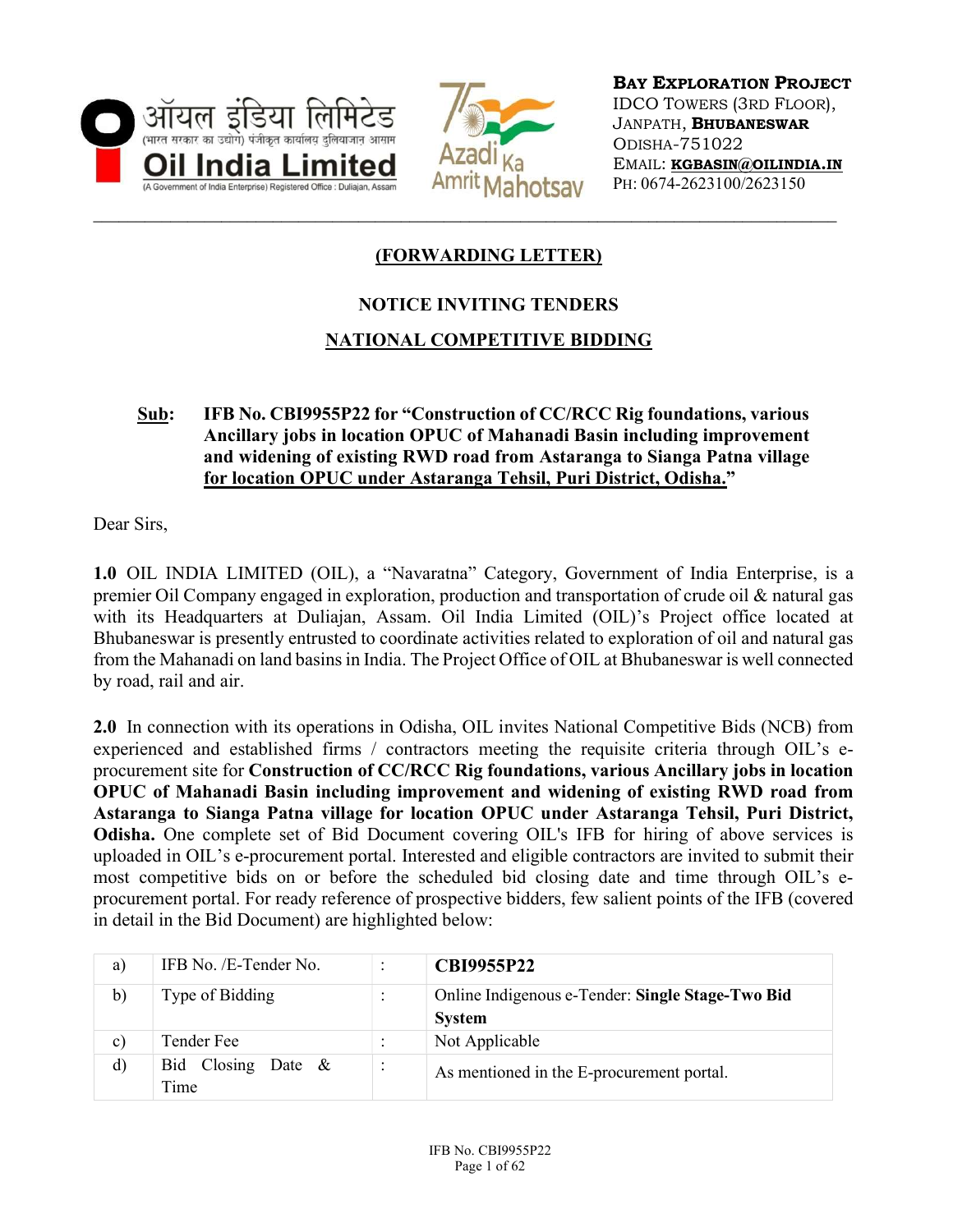| e)               | Technical Bid Opening<br>Date & Time | $\vdots$       | As mentioned in the E-procurement portal.                                                                                                                              |
|------------------|--------------------------------------|----------------|------------------------------------------------------------------------------------------------------------------------------------------------------------------------|
| f)               | Price Bid Opening Date<br>& Time     | $\vdots$       | Will be intimated to the eligible/qualified Bidders<br>nearer the time.                                                                                                |
| g)               | <b>Bid Submission Mode</b>           | $\ddot{\cdot}$ | Bids must be uploaded online in OIL's E-<br>procurement portal                                                                                                         |
| h)               | <b>Bid Opening Place</b>             | $\ddot{\cdot}$ | Office of Chief General Manager (HSE & Admin),<br>OIL INDIA LIMITED<br><b>Bay Exploration Project</b><br><b>IDCO</b> Towers (3rd Floor)<br>Janpath, Bhubaneswar-751022 |
| $\ddot{1}$       | <b>Bid Validity</b>                  | $\ddot{\cdot}$ | 120 (One Hundred Twenty) days from Bid<br><b>Closing date</b>                                                                                                          |
| j)               | <b>Mobilization Time</b>             | $\vdots$       | Within 07 days from the date of issue of Letter of<br>Award (LOA) / Mobilization notice, whichever<br>is later.                                                        |
| $\mathbf{k}$     | <b>Bid Security Amount</b>           | $\vdots$       | Not applicable.                                                                                                                                                        |
| $\left( \right)$ | <b>Bid Security Validity</b>         | :              | Not applicable.                                                                                                                                                        |
| m)               | Amount of Performance<br>Security    | $\ddot{\cdot}$ | 3% of annualized total Contract value.                                                                                                                                 |
| $\mathbf{n}$     | Validity of Performance<br>Security  | $\ddot{\cdot}$ | Up to 03 (three) months from date of completion of<br>Contract.                                                                                                        |
| $\circ$ )        | Location of job                      | :              | Location<br>of<br>Mahanadi<br><b>OPUC</b><br>Basin<br>1n<br>Manduki/Sianga Patna Village area under Astaranga<br>Tehsil, Puri District, Odisha                         |
| p)               | Duration of the Contract             | $\ddot{\cdot}$ | 120 days                                                                                                                                                               |
| q)               | <b>Integrity Pact</b>                | :              | Must be digitally signed $&$ uploaded along with the<br>Techno-commercial Bid.                                                                                         |
| r)               | Bids to be addressed to              | :              | Chief General Manager (HSE & Admin),<br>OIL INDIA LIMITED<br><b>Bay Exploration Project</b><br><b>IDCO</b> Towers (3rd Floor)<br>Janpath, Bhubaneswar-751022           |

3.0 Integrity Pact: The Integrity Pact must be uploaded in OIL's E-procurement portal along with the Technical Bid digitally signed by the same signatory who signed the Bid i.e., who is duly authorized to sign the Bid. If any bidder refuses to sign Integrity Pact or declines to submit the Integrity Pact, their bid shall be rejected straightway. Uploading the Integrity Pact with digital signature will be construed that all pages of the Integrity Pact have been signed by the bidder's authorized signatory who signs the Bid.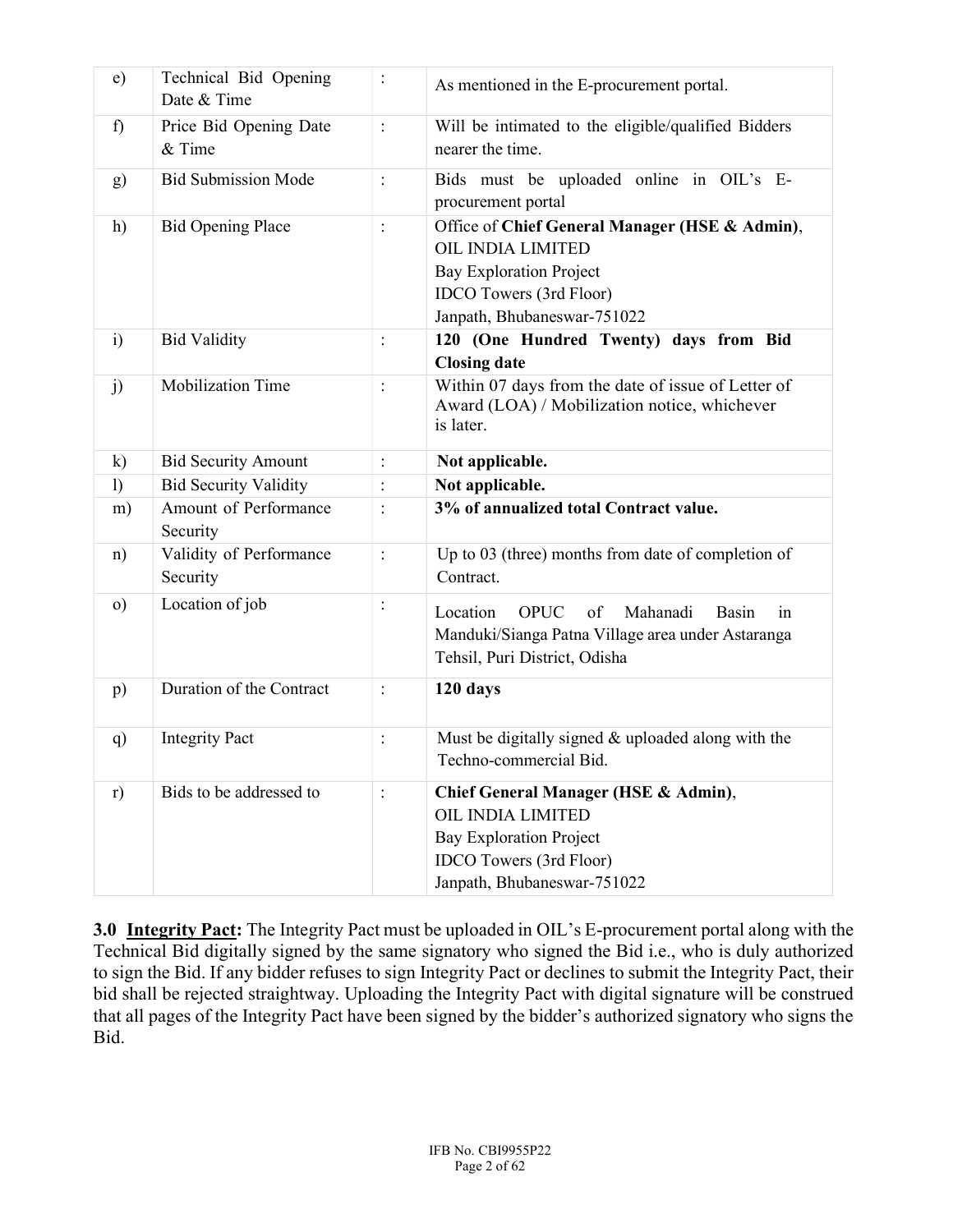## 4.0 GUIDELINES FOR PARTICIPATING IN OIL'S E-PROCUREMENT:

4.1 To participate in OIL's E-procurement tender, bidders should have a legally valid digital certificate of Class 3 with Organization's Name and Encryption certificate as per Indian IT Act from the licensed Certifying Authorities operating under the Root Certifying Authority of India (RCAI), Controller of Certifying Authorities (CCA) of India (http://www.cca.gov.in). Digital Signature Certificates having "Organization Name" field as "Personal" are not acceptable. However, aforesaid Digital Signature Certificates having Bidder's Name in the "Organization Name" field are acceptable. Only in case of sole proprietorship firms, Digital Signature Certificates issued in the name of the proprietor is also acceptable provided the bid is submitted in the capacity of a proprietorship firm.

4.2 Digital Signature Certificate comes in a pair of Signing/verification and Encryption/decryption certificate. Bidder should have both the Signing/verification and Encryption/Decryption certificate for Signing and encryption, decryption purpose respectively. The driver needs to be installed once, without which the DSC will not be recognized. While participating on e-Tendering the DSC token should be connected to vendor's system.

4.3 Encryption certificate is mandatorily required for submission of bid. In case bidder created response with one certificate (using encryption key) and bidder changes his Digital Signature Certificate then old certificate [Used for encryption] is required in order to decrypt his encrypted response for getting the EDIT mode of the response. Once decryption is done, bidder may use new DSC certificate for uploading and submission of their offer. It is the sole responsibility of the bidder to keep their DSC certificate properly. In case of loss of the certificate, OIL INDIA LTD. will not be responsible.

4.4 Bidder is responsible for ensuring the validity of digital signature and its proper usage by their employee. The bid including all uploaded documents shall be digitally signed by duly authorized representative of the Bidder / Bidding Company to bind the Bidder / Bidding Company to the contract. If the digital signature used for signing is not of "Class -3" with Organization's name, the bid will be rejected.

4.5 For participation, applicants already having User ID & Password for OIL's E-Procurement Portal need to register against the IFB. New vendors/existing vendors not having User ID & Password for OIL's E-Procurement Portal shall obtain User ID & password through online vendor registration system in E-Portal.

4.5.1 Bidders without having E-Tender Login ID and password should complete their online registration at least 07 (Seven) days prior to the scheduled Bid Closing Date and time of the tender. For online registration, bidder may visit OIL's E-Tender site - https://etender.srm.oilindia.in/irj/portal.

4.5.2 Necessary Login ID & Password will be issued by OIL only after submitting the complete online registration by the Bidder. In the event of late registration/incomplete registration by Bidder, OIL INDIA LIMITED shall not be responsible for late allotment of User ID & Password and request for bid closing date extension on that plea shall not be entertained by Company.

4.6 Parties, who do not have a User ID, can click on Guest login button in the e-Tender portal to view and download the tender. The detailed guidelines are given in User Manual available in OIL's E-Procurement site. For any clarification in this regard, bidders may contact E-Tender Support Cell at Duliajan at  $erp$  mm@oilindia.in, Ph.: 0374- 2807171/7192.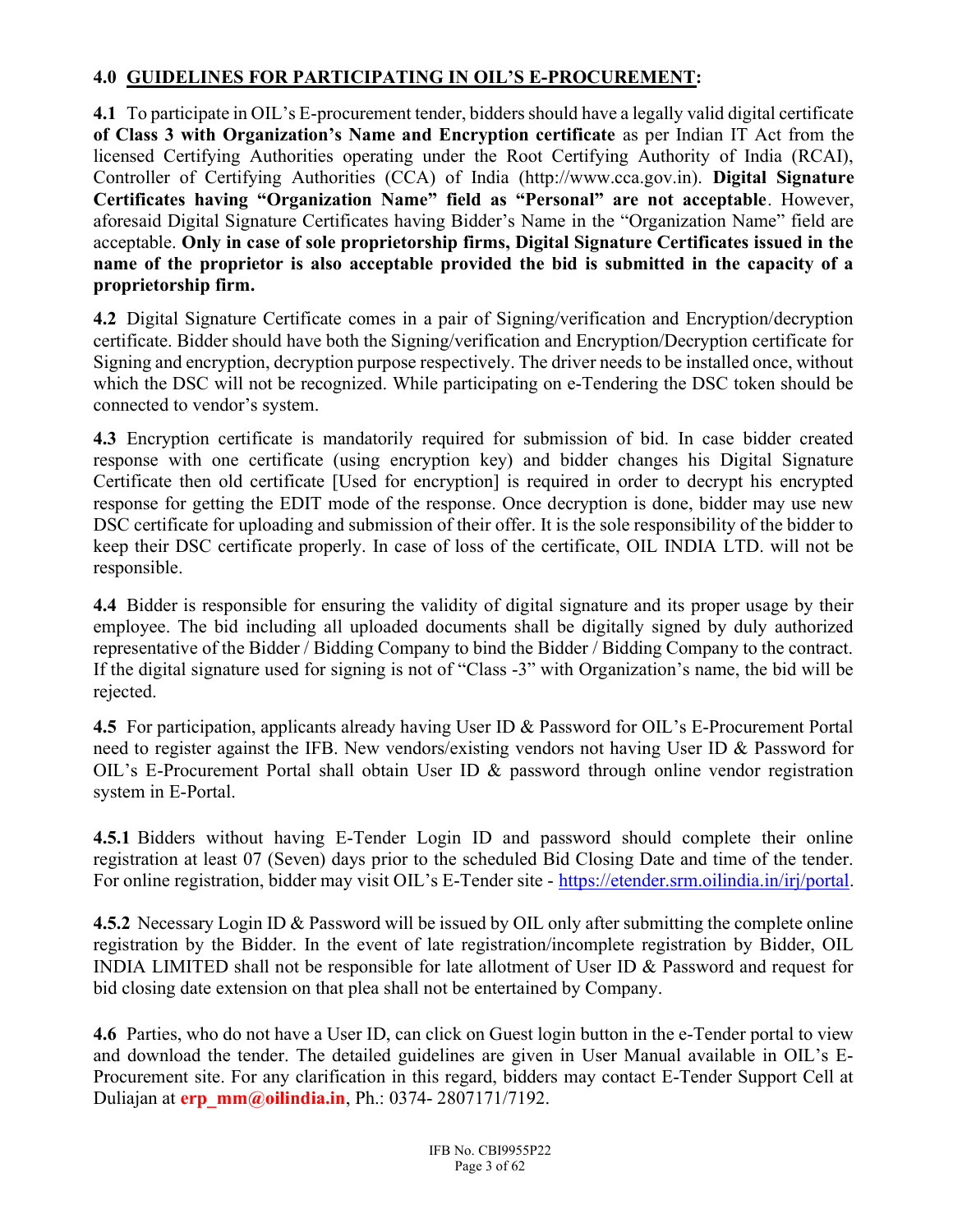4.7 The link for OIL's E-Procurement Portal is available on OIL's web site (www.oil-india.com).

5.0 Bid should be submitted online in OIL's E-Procurement site up to 13.00 PM (IST) (Server Time) on the date as mentioned and will be opened on the same day at 15.00 PM (IST) (Server Time) at the office of the CGM-HSE&A in presence of the authorized representatives of the bidders. However, if the above scheduled closing / opening day of the tender happens to be non-working day due to Bandh / Strike or any other reason, the bids will be received and opened on the following working day at the same time except on Saturdays.

Bidders are requested to examine all instructions, forms, terms and specifications in the bid. Failure to furnish all information required as per the bid or submission of offers not substantially responsive to the bid in every respect will be at the bidders' risk and may result in the rejection of its offer without seeking any clarifications.

Before submission of bids, the bidder is advised to inspect the work site to assess the nature and extent of work and the conditions under which it will be carried out. They may also seek such clarifications from this office as are deemed necessary.

6.0 The rates shall be quoted as specified in the "PRICE BIDDING FORMAT" attached under "Notes and Attachments" tab. Bidder should note that no pricing information is furnished in the "Technical Attachment" (Un-priced Techno-Commercial Bid) otherwise the bid will be rejected.

7.0 (a) No Bidder can withdraw their bid within the validity or extended validity of the bid. Withdrawal of any bid within validity period will lead to debarment from participation in future tenders, at the sole discretion of the company.

 (b) Once a withdrawal letter is received from any bidder, the offer will be treated as withdrawn and no further claim / correspondence will be entertained in this regard.

8.0 Conditional bids are liable to be rejected at the discretion of the Company.

9.0 The bidders are required to furnish the composition and status of ownership of the firm in whose name bid documents have been purchased / issued along with one or more of the following documentary evidence (which are applicable to the bidder) in support of the same and scanned copies of the same should be uploaded along with the Un-priced Techno-Commercial Bid documents.

9.1 In case of Sole Proprietorship Firm, Copies of Telephone / Electricity / Mobile Bill, PAN card, latest Income Tax Return form indicating therein the name, business and residential address, E-mail and telephone numbers of the owner and GSTIN number.

9.2 In case of HUF, Copies of Telephone / Electricity / Mobile Bill, PAN card, latest Income Tax Return form, Family Arrangement indicating therein the name, residential address, E-mail and telephone numbers of the owners in general and Karta in particular and GSTIN number.

9.3 In case of Partnership Firm, Copies of Telephone / Electricity / Mobile Bill, PAN card, latest Income Tax Return form indicating therein the name, residential address, E-mail and telephone numbers of all the partners (including the Managing Partner), registered partnership agreement / deed and GSTIN number.

9.4 In case of Co-Operative Societies, Copies of Telephone / Electricity / Mobile Bill, PAN card, latest Income Tax Return form indicating therein the name, residential address, E-mail and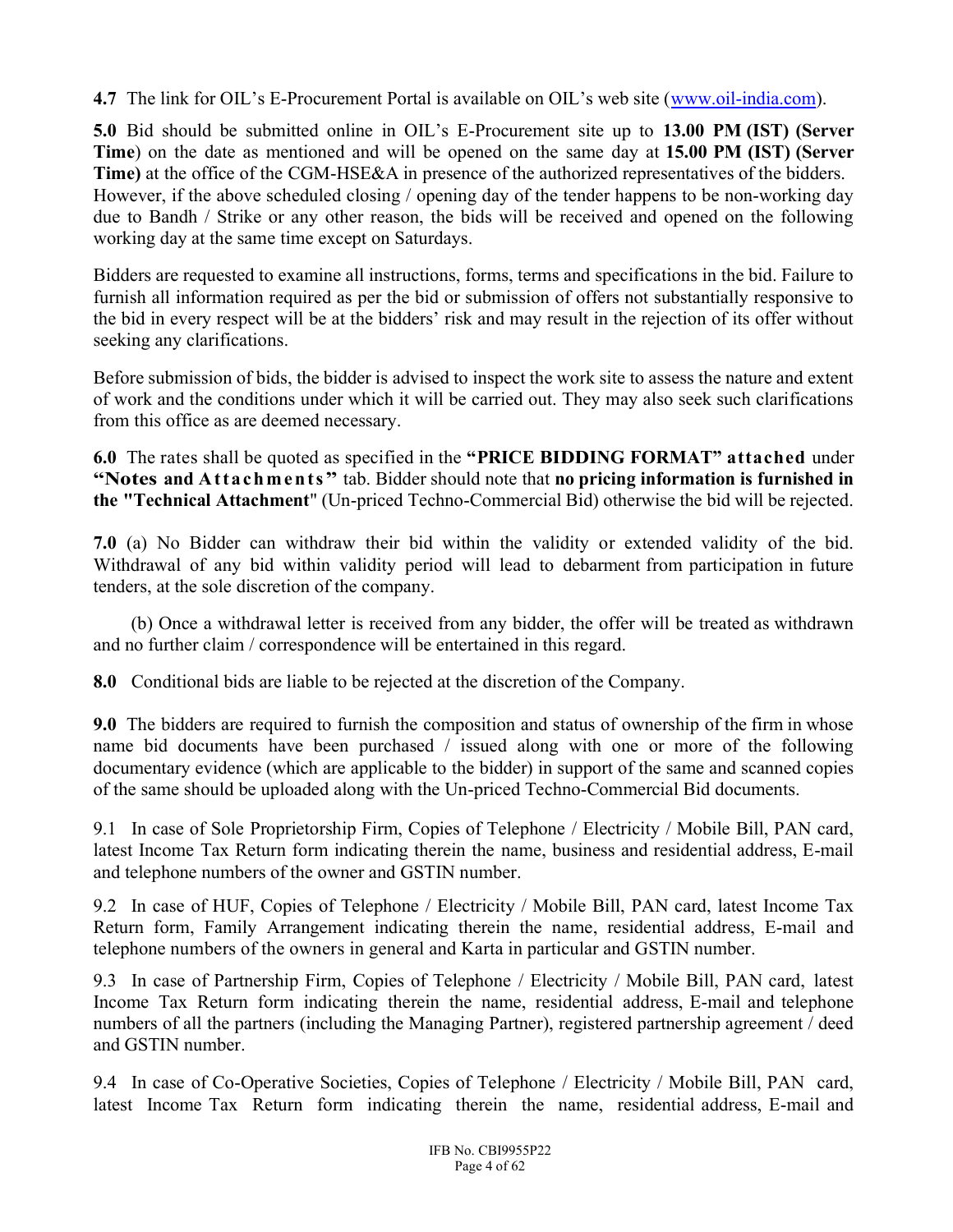telephone numbers of all the Directors or persons who are at the helm of affairs, registration certificate from Registrar of Co-Operative Societies and GSTIN number.

9.5 In case of Societies registered under the Societies Registration Act, Copies of Telephone / Electricity / Mobile Bill, PAN card, latest Income Tax Return form indicating therein the name, residential address, E-mail and telephone numbers of all the Directors or persons who are at the helm of affairs, registration certificate from the Registrar of the state and GSTIN number.

9.6 In case of Joint Stock Companies registered under the Indian Companies Act, Copies of Telephone / Electricity / Mobile Bill, PAN card, latest Income Tax Return form indicating therein the name, residential address, E-mail and telephone numbers of all the Directors or persons who are at the helm of affairs, Certificate of Incorporation from the Registrar of Companies, Memorandum and Articles and GSTIN number.

9.7 In case of Trusts registered under the Indian Trust Act, Copies of Telephone / Electricity / Mobile Bill, PAN card, latest Income Tax Return form indicating therein the name, residential address, E-mail and telephone numbers of all the Trustee or persons who are at the helm of affairs, registration certificate from the Registrar of the state, Trust Deed and GSTIN number.

| <b>RFx Information</b><br>Items<br>Questions<br><b>Basic Data</b>                                                   | <b>RFx Response Version Number</b> Active Version<br>Notes and Attachments<br><b>Technical Attachments.</b> | <b>RFx Version Number 1</b><br>Summary<br>Conditions | Tracking           | Uploading "Price Bid. | Go to this Tab "Notes and Attachments" for          |  |
|---------------------------------------------------------------------------------------------------------------------|-------------------------------------------------------------------------------------------------------------|------------------------------------------------------|--------------------|-----------------------|-----------------------------------------------------|--|
| $\blacktriangleright$ Notes                                                                                         |                                                                                                             |                                                      |                    |                       |                                                     |  |
| Clear                                                                                                               |                                                                                                             |                                                      |                    |                       |                                                     |  |
| Category                                                                                                            |                                                                                                             |                                                      | <b>Description</b> |                       |                                                     |  |
| <b>Bid Invitation/Auction Text</b><br><b>Bidder's Remarks</b><br><b>Purchaser's Remarks</b><br><b>*</b> Attachments |                                                                                                             |                                                      | "Technical Bid".   |                       | Go to this Tab "Technical Attachment" for Uploading |  |
| CFolder Attachments                                                                                                 |                                                                                                             |                                                      |                    |                       |                                                     |  |
|                                                                                                                     |                                                                                                             |                                                      |                    |                       |                                                     |  |
| Add Attachment Delete Verify Signature                                                                              |                                                                                                             |                                                      |                    |                       |                                                     |  |

#### 10.0 SCREEN SHOTS

On "EDIT" Mode, bidders are advised to upload "Technical Bid" and "Priced Bid" in the respective places as indicated above:

Note:

\*The "Technical Bid" shall contain all techno-commercial details except the prices.

\*\* The "Priced bid" must contain the price schedule and the bidder's commercial terms and conditions, if any. For uploading Priced Bid, first click on Add Attachment, a browser window will open, select the file from the PC and name the file under Description, Assigned to General Data and click on OK to digitally sign and upload the File. Please click on Save Button of the Response to Save the uploaded files.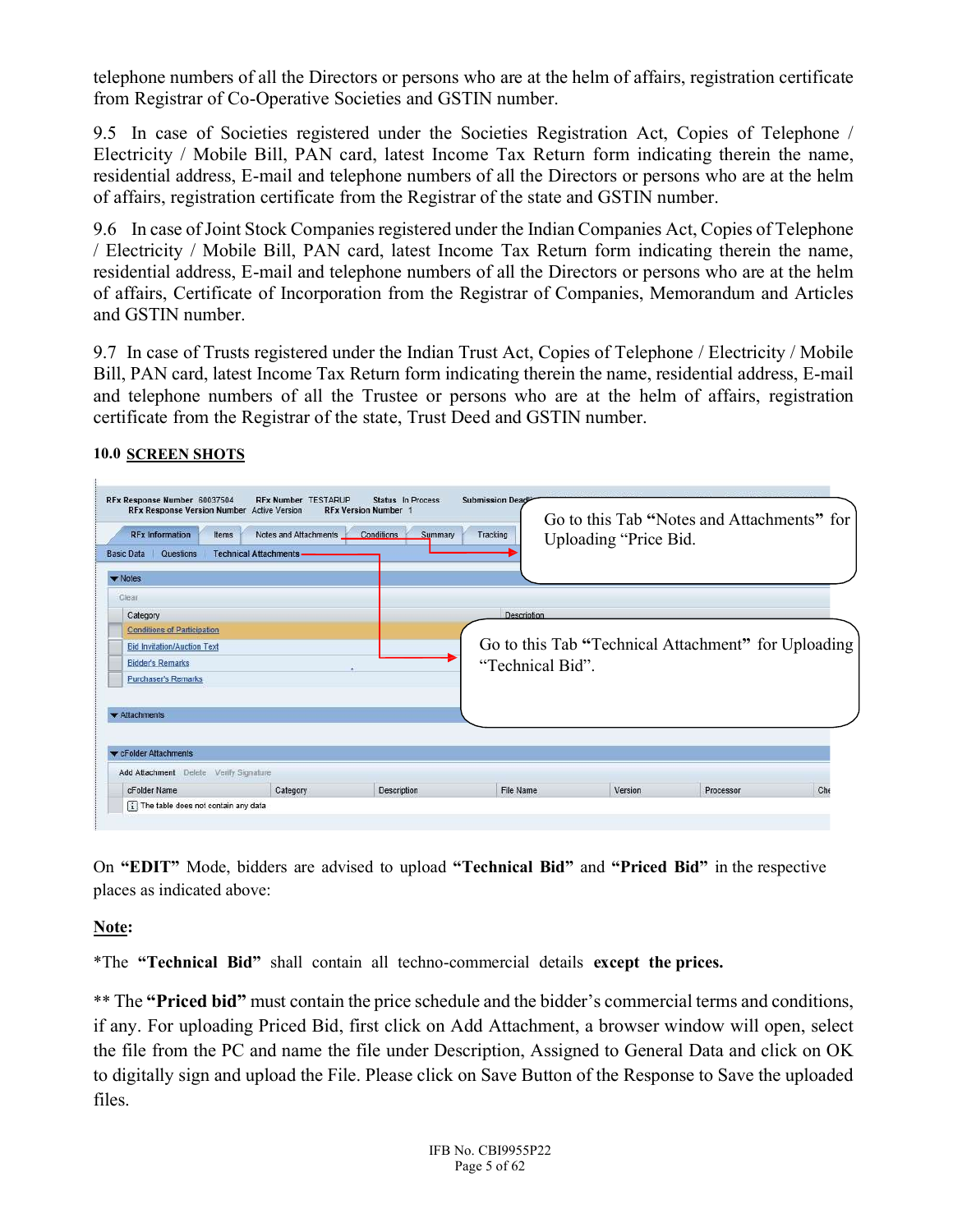11.0 Maintenance of Total bid value in the Response: For convenience of the Bidders and to improve transparency, the rates/costs quoted by bidders against the E-tender shall be available for online viewing after price bid opening to those bidders whose price bids have been opened in the system. For tenders where Detailed Price Information under RFx Information Tab is "No price", the Price Bid is invited through attachment form under "Notes  $\&$  Attachment". As per the existing process, Bidders must upload their pricing as per the "Price Bidding Format" under "Notes & Attachment". Additionally the bidders must fill up the on-line field "Total Bid" Value" under Tab Page "RFx Information" with the Total Cost (Including the GST component) as per the amount of the Price Bid in attachment form.

| Submit            | <b>Create RFx Response</b><br><b>Read Only</b>                        | <b>Print Preview</b>            | Check                        |                                   | <b>Technical RFx Response</b> | Close                                            |                                              |
|-------------------|-----------------------------------------------------------------------|---------------------------------|------------------------------|-----------------------------------|-------------------------------|--------------------------------------------------|----------------------------------------------|
|                   | RFx Response Number 60038748<br><b>RFx Owner BHARALI</b>              | Total Value 0.00 INR            |                              | RFx Number 1396<br><b>RFx Res</b> |                               | Bidder to select the<br>currency of the Response |                                              |
| <b>Basic Data</b> | <b>RFx Information</b><br><b>Questions</b><br><b>Event Parameters</b> | <b>Items</b>                    | <b>Technical Attachments</b> | <b>Notes and Attachments</b>      |                               |                                                  | "Total Bid Value"                            |
|                   | Currency:<br>Detailed Price Information:                              | <b>Indian Rupee</b><br>No Price |                              |                                   |                               |                                                  | is mandatory in<br>"No Price" RFx            |
|                   | Terms of Payment:                                                     |                                 | 印                            |                                   |                               |                                                  |                                              |
| Value"            | <b>Total Bid Value:</b>                                               |                                 |                              |                                   |                               | duties.                                          | "Total Bid<br>considering all the taxes $\&$ |

The "Total Bid Value" as entered by the Bidder in the on-line response shall be displayed in the etender portal amongst the Techno-Commercially qualified bidders and Company will not take any responsibility whatsoever towards incorrect information furnished by the bidders in the "Total Bid Value" field.

It is to be noted that Amount mentioned in the "Total Bid Value" field will not be considered for bid evaluation and evaluation will be purely based on the Price bid submitted as per the "Price Bid Format" under "Notes & Attachments" tab page.

12.0 The selected bidder will be required to enter into a formal contract, which will be based on their bid and OIL's Standard Form of Contract.

13.0 The successful bidder shall furnish a Performance Security Deposit  $(20.3\%$  of total estimated contract price in the form of a Bank Guarantee (as per prescribed format vide Annexure-B)/Demand Draft in favour of Oil India Limited before signing the formal contract. The Performance Security Deposit will be refunded to the Contractor after satisfactory completion of the work, but a part or whole of which shall be used by the Company in realization of liquidated damages or claims, if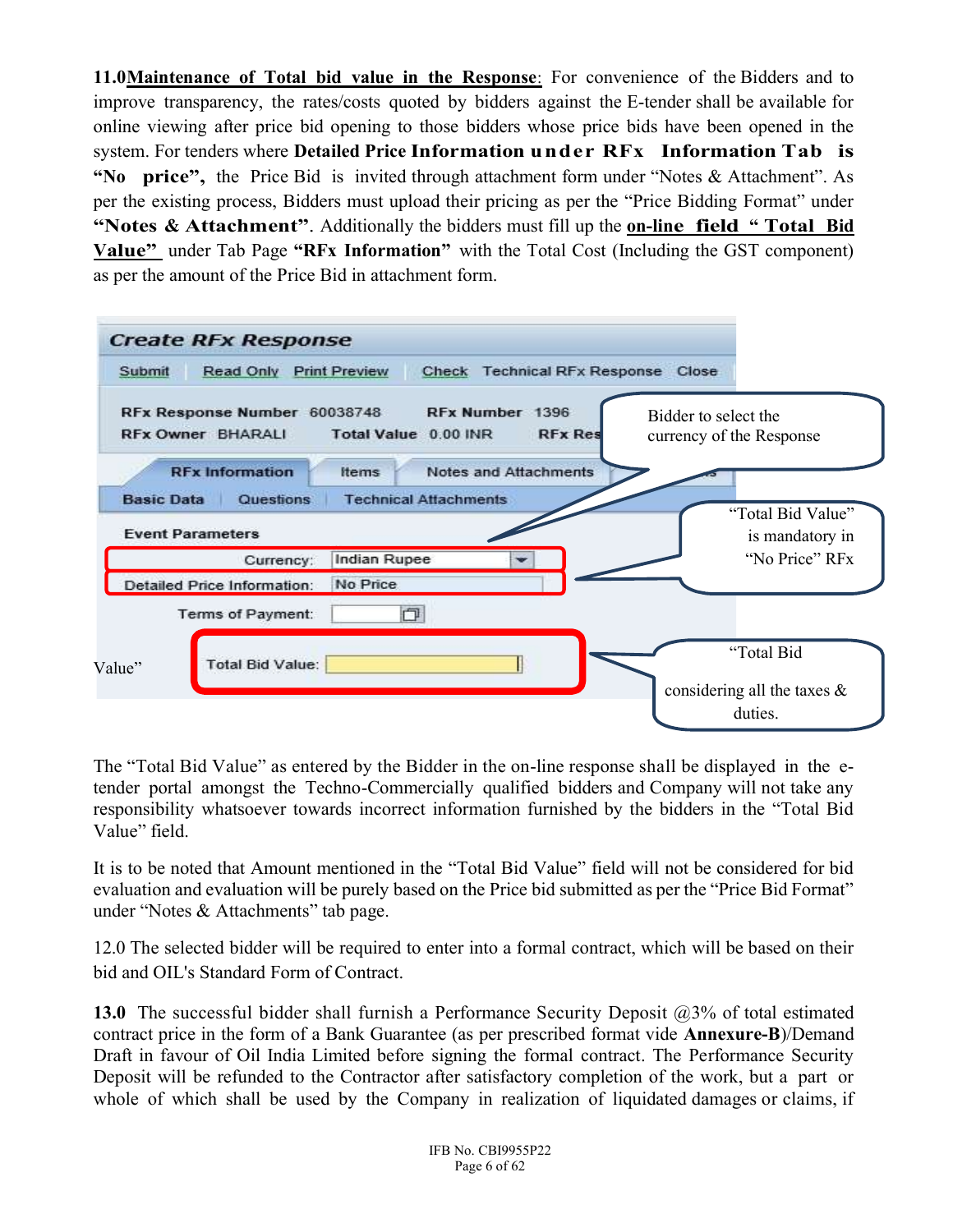any or for adjustment of compensation or loss due to the Company for any reason. This Performance Security Money shall not earn any interest.

14.0 BACKING OUT BY L1 BIDDER AFTER ISSUE OF LOA: In case LOA issued is not accepted by the L1 bidder or the Performance Security is not submitted as per the terms of the contract within the time specified in the Bid Document, the bidder shall be dealt as per the Banning Policy (available in OIL's website) of Company.

15.0 FURNISHING FRAUDULENT INFORMATION/DOCUMENT: The information and documents furnish by the bidder/contractor in respect of the subject tender/contract are accepted to be true and genuine. However, if it is detected during technical scrutiny or after award of the contract or after expiry of the contract, that the bidder had submitted any fake/ fraudulent document or furnished false statement, the offer/contract shall be rejected/ cancelled, as the case may be and the bidder (if fake document/false statement pertains to such bidder) shall be dealt as per the Banning Policy (available in OIL's website) of Company. The bidder has to submit an undertaking in this regard as per attached Annexure-E.

16.0 ERRING / DEFAULTING AGENCIES: Erring and defaulting agencies like bidder, contractor, supplier, vendor, service provider will be dealt as per OIL's Banning Policy dated 6th January, 2017 available in OIL's website: www.oil-india.com.

### 17.0 Time Schedule:

Time will be regarded as the essence of the Contract. The work shall have to be started within 7 (Seven) days from the date of issue of work order by Company. Failure on the part of the Contractor to complete the work within the stipulated time shall entitle the Company to recover liquidated damages and / or penalty from the Contractor as per terms of the tender.

17.1 OIL reserves the right to curtail / enhance the scope of the work stated above or cancel, if required/ Contract.

17.2 The Contractor will be required to allow OIL officials to inspect the work site and documents in respect of their workers' payment.

18.0 Bidder(s) must also furnish the following in their Bid:

| a) NAME OF FIRM               |  |
|-------------------------------|--|
| b) DETAIL POSTAL ADDRESS      |  |
| c) MOBILE / TELEPHONE NO      |  |
| d) E-MAIL ADDRESS             |  |
| e) FAX NO (If available)      |  |
| f) CONTACT PERSON             |  |
| g) VENDOR CODE (If available) |  |
| h) GST No.                    |  |

#### 19.0The tender will be governed by:

a) Forwarding Letter

- b) Part I: General Conditions of Contract
- c) Part II: Scope of Work.
- d) Part III: Special Instructions & Specifications
- e) Part IV: Special Conditions
- f) Part V: Bid Evaluation Criteria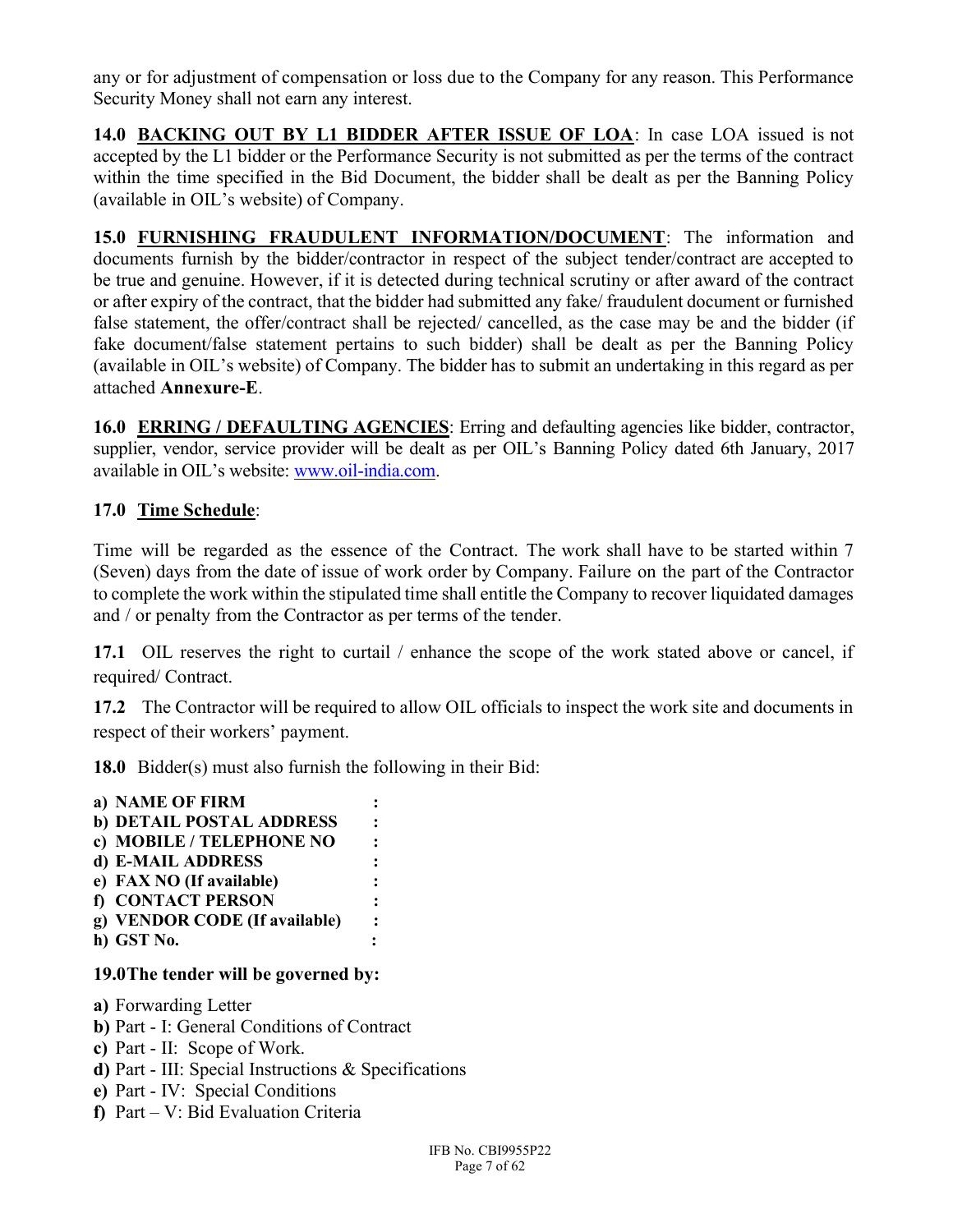- g) Annexure-A & Annexure-B
- h) Annexure-C: Integrity Pact
- i) Annexure–D, Annexure -E, Annexure -F, Annexure -G & Annexure -H

#### 20.0 Integrity Pact is applicable against this tender:

OIL shall be entering into an Integrity Pact with the bidders as per format enclosed vide "ANNEXURE-C Integrity Pact" of the tender document. This Integrity Pact proforma has been duly signed digitally by OIL's competent signatory. The proforma has to be returned by the bidder (along with the techno-commercial bid) duly signed (digitally) by the same signatory who signed the bid, i.e., who is duly authorized to sign the bid. If any bidder refuses to sign Integrity Pact or declines to submit the Integrity Pact, their bid shall be rejected straightway. Uploading the Integrity Pact with digital signature will be construed that all pages of the Integrity Pact have been signed by the bidder's authorized signatory who sign the Bid. In case of a Joint venture, all the partners of the joint venture should sign the Integrity Pact.

- a) Shri Shri Sutanu Behuria, IAS(Retd.); E-mail: sutanu2911@gmail.com
- b) Shri Rudhra Gangadharan, IAS (Retd.), Ex-Secretary, Ministry of Agriculture; E-mail: rudhra.gangadharan@gmail.com
- c) Shri Om Prakash Singh, IPS (Retd.); E-mail: ops2020@rediffmail.com

In the event of any dispute between the management and the contractor relating to those contracts where Integrity Pact is applicable, in case, both the parties are agreeable, they may try to settle dispute through mediation before the panel of IEMs in a time bound manner. If required, the organizations may adopt any mediation rules for this purpose. In case, the dispute remains unresolved even after mediation by the panel of IEMs, the organization may take further action as per the terms and conditions of the Contract. The fees/expenses on dispute resolution shall be equally shared by both the parties.

21.0 OIL now looks forward to active participation of contractors in the IFB.

Thanking you,

 Yours faithfully, OIL INDIA LIMITED

Date: 23.03.2022

 (SWARUP MAJUMDER) Sr. Manager-C&P (BEP) For Chief General Manager (C&P)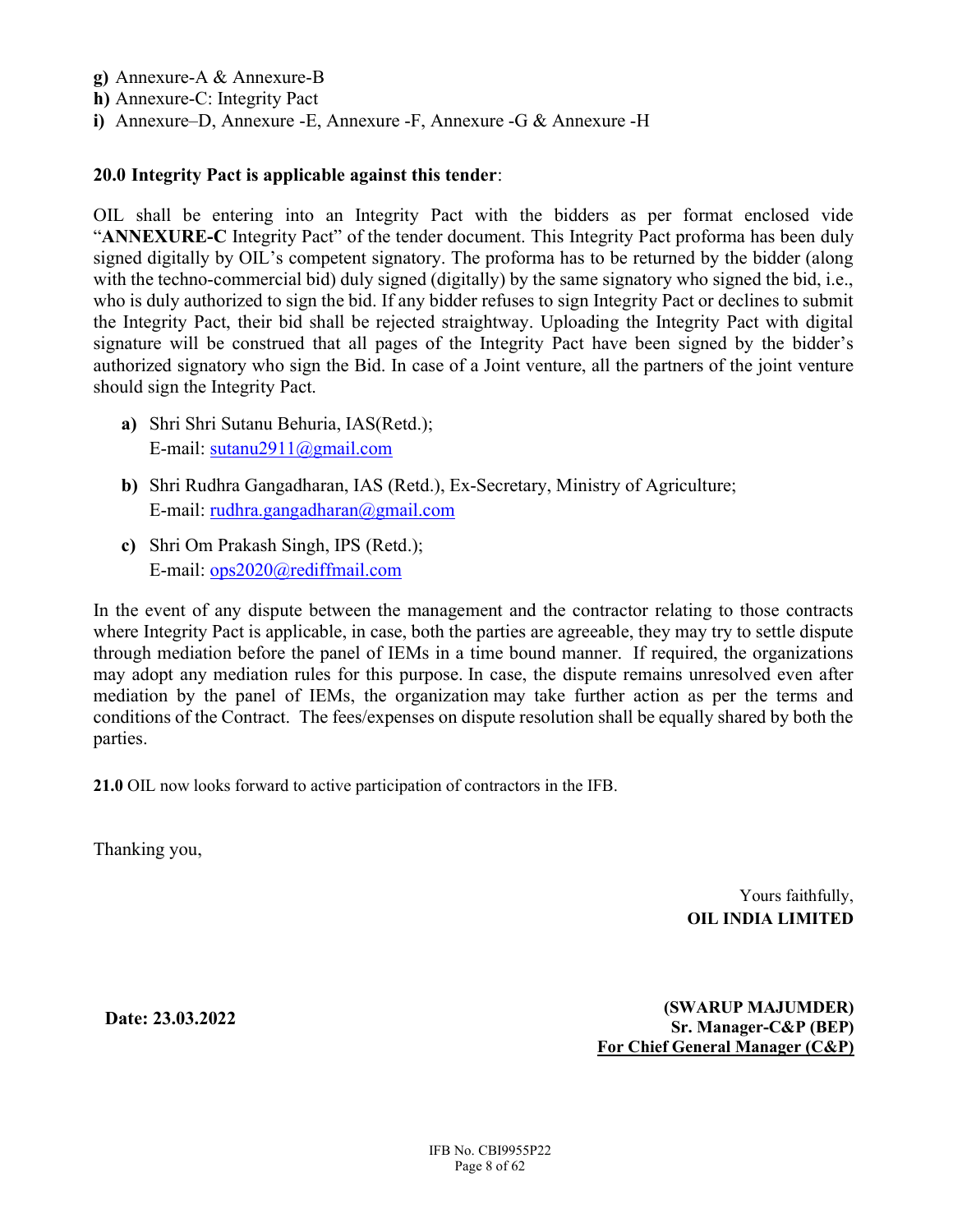## PART – I

## GENERAL CONDITIONS OF CONTRACT

MEMORANDUM OF AGREEEMNT made this day ------------------------ between Oil India Limited, a Company incorporated under the Companies Act 1956 and having its Registered Office at Duliajan in the District of Dibrugarh, Assam and Bay Exploration Project Office at IDCO Tower  $(3<sup>rd</sup> Floor)$ , Janpath, Bhubaneswar -751022, Odisha (hereinafter called "The Company") of the one part and ------ ----------- carrying on business under the firm name M/s -------------with their office at ----------- in the district of ---------- aforesaid (hereinafter called "The Contractor") of the other part.

WHEREAS, in this Contract the following terms shall be interpreted as indicated below:

a) The "Contract" means the Contract entered into between the Company and Contractor, and terms & conditions as recorded in this document signed by the parties, including all attachments and appendices thereto and all documents incorporated by reference therein.

b) The "Contract Price" means the prices/costs/rates payable by Company to the Contractor under the agreement for the full and proper performance of its Contractual obligations.

c) The "Work" means each and every activity described in the Schedule of Work/ Specifications, detailed in Part-II.

d) "Company" or "OIL" means Oil India Limited and its executors, successors, administrators and assignees.

e) "Contractor" means the individual or firm or Company performing the "Work" under this Contract and its executors, successors and assignees.

f) "Contractor's personnel" means the personnel to be provided/deployed by the Contractor for due performance of the assigned work as per the Contract.

g) "Company Personnel" means the personnel to be provided by the Company. The Representative/Engineer of the Company are also included in the Company's personnel. The Company's Representative/Engineer means the person or persons appointed and approved from time to time by the Company to act on its behalf for overall co-ordination and project management at site.

h) "Site" means the land, installation and other places, provided and designated by the Company on which the works are to be executed by the Contractor.

i) "Company's items" means the equipment, materials, installations and services, which are to be provided by the Company at the expense of the Company.

j) "Contractor's items" means the equipment, materials and services, which are to be provided by the Contractor at the expense of the Contractor.

k) "Commencement date" means the date on which the Contractor's personnel starts the job as mentioned in the Contract.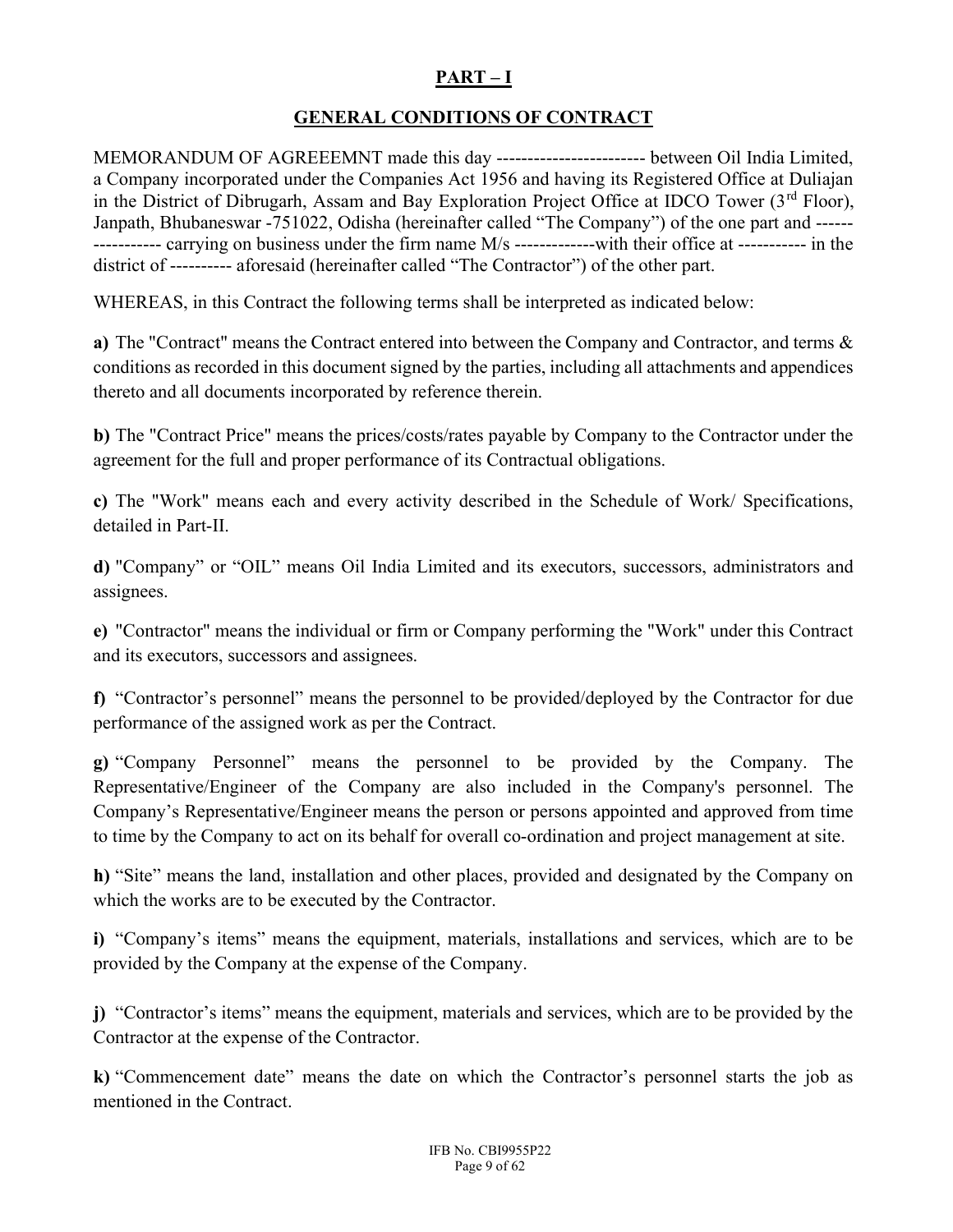l) "Gross Negligence" as used in this Contract shall mean "willful and wanton disregard for harmful, avoidable and foreseeable consequence".

# WITNESSETH:

1.0 (a) The Contractor hereby agrees to carry out the work set down in the Schedule of Work which forms Part-II of this Contract in accordance with General Specifications read in conjunction with any drawings and Particular Specifications and Instructions which forms Part-III of this Agreement utilizing the services as offered by the Company and listed in Part-IV of the Contract.

(b) In this Contract all words and expressions shall have the same meanings as are respectively assigned to them hereinabove which the Contractor has perused and is fully conversant with before entering into this Contract.

2.0 The Contractor shall provide all labour, supervision and transport and such specified materials described in Part-II of the Contract including tools and plants as necessary for the work and shall be responsible for all royalties and other levies and his rates shall include all incidental and contingent work which, although not specifically mentioned in this Contract but are necessary for completion of the work in a sound manner and with good workmanship.

3.0 The Company's Engineer shall have power to –

a) Reduce the rates at which payments shall be made if the quality of the work, although acceptable, is not up to the required standard, set forth in the Company's standard specifications which have been perused and fully understood by the Contractor.

b) Order the Contractor to remove any inferior materials from the work site and to demolish or rectify any work of inferior workmanship, failing which the Company's Engineer may arrange for any such work to be demolished or rectified by any other means at the Contractor's expense.

c) Order the Contractor to remove or replace any workman whom he (the Engineer) considers incompetent or unsuitable. The Engineer's opinion as to the competence and suitability of any workmen engaged by the Contractor shall be final and binding on the Contractor.

d) Issue to the Contractor from time to time during the progress of the work such further drawings and instructions as shall be necessary for the purpose of proper and adequate executions and maintenance of the works and the Contractor shall carry out and be bound by the same.

e) Order deviations in Part-II and III of this Contract after obtaining approval from the Company's management. All such deviation orders shall be in writing and shall show the financial effect, if any, and whether any extra time is to be allowed. The rates to be applied for such deviation order shall be the same as those appearing in the Basic Schedule of Rates of Odisha P.W.D. in force on the date of issue of such deviation order.

4.0 The Contractor shall have no claim against the Company in respect of any work which may be withdrawn, but only for work actually completed under this Contract. The Contractor shall have no objection to carry out work in excess of the quantities stipulated in Part-II, if so ordered by the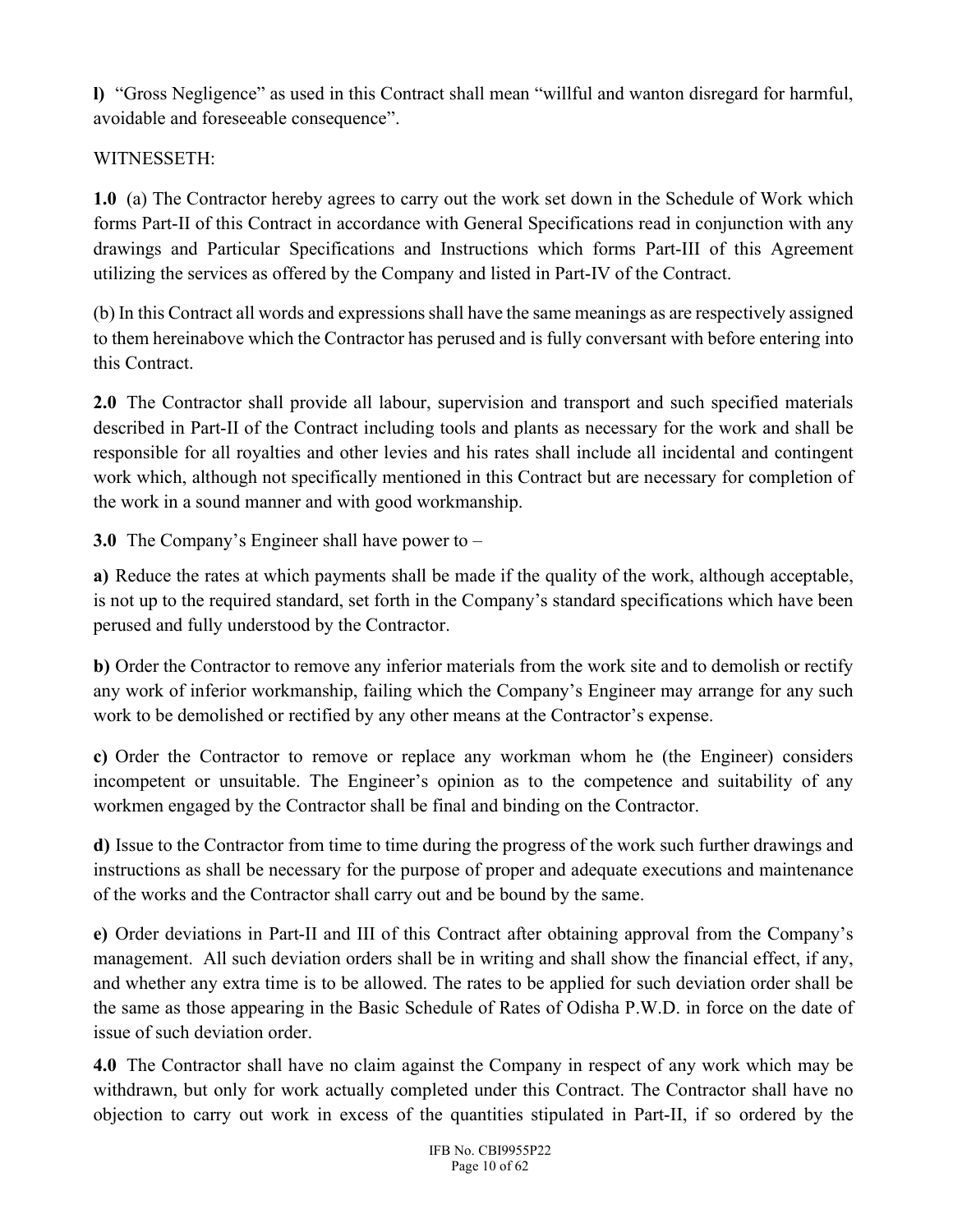Company at the same rates, terms and conditions.

5.0 The Company reserves the right to cancel this Contract at any time upon full payment of work done and the value of the materials collected by the Contractor for permanent incorporation in the work under this Contract particularly for execution of this Contract up to the date of cancellation of the Contract. The valuation of the work done and the materials collected shall be estimated by the Company's Engineer in presence of the Contractor. The Contractor shall have no claim to any further payment whatsoever. The valuation would be carried out ex-party if Contractor fails to turn up despite reasonable notice, which will be binding on the Contractor.

6.0 The Contractor hereby undertakes to indemnify the Company against all claims which may arise against the under noted Act: -

- I. The Mines Act.
- II. The Minimum Wages Act, 1948.
- III. The Workman's Compensation Act, 1923.
- IV. The Payment of wages Act, 1963.
- V. The Payment of Bonus Act, 1965.
- VI. The Contract Labour (Regulation & Abolition) Act, 1970 and the rules framed there under.
- VII. Employees' Pension Scheme, 1995.
- VIII. Inter-State Migrant (Regulation of Employment and Condition of Service) Act. 1979.
- IX. The Employees Provident Fund and Miscellaneous Provisions Act, 1952. X. Goods and Service Tax (GST) Law,

or any other Acts or statutes not herein above specifically mentioned having bearing over engagement of workers directly or indirectly for execution of work. The Contractor shall not make the Company liable to reimburse the Contractor for the statutory increase in the wage rates of the Contract Labourer appointed by the Contractor. Such statutory increase in the wage rates of Contract Labourer shall be borne by the Contractor.

6.1 Contractor(s) whoever is liable to be covered under P.F. Act must ensure strict compliance of provisions of Provident Fund and Miscellaneous Provisions Act, 1952 in addition to the various Acts mentioned elsewhere in this contract. Any contractor found violating these provisions will render themselves disqualified from any future tendering. As per terms of the contract, if applicable, the contractor must deposit Provident Fund Contribution (covering employee's & employer's share) with the competent authority under their direct code. The contractor shall be required to submit documentary evidence of deposit of P.F. Contribution to the company. In case of failure to provide such documentary evidence, the company reserves the right to withhold the final bill.

7.0 The Contractor shall clear away all rubbish and surplus materials from the site on completion of work and shall leave the site clean and tidy.

8.0 Work Completion Time: The Contractor must commence the work within 7 (seven) days from the date of issue of Work Order and the work should be completed within 120 days from the date of issue of Work Order. Non-compliance of this time schedule will call for imposition of liquidated damage.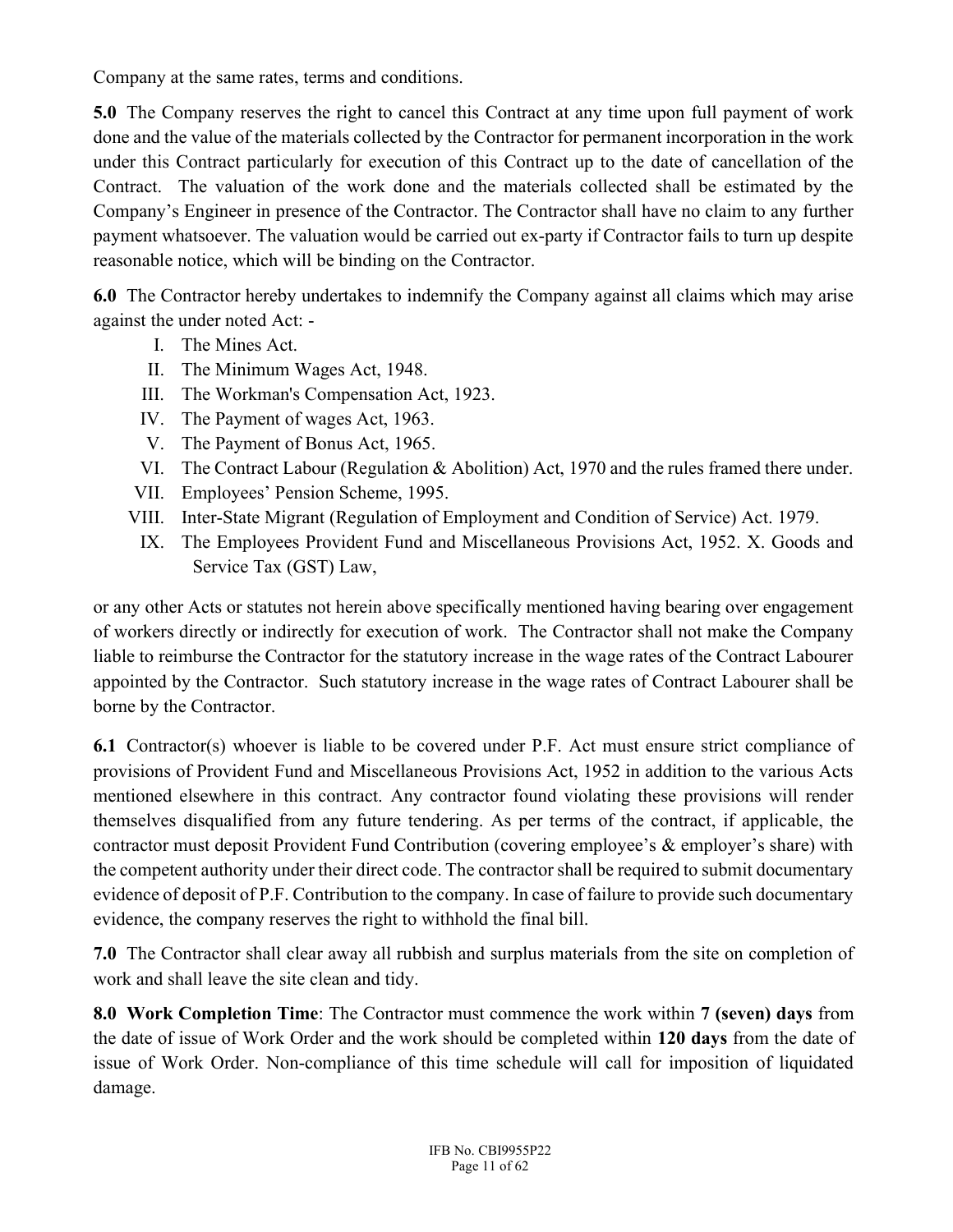9.0 Validity of the Contract: The Contract shall remain valid for a period of 120 days from the date of letter of award of the Contract or till the completion of work against the last Work Order issued within the currency of the Contract, whichever is later.

10.0Schedule of Rates: Payment to the Contractor will be made against work completed by them at the rates entered in the Schedule of Rates, Part-II hereof.

11.0 Liquidated Damages: Time is the essence of this Contract. During the currency of the job, the work progress must be commensurate with the time elapsed. Work should be completed within stipulated period of completion. For any default in timely completion of assigned work from the date of assigning the work, Liquidated Damages at the rate of  $\frac{1}{2}\%$  (half percent) of the total value of the contract, per week or part thereof, upto a maximum of 7.1/2% (seven & half percent) of the total estimated value of the contract.

In the event of there being undue delay in execution of the Contract, the Company reserves the right to cancel the Contract and / or levy such additional damages as it deems fit based on the actual loss suffered by the company attributable to such delay. The company's decision in this regard shall be final.

12.0 In order to promote, safeguard and facilitate the general, operational economic interest of the Company, during the continuance of this Contract the Contractor hereby agrees and undertakes not to take any direct or indirect interest and/or support, assist maintain or help any person or persons engaged in antisocial activities, demonstrations, riots, or in any agitation prejudicial to the Company's interest and any such event taking shape or form at any place of the Company's work and its neighbourhood.

13.0Estimated Value of Contract: The total evaluated value of the Contract (all inclusive) is estimated to be Rs (Approx.), but the Company shall pay the Contractor only for actual work done at the all-inclusive rates set down in the Schedule of Rates which forms Part-II of this Contract.

14.0Payment Terms: Payment shall be made against work completed by the Contractor and duly certified by Company's Engineer. Taxes will be deducted at source as per the existing Act, wherever applicable.

On account payment may be made, not oftener than monthly, up to the amount of 100% of the value of work done. Final payment will be made only after satisfactory completion of the work. Such final payment shall be based on the work actually done allowing for deviations and any deductions and the measurement shall be checked and certified correct by the Company's Engineer before any such final payment is made.

15.0 Performance Security: Upon receipt of Notification of Award of the Contract, the successful bidder shall furnish Performance Security to the Company in the Form of a Bank Draft or Bank Guarantee from a scheduled bank located in India as per format provided in Annexure-B of the Bid Document. The amount of Performance Security shall be equivalent to 3% of the total contract value of the Contract. The proceeds of the Performance Security shall be payable to the Company as compensation for any loss resulting from Contractor's failure to complete his/her obligations under the Contract. The Performance Security shall be valid till 3 (three) months beyond the validity of the Contract and applicable warranty period of 6 months.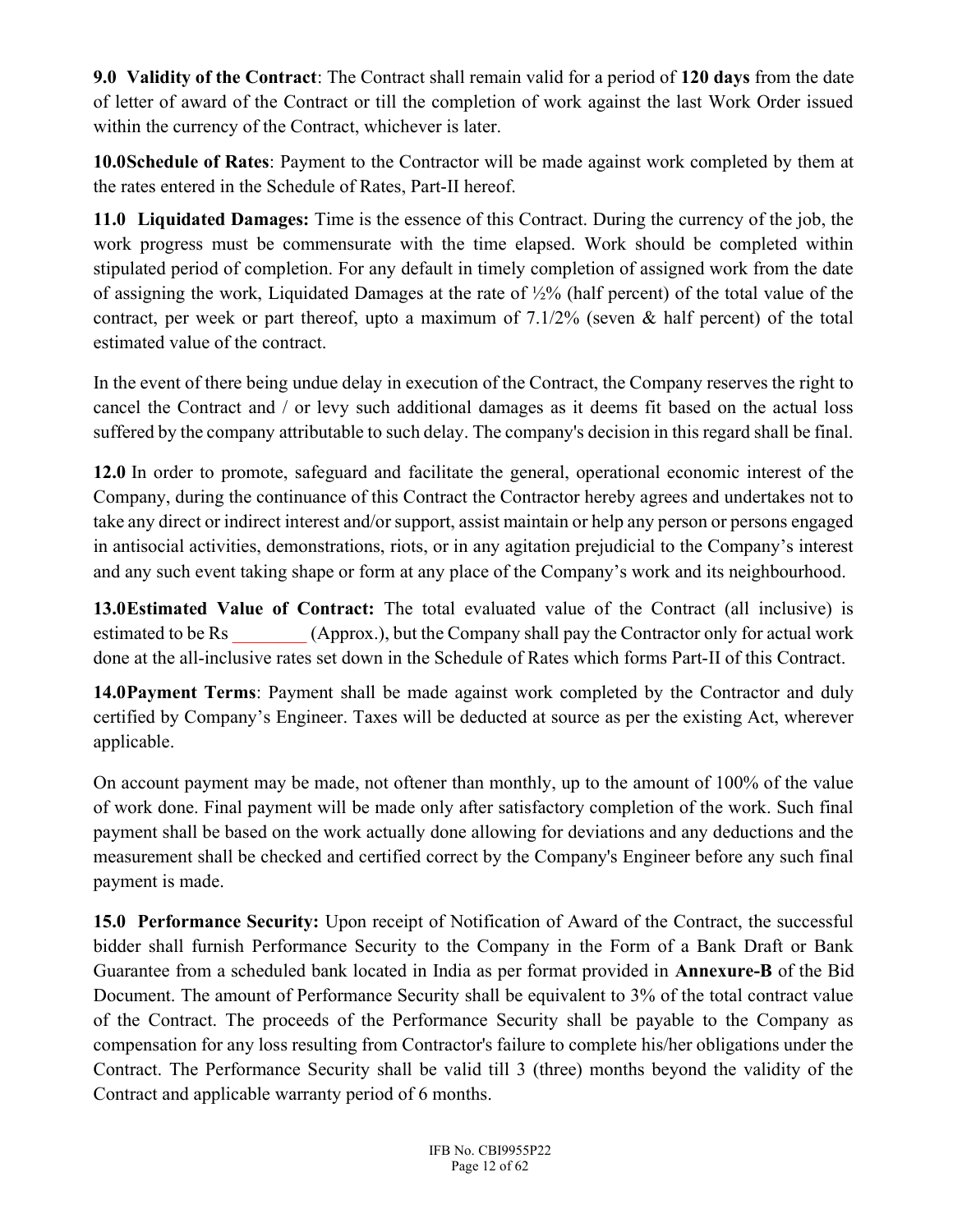16.0 The Contractor employing more than 20 (twenty) workmen on any day of the preceding 12 (twelve) months shall be required to obtain requisite license at his cost from the appropriate licensing Officer before undertaking any contract work. The Contractor shall also observe the rules and regulations framed under the contract labour (Regulations & Abolition) Act.

17.0 Wages shall be paid by the Contractor to the workmen directly without the intervention of any Jamadars or Thekadars and that the Contractor shall ensure that no amount by way of commission or otherwise is deducted or recovered by the Jamadars from wages of the workmen.

18.0The Contractor will not be allowed to construct any structure (for storage/housing purpose) with thatch, bamboo or any other inflammable materials within industrial or other fenced area of the Company.

19.0 The Contractor shall ensure that all men engaged by him are provided with appropriate protective clothing and safety wear in accordance with Oil Mines Regulations 2017. The Company's representative shall not allow/accept those who are not provided with the same.

19.1 The Contractor shall deploy local persons in works. The Contractor shall not engage minor labour below 18 (Eighteen) years of age under any circumstances.

19.2 The Contractor will be required to allow OIL Officials to inspect the work site and documents in respect of the workers' payment.

19.3 All safety precautions to be maintained by the Contractor at his own cost as per safety rules and regulations.

19.4 The Contractor shall have to work during rainy seasons also. Watch and ward, loss or damage to Company's property, theft and other incidental charges shall be Contractor's responsibility.

19.5 Efficient workmen to be engaged by the Contractor. The Contractor shall have to provide temporary latrine facilities in the entire work site for use of their workmen during progress of work.

19.6 If required, the Contractor shall have to work in two shifts for which no extra payment will be admissible to him/them.

19.7 The Contractor shall use pump if needed for dewatering of pit(s) while excavation for which no extra payment will be made. Water that may accumulate on the site during progress of the works or in trenches and excavations from other than accepted risks shall be removed from the site to entire satisfaction of the Engineer-in charge and at the Contractor's expense.

19.8 If needed water and electricity will have to be arranged by the Contractor at his own cost. The contractor himself (the signatory of the contract) must visit the site at least twice in a week as fixed for taking necessary instruction from the Engineer-in charge. The program of works to be submitted in the form of Bar Chart within 3 days of receipt of work order.

19.9 Materials if rejected should be removed from site within 48 (forty- eight) hours of rejection, failing which the Company reserves the right to get the rejected materials removed at the risk and cost of the Contractor.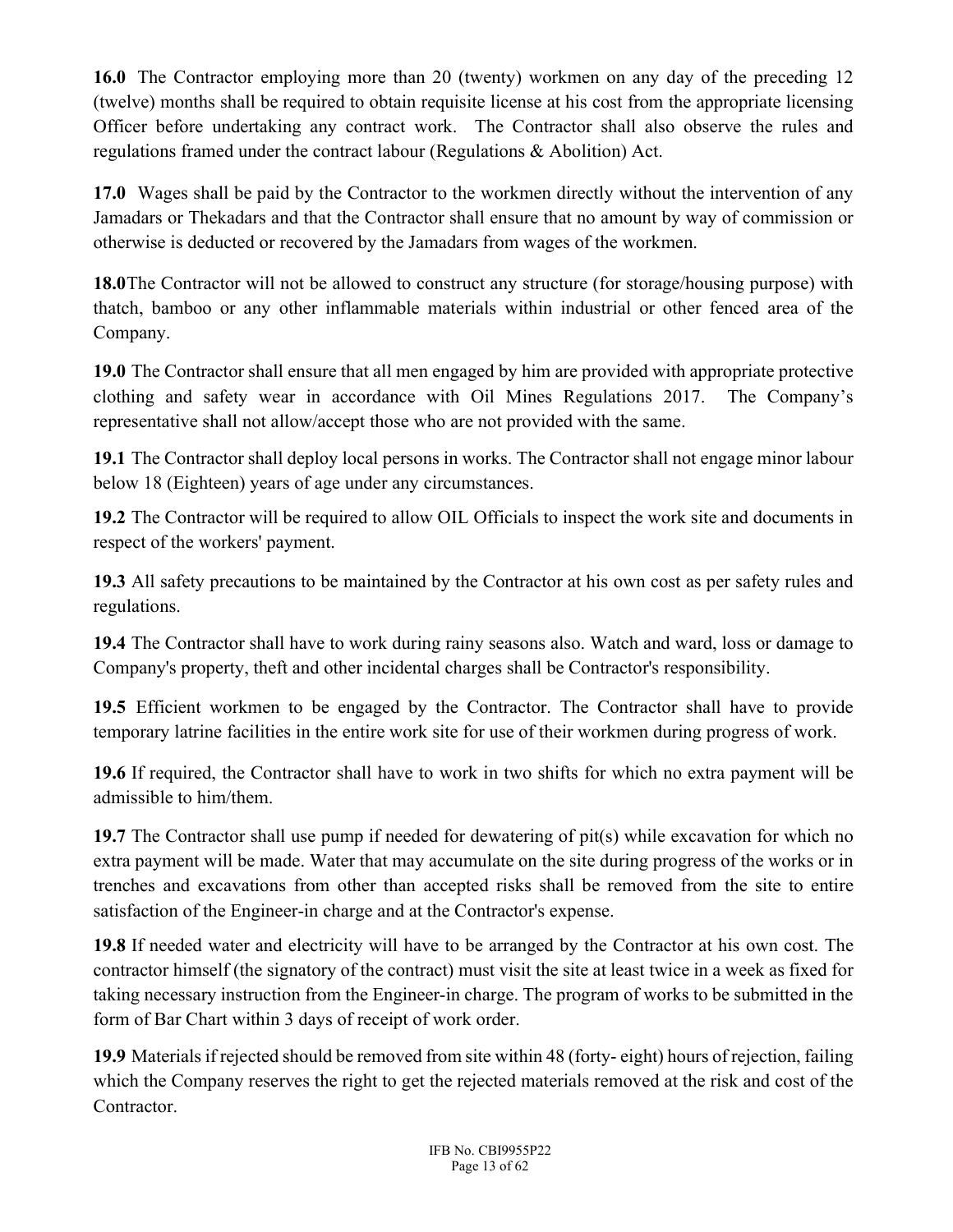19.10 The Contractor's representative should report to Engineer-in-charge on all working days for instructions.

19.11 The Contractor and his workmen are to strictly observe the safety precautionary rules as per Mines Act (Latest edition) while executing the work.

19.12 The contractor must quote considering the prevailing minimum Labour wage rate for each day of work.

19.13 The Company reserves the right to get the part or whole work complete at the risk and cost of the Contractor if they fail to complete the Work within the stipulated time without any valid reason. The Company's decision shall be final and binding on the Contractor.

# 20.0 LIABILITY:

20.1 Except as otherwise expressly provided, neither the Company nor its servants, agents, nominees, shall have any liability or responsibility whatsoever to whomsoever (including the owner) for loss or damage to the equipment and/or loss or damage to the property of Contractor and/or its sub-contractors, irrespective of how much loss or damage is caused unless caused by willful and gross negligence of the Company and/or its servants, agents, nominees, assignees. The Contractor shall protect, defend, indemnify and hold harmless the Company from and against such loss or damage and any suit, claim or expense resulting therefrom.

20.2 Neither the Company nor its servants, agents, nominees, assignees, sub-contractors shall have any liability or responsibility whatsoever for injury to, illness, or death of any employee of the Contractor irrespective of how such injury, illness or death is caused unless caused by willful and gross negligence of the Company and/or its servants, agents, nominees, assignees. The Contractor shall protect, defend, indemnify and hold harmless the Company from and against such loss or damage and any suit, claim or expense resulting there from.

## 21.0 FORCE MAJEURE:

21.1In the event of either party being rendered unable by `Force Majeure' to perform any obligation required to be performed by them under the contract, the relative obligation of the party affected by such `Force Majeure' will stand suspended as provided herein. The term `Force Majeure' as employed herein shall mean acts of God, war, revolt, agitation, strikes, riot, fire, flood, sabotage, civil commotion, road barricade (but not due to interference of employment problem of the party) and any other cause, whether of kind herein enumerated or otherwise which are not within the control of the party to the contract and which renders performance of the contract by the said party impossible.

21.2 Upon occurrence of such cause and upon its termination, the party alleging that it has been rendered unable as aforesaid thereby, shall notify the other party in writing within Seventy-Two (72) hours of the alleged beginning and ending thereof, giving full particulars and satisfactory evidence in support of its claim.

21.3 Should `Force Majeure' condition as stated above occurs and should the same be notified within seventy-two (72) hours after its occurrence, then either party will have the right to terminate the contract with prior written notice if such `Force Majeure' condition continues beyond consecutive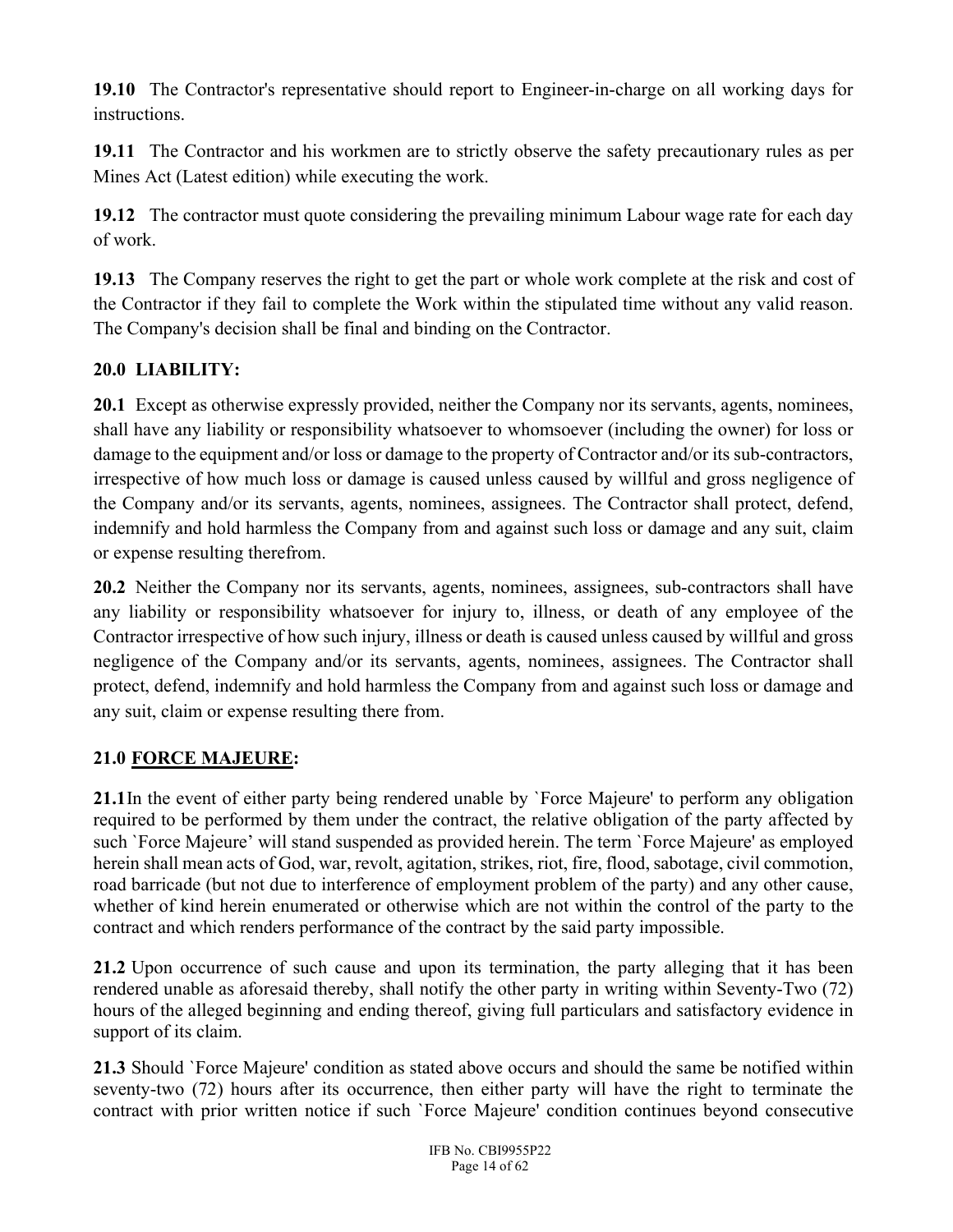fifteen (15) days. Should either party decide not to terminate the contract even under such condition, no payment would apply during the force majeure period unless otherwise agreed to.

Time for performance of the relative obligation suspended by Force Majeure shall then stand extended by the period for which such cause lasts. If, however, relative obligation of the party affected by such 'Force Majeure' is limited to part of the obligation(s), the contract shall not be terminated and the parties shall continue to perform their respective obligations, which are not affected by the 'force majeure' condition, provided the obligations affected by the 'force majeure' do not preclude the parties in performing the obligations not affected by such conditions.

## 22.0TERMINATION:

# 22.1 TERMINATION ON EXPIRY OF THE TERMS (DURATION)

The contract shall be deemed to be automatically terminated on the expiry of duration of the contract (or extension, if any, thereof) unless OIL has exercised its option to extend this contract in accordance with the provisions, if any, of this Contract.

## 22.2 TERMINATION ON ACCOUNT OF FORCE MAJEURE:

Either party shall have the right to terminate the Contract on account of Force Majeure as set forth herein clause 21.0 above.

## 22.3 TERMINATION OF CONTRACT FOR DEATH:

If the Contractor is an individual or a proprietary concern and the individual or the proprietor dies or if the Contractor is a partnership concern and one of the partners dies then unless, the Company is satisfied that the legal heir of the individual or the proprietary concern or the surviving partners are capable of carrying out and completing Contract, the Company is entitled to cancel the Contract for the uncompleted part without being in any way liable for any compensation payment to the estate of the deceased Contractor and/or to the surviving partners of the Contractor's firm on account of the cancellation of Contract. The decision of the Company in such assessment shall be final & binding on the parties. In the event of such cancellation, the Company shall not hold the estate of the deceased Contractor and/or the surviving partners of Contractor 's firm liable for any damages for noncompletion of the Contract.

## 22.4 TERMINATION ON ACCOUNT OF INSOLVENCY:

In the event that the Contractor at any time during the term of the Contract, becomes insolvent or makes a voluntary assignment of its assets for the benefit of creditors or is adjudged bankrupt, then the Company shall, by a notice in writing have the right to terminate the Contract and all the Contractor's rights and privileges hereunder, shall stand terminated forthwith.

However, Company shall be at liberty to give the Receiver or Liquidator or Insolvency Professional Manager, as appointed by the Competent Court/ Tribunal, the option of carrying out the Contract subject to its technical & financial competence and his providing a guarantee for due and faithful performance of the Contract.

## 22.5 TERMINATION FOR UNSATISFACTORY PERFORMANCE: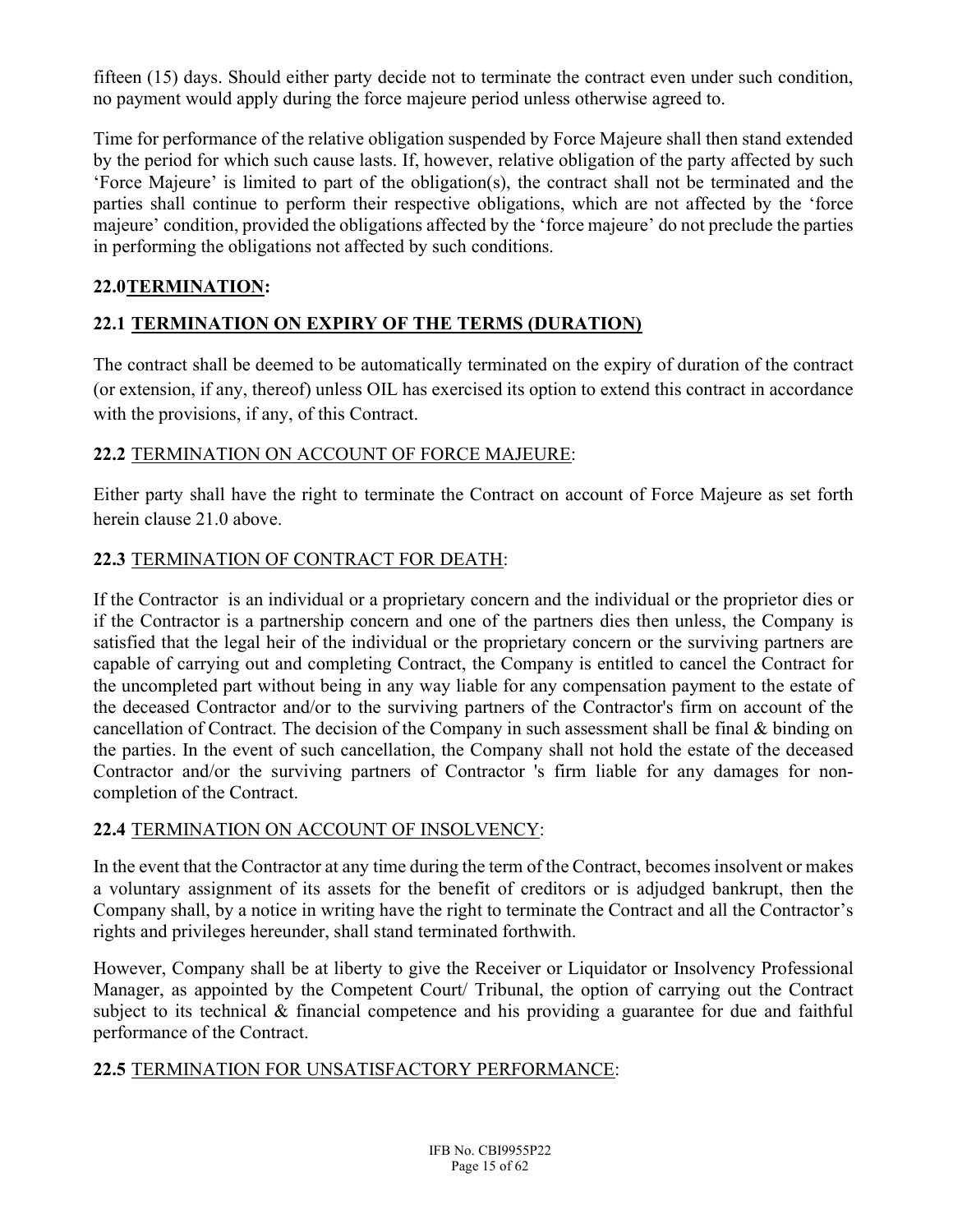If the Company considers that, the performance of the Contractor is unsatisfactory, or not as per the provision of the Contract, the Company shall notify the Contractor in writing and specify in details the cause of dissatisfaction. The Company shall have the option to terminate the Contract by giving 15 days' notice in writing to the Contractor, if Contractor fails to comply with the requisitions contained in the said written notice issued by the Company. In the event Contractor rectifies its non-performance to the satisfaction of the Company, the option of termination may not be exercised by the Company. If, however Contractor repeats non-performance subsequently, Company shall exercise the option to terminate contract by giving 07 days' notice. Such Contractor shall be put on holiday as per the Banning Policy of OIL [available at www.oil-india.in].

## 22.6 TERMINATION DUE TO CHANGE OF OWNERSHIP & ASSIGNMENT:

In case the Contractor's rights and /or obligations under this Contract and/or the Contractor's rights, title and interest to the equipment/ material, are transferred or assigned without the Company's written consent, the Company may at its option, terminate this Contract. Company shall not be however under any obligation to accord consent to the Contractor for change of ownership & assignment of the contract.

22.7 If at any time during the term of the Contract, breakdown of Contractor's equipment results in Contractors being unable to perform their obligations hereunder for a period of 7 successive days (not including Force Majeure delay), the Company at its option, may terminate the Contract in its entirety without any further right or obligation on the part of the Company, except for the payment of money then due. No notice shall be served by the Company under the condition stated above.

22.8 Notwithstanding any provisions herein to the contrary, the Contract may be terminated at any time by the Company on giving 30 (thirty) days' written notice to the Contractor due to any other reason not covered under the above clauses from 22.1 to 22.7 and in the event of such termination the Company shall not be liable to pay any cost or damage to the Contractor except for payment for service charges and other charges as per the Contract up to the date of termination.

#### 22.9 CONSEQUENCES OF TERMINATION:

In all cases of termination herein set forth, the relative obligations of the parties to the contract shall be limited to the period up to the date of termination. Notwithstanding the termination of the Contract, the parties shall continue to be bound by the provisions of the Contract that reasonably require some action or forbearance after such termination.

22.10 Upon termination of the Contract, Contractor shall return to the Company all of Company's items, which are in Contractor's possession at the time.

22.11 In the event of termination of contract, the Company will issue Notice of termination to the Contractor with date or event after which the contract will be terminated. The contract shall then stand terminated and the Contractor shall demobilize their personnel & materials. No demobilization charges shall be payable by Company in case of Clauses from 22.4 to 22.7.

#### 23.0 ARBITRATION:

23.1 The Contractor and the Company shall make every effort to resolve amicably by direct informal negotiation any disagreement arising between them under or in connection with the Contract.

23.2 In the event of any disagreement or dispute arising in connection with execution of the Contract which cannot be settled in an amicable manner between the Contractor and the Company, the matter shall be referred to arbitration. Such arbitration shall be governed by the provisions of the Arbitration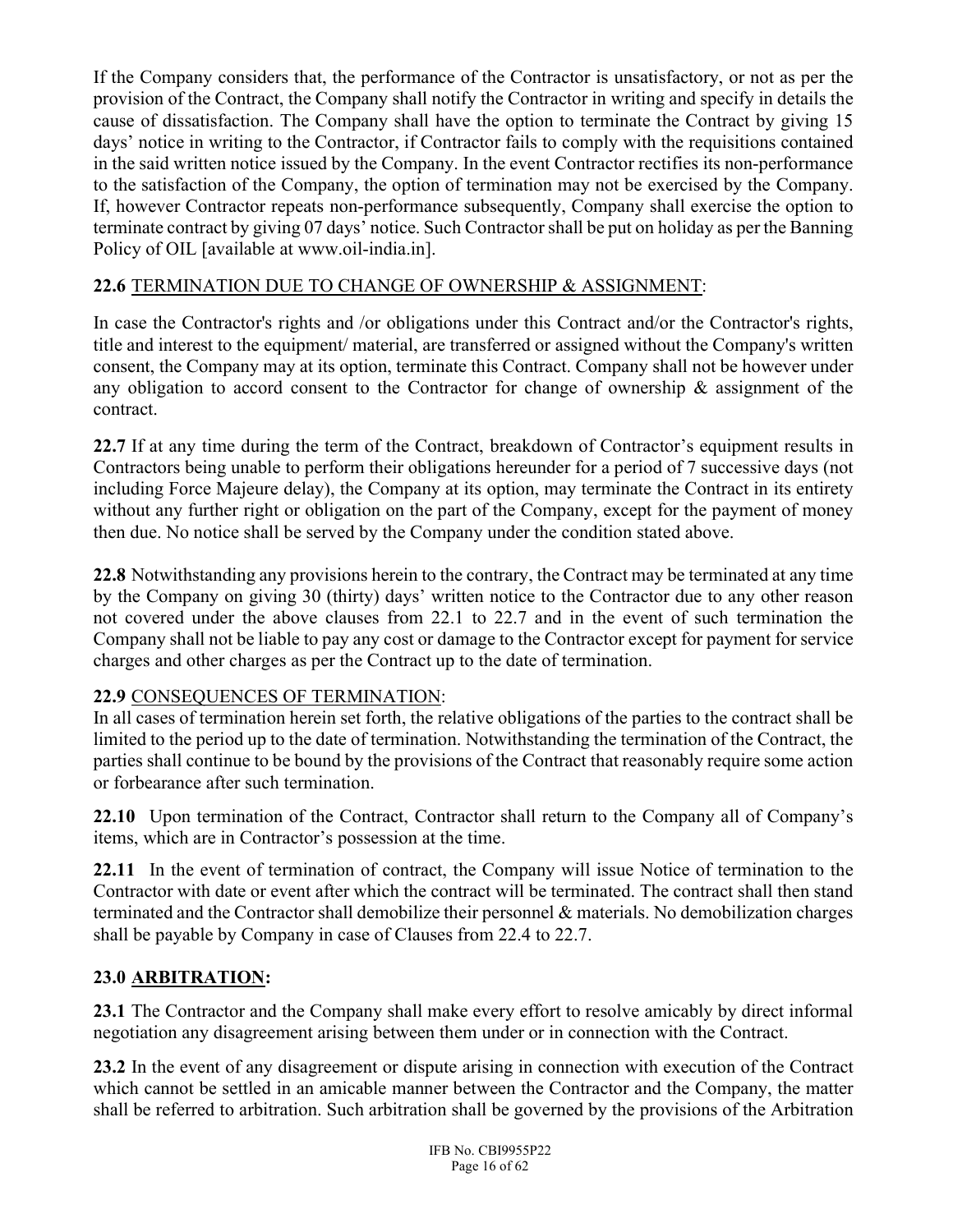and Conciliation Act, 1996 as amended upto date by any statutory modification or re-enactment thereof for the time being in force. Arbitration proceeding will be held in New Delhi/Bhubaneswar.

24.0 In case of any doubt or dispute as to the interpretation of any clause herein contained the decision of the Company's Engineer shall be final and binding on the Contractor.

25.0 General Health, Safety and Environment aspects will be as per the terms set forth in Clause 12.0, Part-III.

26.0 SET OFF:- Any sum of money due and payable to the contractor (including security Deposit refundable to them) under this or any other contract may be appropriated by Oil India Limited and set off against any claim of Oil India Limited (or such other person or persons contracting through Oil India Limited) for payment of a sum of money arising out of this contract or under any other contract made by the contractor with Oil India Limited ( Or such other person or persons contracting through Oil India Limited).

27.0 Tax Liability: All statutory taxes/levies by the Central / State Govt. or other authority from time to time will be borne by the Contractor. Rates/Amounts under this Contract are inclusive of all taxes, royalty, etc. In respect of Royalty, the Contractor must submit to the Company - the proof of payment, Short-Term Permit (STP) within 15 days and N.O.C. / N.D.C. from the Mining department before payment of final bill. The rate of Royalty may vary from time to time as per Govt. directives and the same is binding on the Contractor.

28.0 SUB-LETTING: The contractor shall not sub-let the WHOLE of the Works. Except where otherwise provided by the contract, the Contractor shall not sub-let any PART of the Works without the written consent of the Engineer-in-Charge and such consent, if given, shall not relieve the Contractor from any liability or obligation under the Contract and he shall be responsible for the acts, defaults or neglects of any sub-contractor, his agents, servants or workmen, provided always that the provision of labour on a piece-work basis shall not be deemed to be a sub-letting under this Clause.

### 29.0 COMMISSION OF MISCONDUCT / SUBMISSION OF FRAUDULENT DOCUMENT BY THE BIDDER/CONTRACTOR AND BANNING THEREOF:

The information and documents furnished by the bidder/Contractor in respect of the tender/contract are accepted by Company to be true and genuine. However, if it comes to the notice of the Company anytime either during the pendency of the tender or after award of the contract or after completion the contract that a Bidder/ Contractor furnished fraudulent document/false information in relation to the subject tender/contract or committed any misconduct, appropriate action shall be taken against the Bidder/ Contractor for debarment/banning of the bidder/ Contractor from participating in any future tender of the Company in terms of the Company's Banning Policy, 2017 besides making the Contractor liable for other penal action including termination of ongoing contract(s) at his/her risk and peril. In such event, the Bid Security/Performance Security in respect of ongoing contract(s) shall be forfeited by the Company.

30.0 ERRING / DEFAULTING AGENCIES: Erring and defaulting agencies like bidder, contractor, supplier, vendor, service provider will be dealt as per OIL's Banning Policy dated 6th January, 2017 available in OIL's website: www.oil-india.com. Moreover, OIL reserves the right to take legal or any other action on the basis of merit of the case.

### 31.0 COMMISSION OF MISCONDUCT / SUBMISSION OF FRAUDULENT DOCUMENT BY THE BIDDER/CONTRACTOR AND BANNING THEREOF: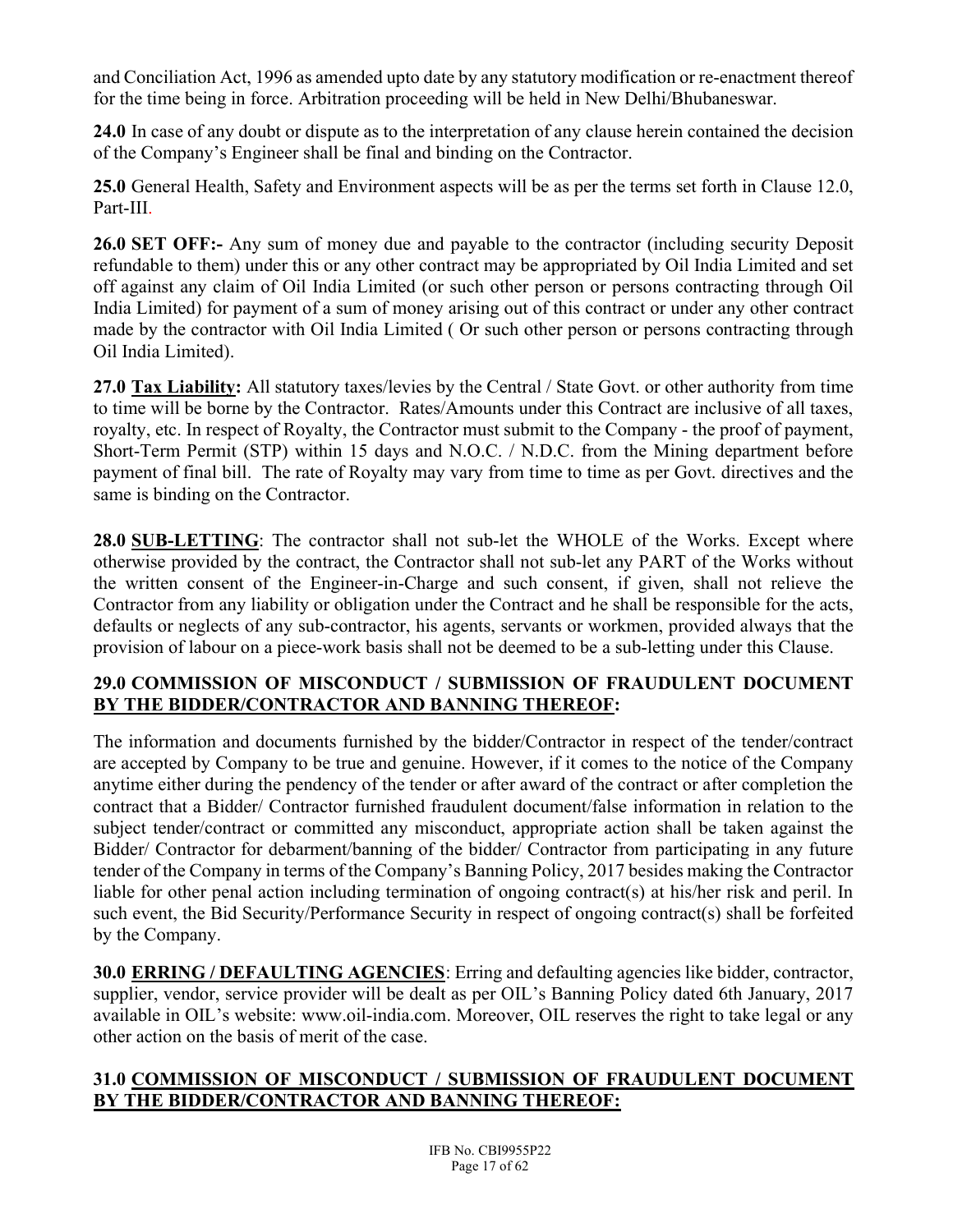The information and documents furnished by the bidder/Contractor in respect of the tender/contract are accepted by Company to be true and genuine. However, if it comes to the notice of the Company anytime either during the pendency of the tender or after award of the contract or after completion the contract that a Bidder/ Contractor furnished fraudulent document/false information in relation to the subject tender/contract or committed any misconduct, appropriate action shall be taken against the Bidder/ Contractor for debarment/banning of the bidder/ Contractor from participating in any future tender of the Company in terms of the Company's Banning Policy, 2017 besides making the Contractor liable for other penal action including termination of ongoing contract(s) at his/her risk and peril. In such event, the Bid Security/Performance Security in respect of ongoing contract(s) shall be forfeited by the Company.

IN WITNESS where of the parties hereunto set their hand and seals the day and year first above written.

| Signed in the name and on behalf of: | Signed in the name and on behalf of:  |
|--------------------------------------|---------------------------------------|
| M/s.                                 | <b>OIL INDIA LIMITED</b>              |
| (CONTRACTOR)                         | (COMPANY)                             |
|                                      |                                       |
| Name:                                | Name:                                 |
| (Legal Power of Attorney)            | Designation:                          |
| In presence of:                      | In presence of:                       |
|                                      | Signature:                            |
|                                      | Name: <u>________________________</u> |

#### \*\*\*END OF PART – I\*\*\*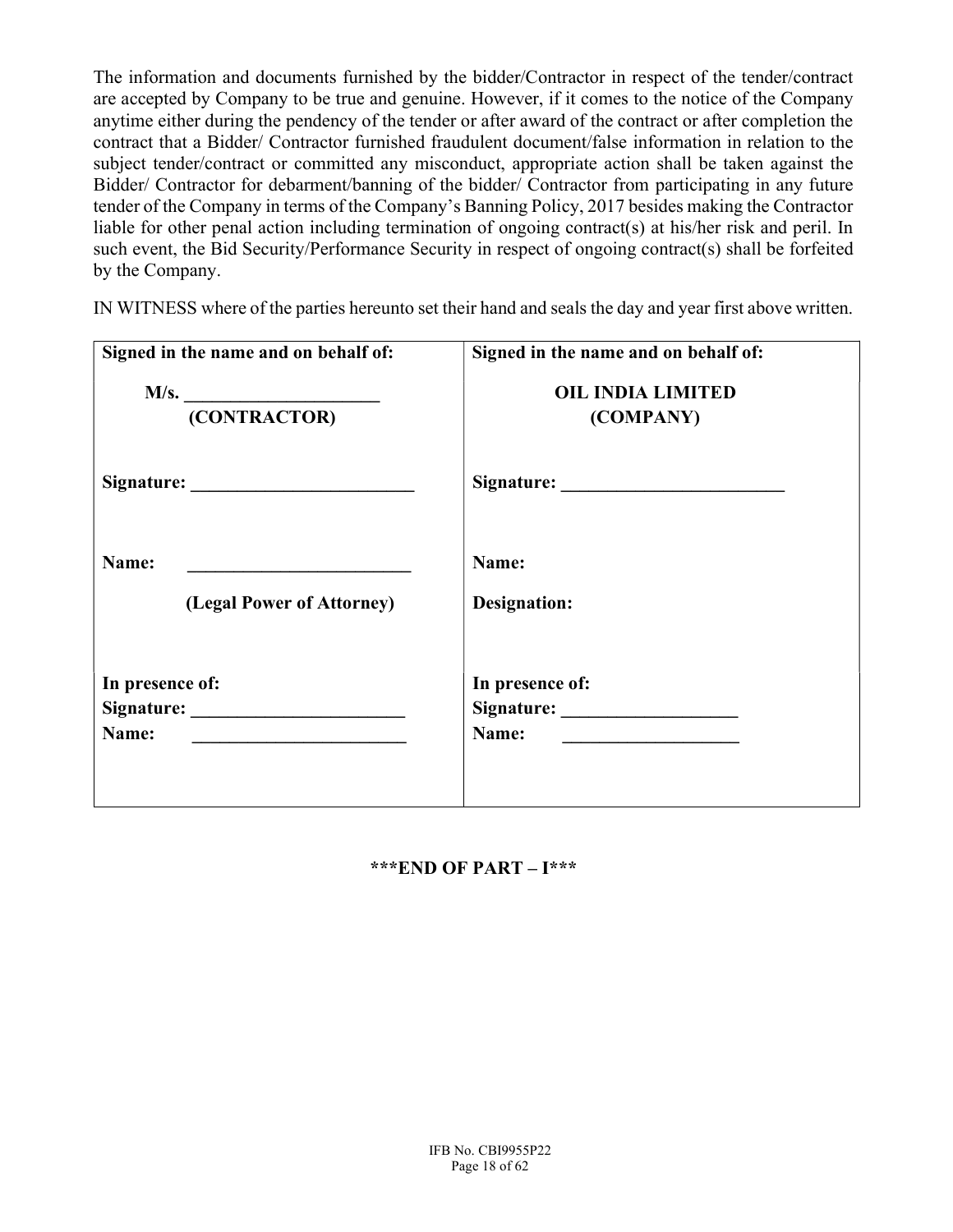#### PART-II

#### **SCOPE OF WORK**

 Scope of Work: Construction of CC/RCC Rig foundations, various Ancillary jobs in location OPUC of Mahanadi Basin including improvement and widening of existing RWD road from Astaranga to Sianga Patna village for location OPUC under Astaranga Tehsil, Puri District, Odisha.

| SL.<br>NO. | <b>DESCRIPTION OF ITEMS</b>                                                                                                                                                                                                                                                                                                                                                                                 | Estd. Qty | <b>UOM</b>     |
|------------|-------------------------------------------------------------------------------------------------------------------------------------------------------------------------------------------------------------------------------------------------------------------------------------------------------------------------------------------------------------------------------------------------------------|-----------|----------------|
|            | <b>SECTION A</b>                                                                                                                                                                                                                                                                                                                                                                                            |           |                |
| 10         | Earth work in excavation:<br>Earth work in excavation by mechanical means (Hydraulic<br>excavator)/manual means over areas (exceeding 30 cm in<br>depth, 1.5 m in width as well as 10 sqm on plan) including<br>getting out and disposal of excavated earth lead upto 50 m and                                                                                                                              | 974.01    | M <sub>3</sub> |
|            | lift upto 1.5 m, as directed by Engineer-in-charge.<br>Filling with available excavated earth:                                                                                                                                                                                                                                                                                                              |           |                |
| 20         | Filling with available excavated earth (excluding rock) in<br>trenches, plinth, sides of foundations etc. in layers not<br>exceeding 20cm in depth, consolidating each deposited layer<br>by ramming and watering, lead up to 50 m and lift upto 1.5 m.                                                                                                                                                     | 349.02    | M <sub>3</sub> |
| 30         | Removal of unserviceable/excess soil:<br>Removal of unserviceable/excess soil including excavation,<br>loading and disposal upto 1000 metres lead but excluding<br>replacement by suitable soil which shall be paid separately as<br>per clause 305.                                                                                                                                                        | 624.99    | M <sub>3</sub> |
| 40         | Supply of Coarse Sand in trenches:<br>Supply of Coarse Sand in trenches, sides of foundations and<br>basement with initial lead in layers not exceeding 20 cm thick,<br>consolidating each deposited layer by watering and ramming<br>including cost and conveyance of water to work site and all<br>operational, incidental, labour charges, hire charges of T & P.<br>complete for finished item of work. | 166.37    | M <sub>3</sub> |
| 50         | Cement Concrete (1:3:6) mix:<br>Providing Vibrated Cement Concrete (1:3:6) mix using 40mm<br>size HBG crushed stone aggregate and fine aggregate<br>conforming to table 1000-2 of MoRT&H including cost and<br>conveyance of all materials to site and labour charges,<br>centering & shuttering, machine mixing, laying, Vibrating,                                                                        | 77.23     | M <sub>3</sub> |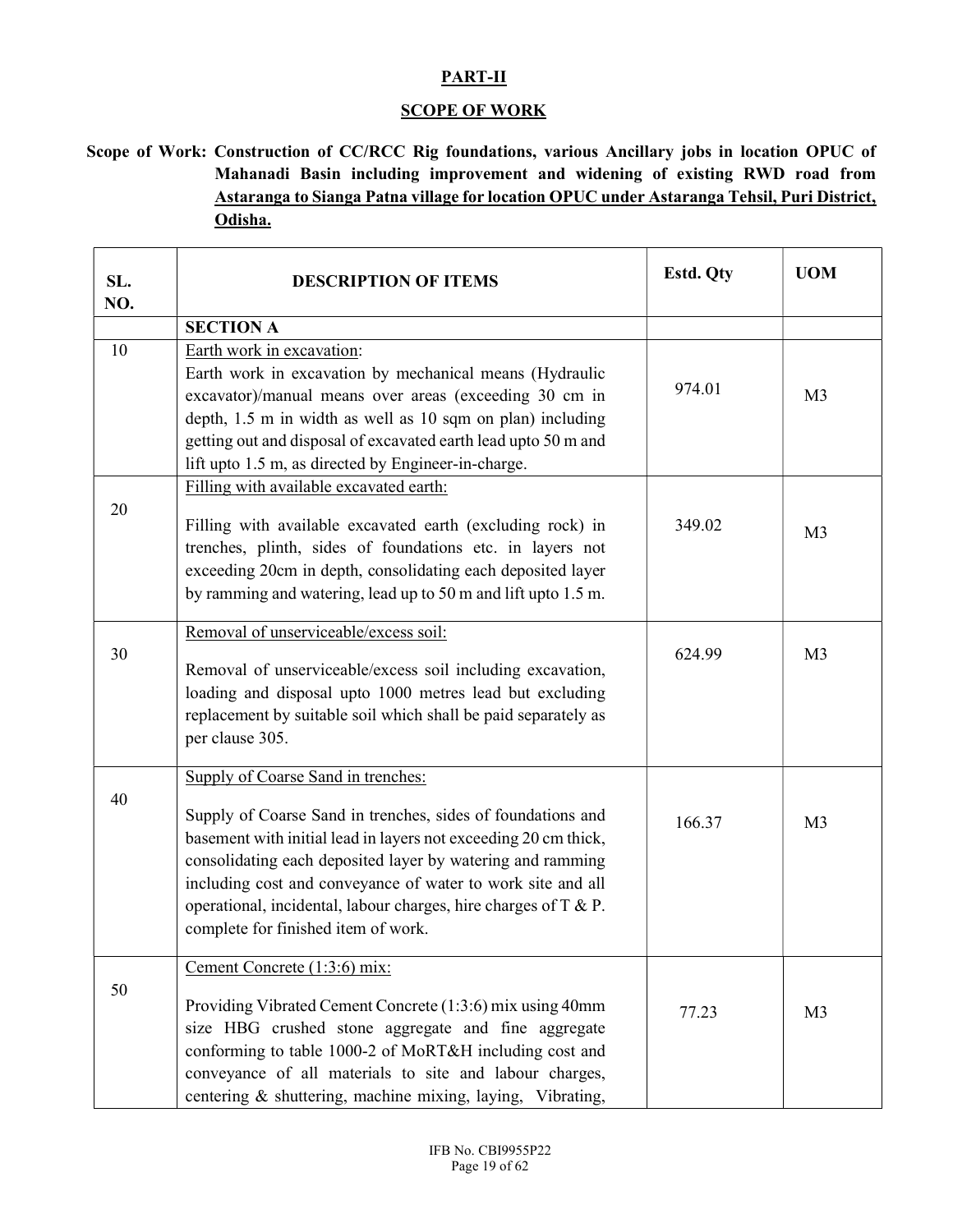|    | curing etc., including all other incidental and operational<br>charges of all T&P etc., complete for finished item of work<br>as per MoRT&H specification 1500,1700, 2100<br>(5th)<br>Revision) and as directed by the Engineer-in-Charge for<br>foundation.                                                                                                                                                                                                                                                                                                                                                                                                                                                                                                                               |        |                |
|----|--------------------------------------------------------------------------------------------------------------------------------------------------------------------------------------------------------------------------------------------------------------------------------------------------------------------------------------------------------------------------------------------------------------------------------------------------------------------------------------------------------------------------------------------------------------------------------------------------------------------------------------------------------------------------------------------------------------------------------------------------------------------------------------------|--------|----------------|
| 60 | Reinforced cement concrete M 20 grade:<br>Vibrated reinforced cement concrete M 20 grade using<br>20mm & 10mm HBG crushed stone aggregate (Coarse<br>aggregate conforming to table 1000-1 and fine aggregate<br>conforming to table 1000-2) including cost and conveyance of<br>all materials to site and labour charges, centering &<br>shuttering, machine mixing, laying, vibrating, curing etc.,<br>including other incidental hire and operational charges of all<br>T&P as per approved drawings and as directed during<br>execution but excluding cost of steel and its fabrication<br>charges for finished item as per MoRT&H specification<br>1500,1600,1700 & 2200(4th revision) and as directed by the<br>Engineer-in-Charge for (Sub-structure).                               | 575.17 | M <sub>3</sub> |
| 70 | Cement concrete M 15 Grade:<br>Vibrated cement concrete M 15 Grade Concrete using 20mm<br>and 10mm size HBG crushed stone aggregate (Coarse<br>aggregate conforming to table 1000-1 and fine aggregate<br>conforming to table 1000-2) including cost and conveyance of<br>all materials to site and all labour charges for machine<br>mixing, centering & shuttering, laying in position,<br>Compacting, Vibrating and curing including all other<br>incidental and all other operational charges of T&P required<br>etc., complete as per MoRT&H Specification 1500,1700,<br>2200(5th Revision) for Sub structure.                                                                                                                                                                        | 38.99  | M <sub>3</sub> |
| 80 | <b>TMT</b> Reinforcement bars:<br>Providing TMT bars (Fe-500) of different diameters,<br>wrought and put up bars of all diameters including cost and<br>conveyance of steel to site and all labour charges for<br>fabrication of reinforcement including cutting, bending,<br>binding rods, tying grills, placing them in position etc.,<br>complete including cost and conveyance of binding wire and<br>all handling charges and operational charges etc., and<br>including over lapping welding if required etc., complete for<br>all R.C.C items for finished item of work as per standard<br>drawings, as per the directions of the Engineer-in-Charge and<br>as per MoRT&H specification 1600 & 2200 (5th revision)<br>and as per I.S.1786 of 1985 for Sub structure of R.C.C items. | 53.21  | MT             |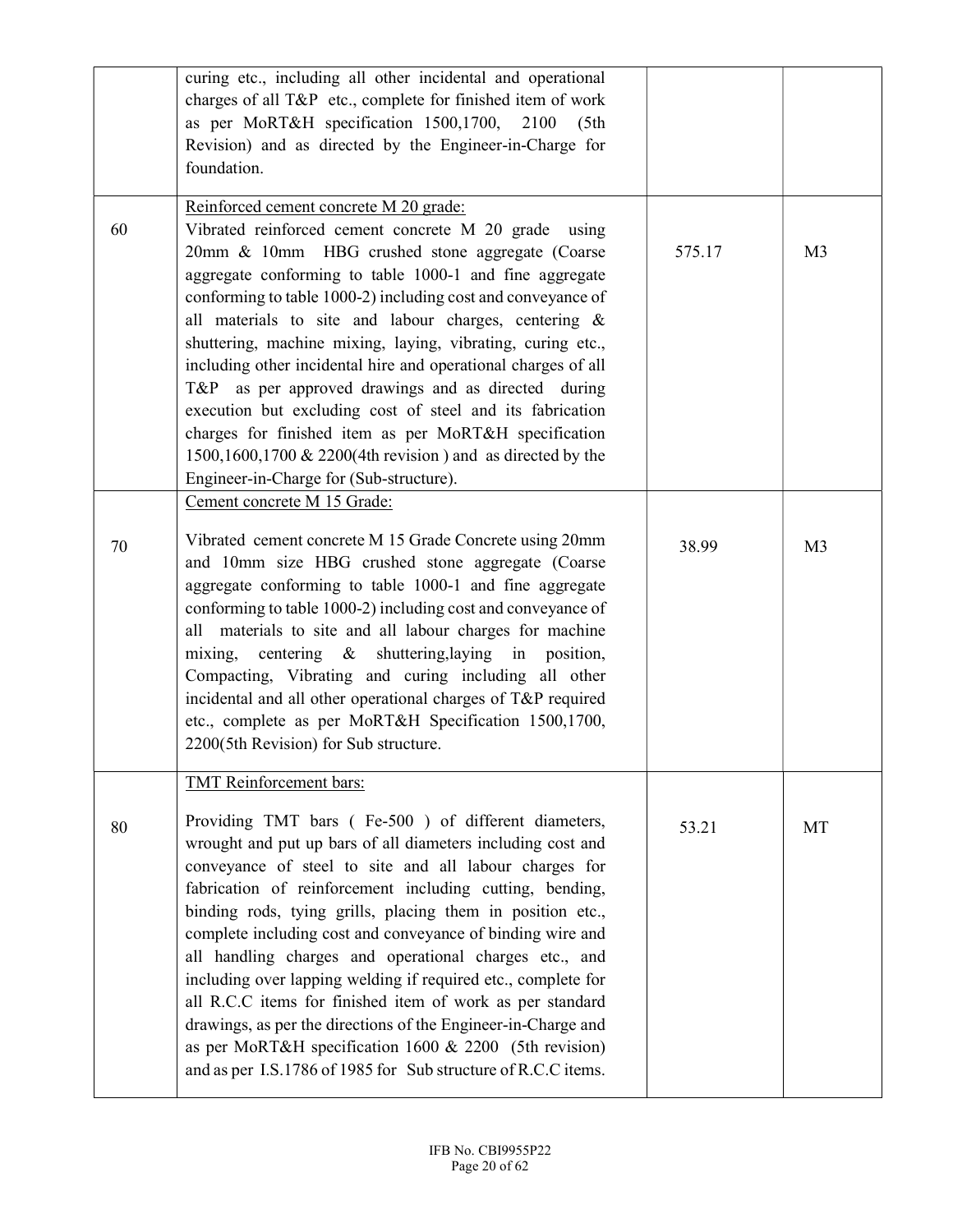|     | Bored Cast-in-situ piles 600 mm dia:                                  |         |                |
|-----|-----------------------------------------------------------------------|---------|----------------|
|     | Boring, providing and installation bored cast-in-situ reinforced      |         |                |
|     | cement concrete piles of grade M-25 of specified diameter and         | 880.00  | M              |
| 90  | length below the pile cap, to carry a safe working load not less      |         |                |
|     | than specified, excluding the cost of steel reinforcement but         |         |                |
|     | including the cost of boring with bentonite solution and temporary    |         |                |
|     | casing of appropriate length for setting out and removal of same      |         |                |
|     | and the length of the pile to be embedded in the pile cap etc. by     |         |                |
|     | percussion drilling using Direct mud circulation (DMC) or Bailer      |         |                |
|     | and chisel technique by tripod and mechanical Winch Machine all       |         |                |
|     | complete, including removal of excavated earth with all its lifts     |         |                |
|     | and leads (length of pile for payment shall be measured up to         |         |                |
|     | bottom of pile cap). 600 mm dia pile.                                 |         |                |
|     | Brick work in foundation and plinth:                                  |         |                |
| 100 | Brick work with common burnt clay F.P.S. (Non-modular) bricks         | 12.62   | M <sub>3</sub> |
|     | of class designation 7.5 in foundation and plinth in Cement Mortar    |         |                |
|     | $1:6$ (1 cement: 6 coarse sand).                                      |         |                |
|     | 12mm cement plaster:                                                  |         |                |
|     |                                                                       | 473.320 | M <sub>2</sub> |
| 110 | 12 mm cement plaster of mix of 1:4 (1 cement: 4 fine sand).           |         |                |
|     | Lowering of MS casing pipe:                                           |         |                |
| 120 | Lowering of MS casing pipe of 30" (764mm) dia (The rate               | 30.00   | M              |
|     | includes threading, moulding, welding etc. complete.                  |         |                |
|     | A) Transportation of equipment such as winch, Tripod, vertical        |         |                |
|     | pump, guide pipe, casing head, casing hammer, drill pipes etc.        |         |                |
|     | complete with all accessories to the site of work including           |         |                |
|     | installation and removing the same and clearing the site after        |         |                |
|     | completion.                                                           |         |                |
|     | B) Making suitable bore by drilling or boring for all types of strata |         |                |
|     | from ground level duly supported by drilling fluid maximum upto       |         |                |
|     | 35 M depth.                                                           |         |                |
|     |                                                                       |         |                |
|     | C) Aligning and lowering and fixing of 764 mm dia fabricated          |         |                |
|     | casing pipe vertically to a depth of 30 m below the ground level.     |         |                |
|     | <b>Engaging Diesel Engine Pump:</b>                                   |         |                |
|     | Engaging Diesel Engine Pump 2 to 5 HP capacity for lifting of         |         |                |
| 130 | water and draining into approved source as directed by EIC            | 60.00   | H              |
|     | including hire, operational, fuel, lubricant charges of pump and      |         |                |
|     | operator, Complete.                                                   |         |                |
|     |                                                                       |         |                |
|     |                                                                       |         |                |
|     |                                                                       |         |                |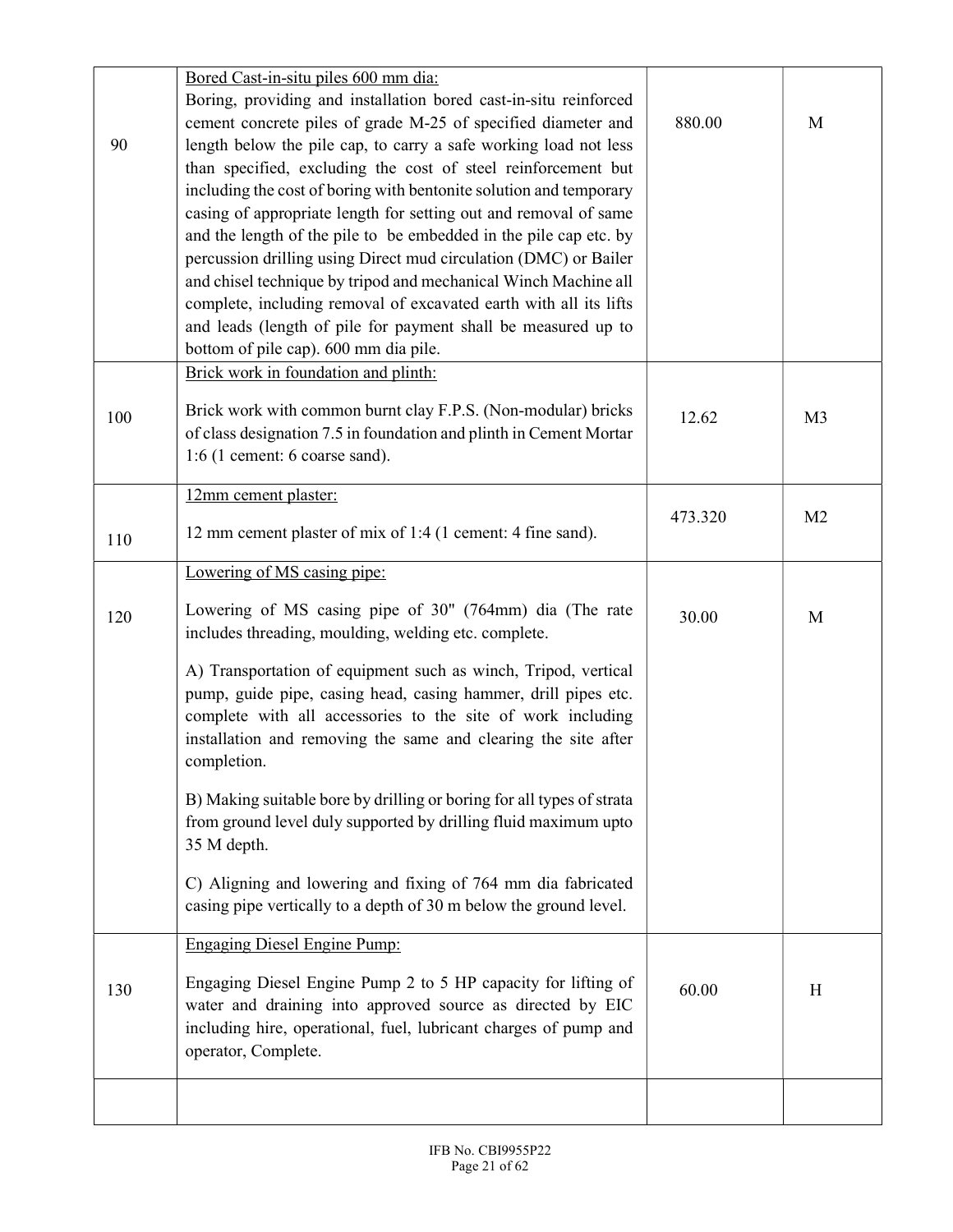| 140              | Dismantling of existing structures:                                   | 18.65     | M <sub>3</sub> |
|------------------|-----------------------------------------------------------------------|-----------|----------------|
|                  | Dismantling of existing structures like culverts, bridges, retaining  |           |                |
|                  | walls and other structure comprising of reinforced cement             |           |                |
|                  | concrete including T&P and scaffolding wherever necessary,            |           |                |
|                  | sorting the dismantled material, disposal of unserviceable material   |           |                |
|                  | and stacking the serviceable material with all lifts and lead of 1000 |           |                |
|                  | metres.                                                               |           |                |
|                  |                                                                       |           |                |
| <b>SECTION-B</b> |                                                                       |           |                |
|                  |                                                                       |           |                |
|                  | Clearing Jungle:                                                      |           |                |
| 10               |                                                                       | 16,654.00 | M <sub>2</sub> |
|                  | Clearing jungle including uprooting of rank vegetation, grass,        |           |                |
|                  | brush wood, trees and saplings of girth up to 30 cm measured at a     |           |                |
|                  | height of 1 m above ground level and removal of rubbish up to a       |           |                |
|                  | distance of 50 m outside the periphery of the area cleared.           |           |                |
|                  |                                                                       |           |                |
|                  |                                                                       |           |                |
| 20               | Felling Trees (30-60cm girth):                                        | 100.00    | EA             |
|                  | Felling trees of the girth (measured at a height of 1 m above         |           |                |
|                  | ground level), including cutting of trunks and branches, removing     |           |                |
|                  | the roots and stacking of serviceable material and disposal of        |           |                |
|                  | unserviceable material.                                               |           |                |
|                  |                                                                       |           |                |
|                  | Beyond 30 cm girth upto and including 60 cm girth.                    |           |                |
|                  | Felling Trees (60-120cm girth):                                       |           |                |
|                  | Felling trees of the girth (measured at a height of 1 m above         |           |                |
| 30               | ground level), including cutting of trunks and branches, removing     | 30.00     | EA             |
|                  | the roots and stacking of serviceable material and disposal of        |           |                |
|                  | unserviceable material.                                               |           |                |
|                  |                                                                       |           |                |
|                  | Beyond 60 cm girth upto and including 120 cm girth.                   |           |                |
|                  | Earth work in excavation:                                             |           |                |
|                  | Earth work in excavation by mechanical means (Hydraulic               |           |                |
| 40               | excavator)/manual means over areas (exceeding 30 cm in depth,         |           |                |
|                  | 1.5 m in width as well as 10 sqm on plan) including getting out       | 2,639.75  | M <sub>3</sub> |
|                  | and disposal of excavated earth lead upto 50 m and lift upto 1.5      |           |                |
|                  | m, as directed by Engineer-in-charge.                                 |           |                |
|                  |                                                                       |           |                |
|                  |                                                                       |           |                |
|                  |                                                                       |           |                |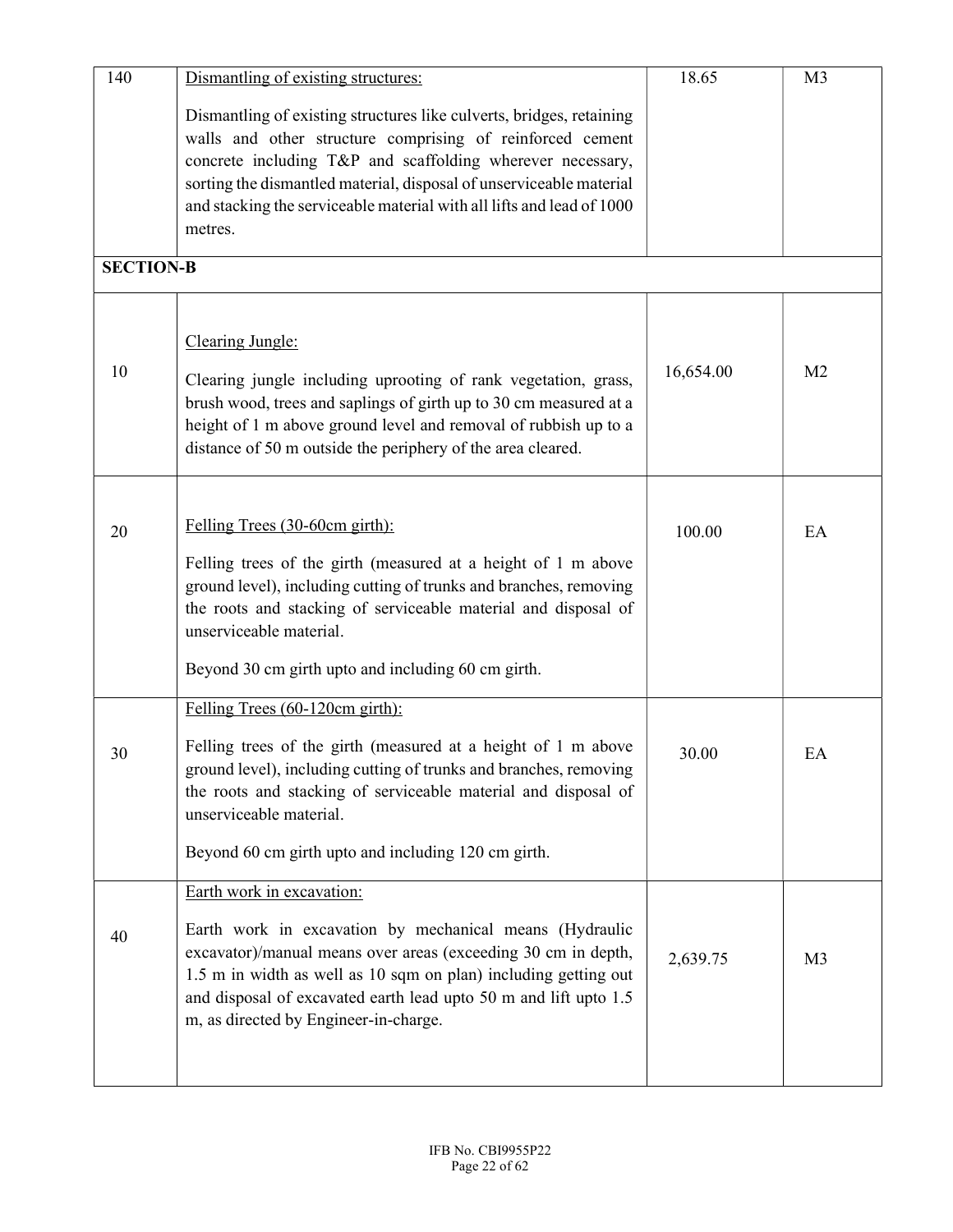| 50 | Filling with available excavated earth:<br>Filling with available excavated earth (excluding rock) in<br>trenches, plinth, sides of foundations etc. in layers not exceeding<br>20cm in depth, consolidating each deposited layer by ramming<br>and watering, lead up to 50 m and lift upto 1.5 m.                                                                                                                                                                                                                                                                                                                                                                                                                                                                                          | 575.00   | M <sub>3</sub> |
|----|---------------------------------------------------------------------------------------------------------------------------------------------------------------------------------------------------------------------------------------------------------------------------------------------------------------------------------------------------------------------------------------------------------------------------------------------------------------------------------------------------------------------------------------------------------------------------------------------------------------------------------------------------------------------------------------------------------------------------------------------------------------------------------------------|----------|----------------|
| 60 | Removal of unserviceable/excess soil including excavation,<br>loading and disposal upto 1000 metres lead but excluding<br>replacement by suitable soil which shall be paid separately as per<br>clause 305.                                                                                                                                                                                                                                                                                                                                                                                                                                                                                                                                                                                 | 2,064.75 | M <sub>3</sub> |
| 70 | Forming embankment/Periphery bund with borrowed useful earth<br>from outside road boundary by mechanical means upto SDR with<br>all leads and lifts including pre-watering of soil at borrow area,<br>removal of top soil, excavation of soils at borrowed area,<br>conveyance of soil, depositing the soil on the embankment,<br>spreading soil, breaking clods, sectioning, grading and<br>consolidation with 8 to 10 Tonnes Vibratory Road Roller @ OMC<br>to meet requirement of table 300-2 of MoRT&H, including all<br>hire and operational charges of T&P , complete for finished item<br>of work as per MoRT&H specification 305 (5th revision)<br>(Payment will be made based on level for finished item of work).                                                                 | 450.00   | M <sub>3</sub> |
| 80 | Forming embankment/Periphery bund with borrowed useful<br>earth from outside road boundary by mechanical means upto<br>SDR with all leads and lifts including pre-watering of soil at<br>borrow area, removal of top soil, excavation of soils at<br>borrowed area, conveyance of soil, depositing the soil on the<br>embankment, spreading soil, breaking clods, sectioning,<br>grading and consolidation with 8 to 10 Tonnes Vibratory<br>Road Roller @ OMC to meet requirement of table 300-2 of<br>MoRT&H, including all hire and operational charges of T&P,<br>complete for finished item of work as per MoRT&H<br>specification 305 (5th revision)<br>(Payment will be made based on level for finished item of<br>work).<br>Construction of embankment with good quality moorum not | 258.00   | M <sub>3</sub> |
|    | exceeding 300 mm laid in layers including transportation of                                                                                                                                                                                                                                                                                                                                                                                                                                                                                                                                                                                                                                                                                                                                 |          |                |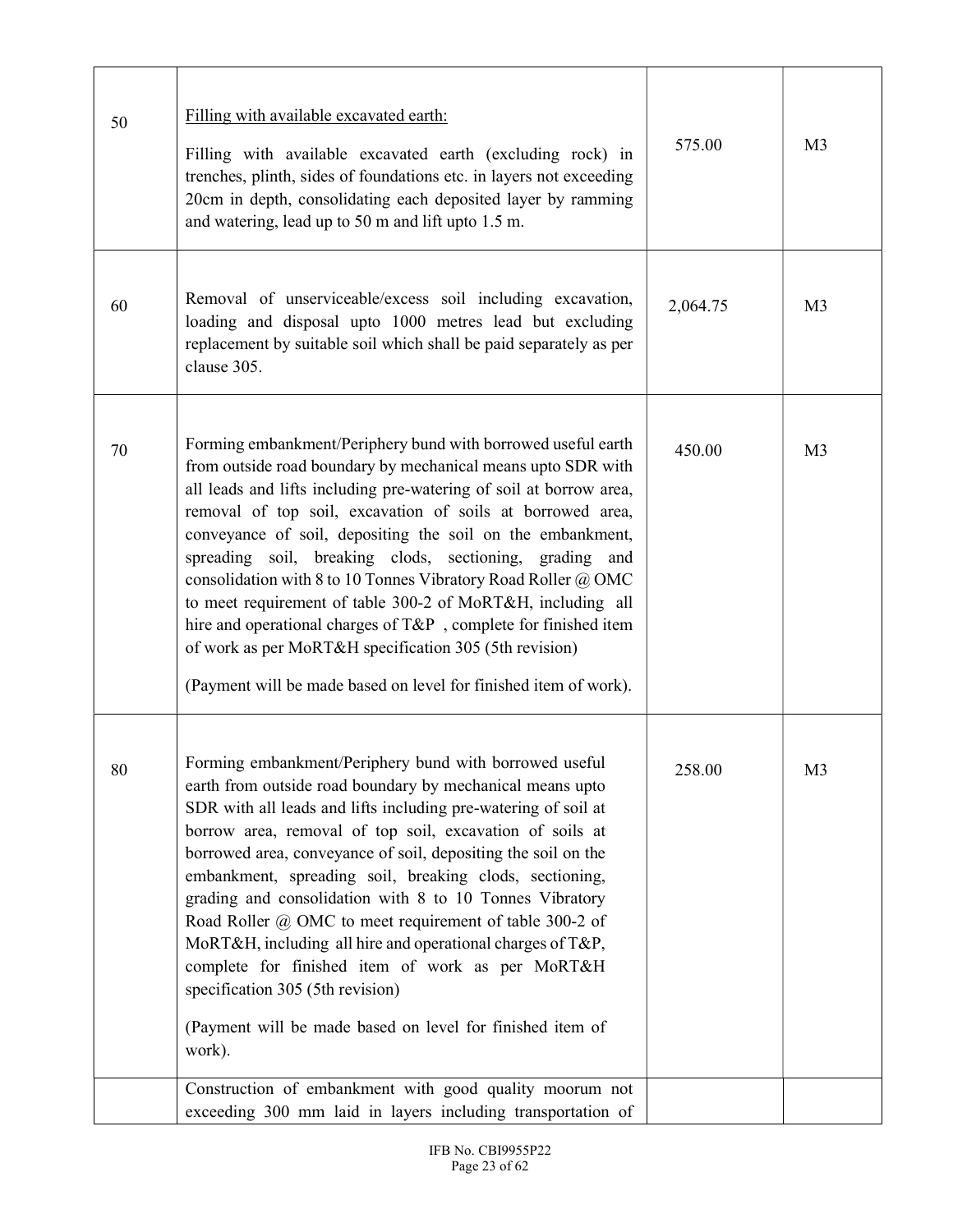| 90  | material from quarry, spreading in even, watering and compacting<br>with vibratory road roller, all complete as per clause 313.                                                                                                                                                                                                                                                                                                                                                                   | 3,560.90 | M <sub>3</sub> |
|-----|---------------------------------------------------------------------------------------------------------------------------------------------------------------------------------------------------------------------------------------------------------------------------------------------------------------------------------------------------------------------------------------------------------------------------------------------------------------------------------------------------|----------|----------------|
| 100 | Providing, laying, spreading and compacting stone aggregates of<br>100mm thick, 90 to 45 mm sizes to water bound macadam (Grade-<br>I) specification including spreading in uniform thickness, hand<br>packing, rolling with 3 wheeled steel/vibratory roller 8-10 tonnes<br>in stages to proper grade and camber, applying and brooming<br>requisite type of screening/ binding Materials to fill up the<br>interstices of coarse aggregate, watering and compacting to the<br>required density. | 361.71   | M <sub>3</sub> |
| 110 | Providing, laying, spreading and compacting stone aggregates of<br>75mm thick, 63 to 45mm size to water bound macadam (Grade-<br>II) specification including spreading in uniform thickness, hand<br>packing, rolling with 3 wheeled steel/vibratory roller 8-10 tonnes<br>in stages to proper grade and camber, applying and brooming<br>requisite type of screening/ binding Materials to fill up the<br>interstices of coarse aggregate, watering and compacting to the<br>required density.   | 275.04   | M <sub>3</sub> |
| 120 | Providing, laying, spreading and compacting stone aggregates of<br>53 to 22.4 mm size to water bound macadam (Grade-III)<br>specification including spreading in uniform thickness, hand<br>packing, rolling with 3 wheeled steel/vibratory roller 8-10 tonnes<br>in stages to proper grade and camber, applying and brooming<br>requisite type of screening/ binding Materials to fill up the<br>interstices of coarse aggregate, watering and compacting to the<br>required density.            | 150.00   | M <sub>3</sub> |
| 130 | Providing and laying of NP2 class reinforced cement concrete<br>pipe/ Hume pipe 300 mm dia.                                                                                                                                                                                                                                                                                                                                                                                                       | 60.00    | M              |
| 140 | Providing and laying of NP2 class reinforced cement concrete<br>pipe/ Hume pipe 600 mm dia.                                                                                                                                                                                                                                                                                                                                                                                                       | 90.00    | M              |
| 150 |                                                                                                                                                                                                                                                                                                                                                                                                                                                                                                   | 30.00    | M              |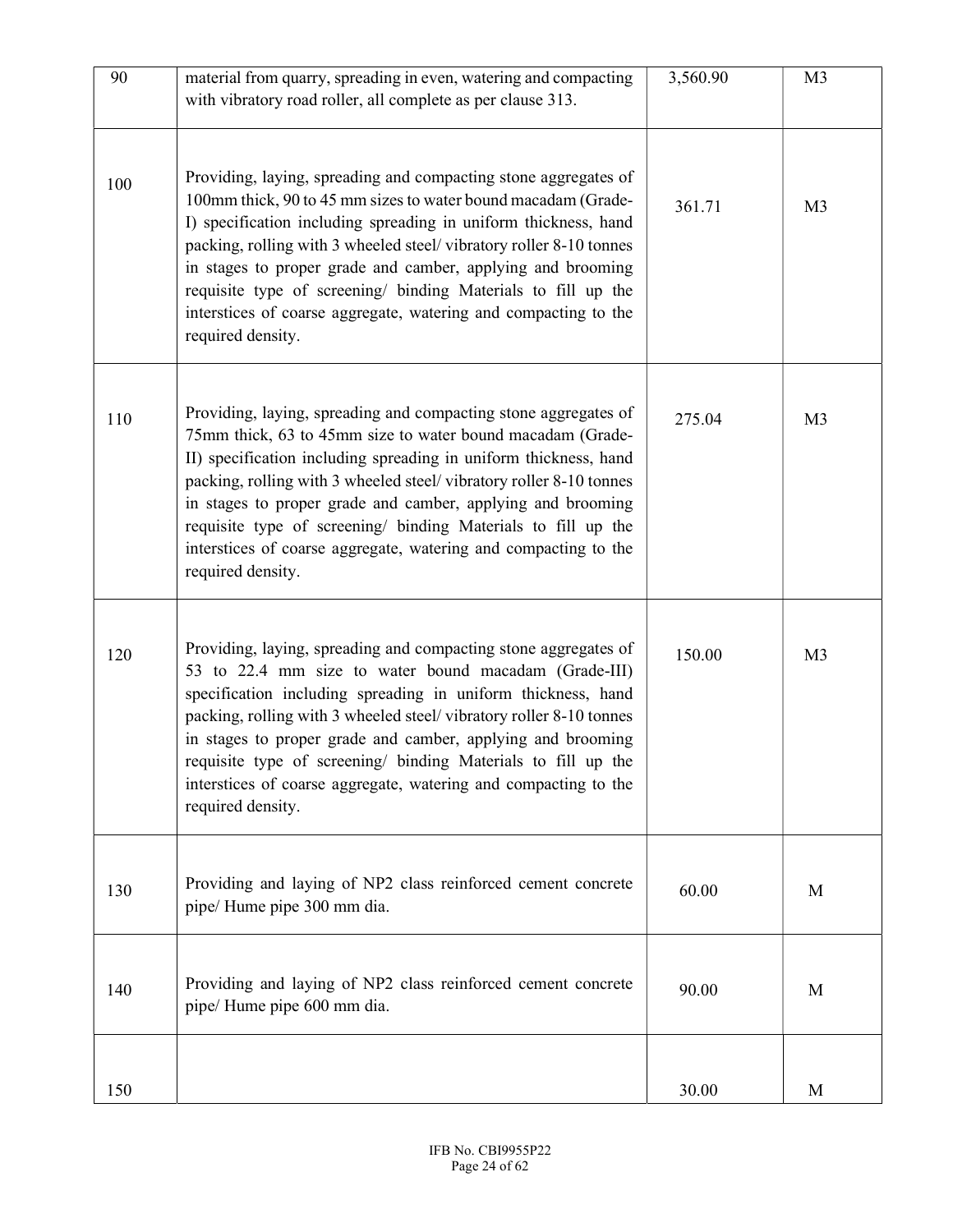|     | Providing and laying of NP2 class reinforced cement concrete<br>pipe/ Hume pipe 900 mm dia.                                                                                                                                                                                                                                                                                                                                                                                                                                                                                                                                                                                                                                         |        |                |
|-----|-------------------------------------------------------------------------------------------------------------------------------------------------------------------------------------------------------------------------------------------------------------------------------------------------------------------------------------------------------------------------------------------------------------------------------------------------------------------------------------------------------------------------------------------------------------------------------------------------------------------------------------------------------------------------------------------------------------------------------------|--------|----------------|
| 160 | Providing and laying Non-Pressure NP-3 class (Medium duty)<br>R.C.C. pipes including collars/spigot jointed with stiff mixture of<br>cement mortar in the proportion of 1:2 (1 cement: 2 fine sand)<br>including testing of joints etc. complete.<br>1000 mm dia RCC pipes.                                                                                                                                                                                                                                                                                                                                                                                                                                                         | 22.50  | M              |
| 170 | Providing Vibrated Cement Concrete (1:3:6) mix using 40mm<br>size HBG crushed stone aggregate and fine aggregate conforming<br>to table 1000-2 of MoRT&H including cost and conveyance of all<br>materials to site and labour charges, centering & shuttering,<br>machine mixing, laying, Vibrating, curing etc., including all other<br>incidental and operational charges of all T&P etc., complete for<br>finished item of work as per MoRT&H specification 1500,1700,<br>2100 (5th Revision) and as directed by the Engineer-in-Charge<br>for foundation.                                                                                                                                                                       | 51.15  | M <sub>3</sub> |
| 180 | Vibrated reinforced cement concrete M 20 grade using 20mm &<br>HBG crushed stone aggregate (Coarse aggregate<br>10 <sub>mm</sub><br>conforming to table 1000-1 and fine aggregate conforming to<br>table 1000-2) including cost and conveyance of all materials to<br>site and labour charges, centering & shuttering, machine mixing,<br>laying, vibrating, curing etc., including other incidental hire and<br>operational charges of all T&P as per approved drawings and as<br>directed during execution but excluding cost of steel and its<br>fabrication charges for finished item as per MoRT&H<br>specification $1500, 1600, 1700$ & 2200 (4th revision) and as<br>directed by the Engineer-in-Charge for (Sub-structure). | 140.74 | M <sub>3</sub> |
| 190 | Vibrated cement concrete M 20 grade using 20mm & 10mm<br>HBG crushed stone aggregate (Coarse aggregate conforming to<br>table 1000-1 and fine aggregate conforming to table 1000-2)<br>including cost and conveyance of all materials to site and labour<br>charges, centering & shuttering, machine mixing, laying,<br>vibrating, curing etc., including other incidental hire and<br>operational charges of all T&P as per approved drawings and as<br>directed during execution but excluding cost of steel and its<br>fabrication charges for finished item as per MoRT&H                                                                                                                                                       | 48.30  | M <sub>3</sub> |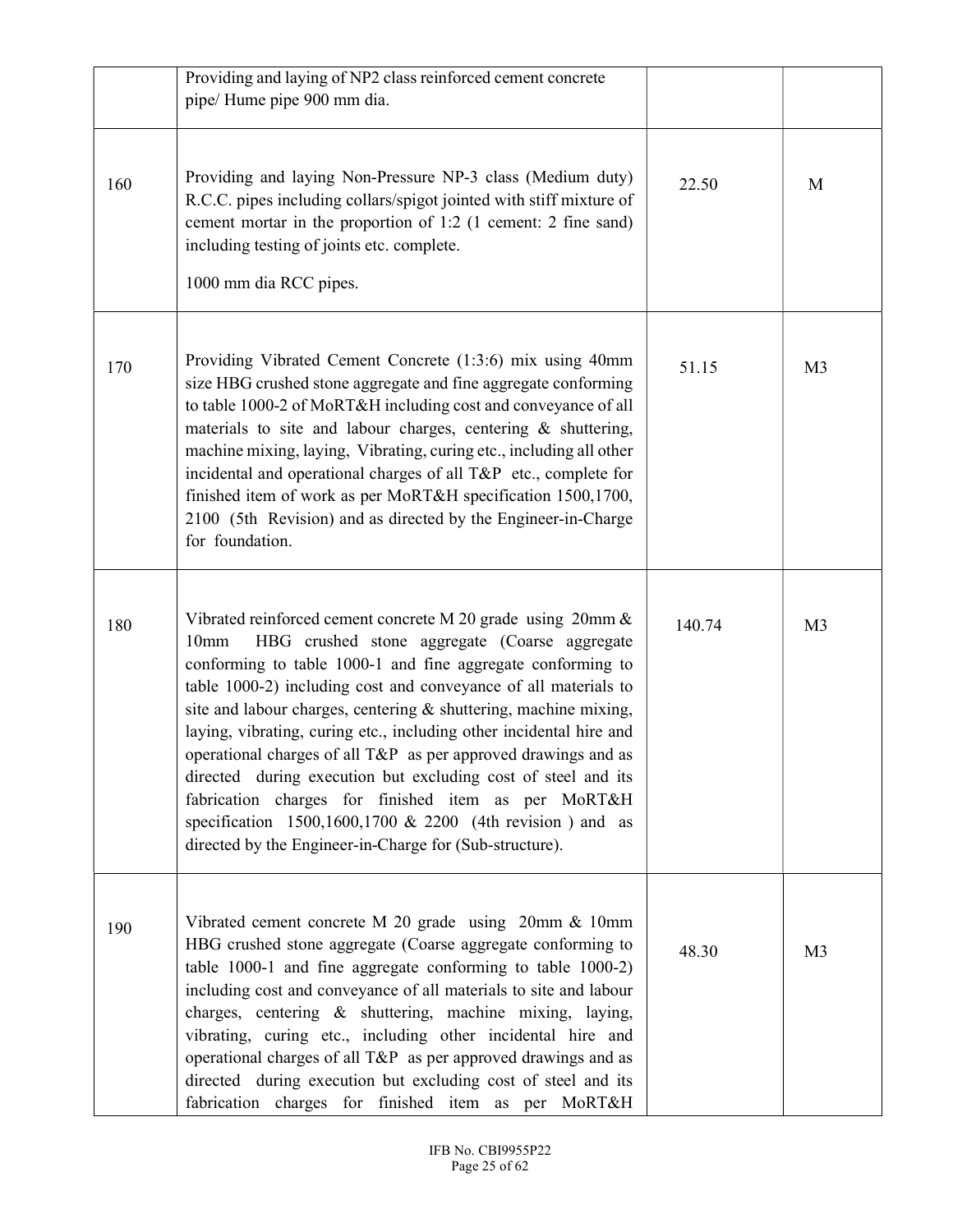| Providing TMT bars(Fe-500) of different diameters, wrought and                                                                                                                                                                                                                                                                                                                                                                                                                                                                                                                                                                                                                    |          |                |
|-----------------------------------------------------------------------------------------------------------------------------------------------------------------------------------------------------------------------------------------------------------------------------------------------------------------------------------------------------------------------------------------------------------------------------------------------------------------------------------------------------------------------------------------------------------------------------------------------------------------------------------------------------------------------------------|----------|----------------|
| put up bars of all diameters including cost and conveyance of steel<br>to site and all labour charges for fabrication of reinforcement<br>including cutting, bending, binding rods, tying grills, placing them<br>in position etc., complete including cost and conveyance of<br>binding wire and all handling charges and operational charges<br>etc., and including over lapping welding if required etc., complete<br>for all R.C.C items for finished item of work as per standard<br>drawings, as per the directions of the Engineer-in-Charge and as<br>per MoRT&H specification 1600 & 2200(5th revision) and as per<br>I.S.1786 of 1985 for Sub structure of R.C.C items. | 11.62    | MT             |
| Brick work with common burnt clay F.P.S. (non-modular) bricks<br>of class designation 7.5 in foundation and plinth in Cement Mortar<br>$1:6$ (1 cement: 6 coarse sand).                                                                                                                                                                                                                                                                                                                                                                                                                                                                                                           | 40.05    | M <sub>3</sub> |
| 12 mm cement plaster of mix of 1:4 (1 cement: 4 fine sand)                                                                                                                                                                                                                                                                                                                                                                                                                                                                                                                                                                                                                        | 320.90   | M <sub>2</sub> |
| Scarifying the existing bituminous road surface to a depth of 50<br>mm and disposal of scarified material within all lifts and lead upto<br>1km (by mechanical means).                                                                                                                                                                                                                                                                                                                                                                                                                                                                                                            | 2,000.00 | M <sub>2</sub> |
| Providing and applying tack coat using bitumen emulsion<br>conforming to IS:8887, using emulsion pressure distributer<br>including preparing the surface $&$ cleaning with mechanical<br>broom. On bituminous surface $\omega$ 0.25kg/sqm.                                                                                                                                                                                                                                                                                                                                                                                                                                        | 2,200.00 | M <sub>2</sub> |
| 2.5cm premix carpet surfacing with 2.25 cum and 1.12 cum of<br>stone chippings of 13.2 mm and 11.2 mm size respectively per<br>100 sqm and 52 kg and 56 kg of hot bitumen per cum of stone<br>chippings of 13.2 mm and 11.2 mm size respectively, including a<br>tack coat with hot straight run bitumen, including consolidation<br>with road roller of 6 to 9 tonne capacity etc. complete (tack coat<br>to be paid for separately). With paving Asphalt grade VG - 30 with<br>no solvent.                                                                                                                                                                                      | 2,200.00 | M <sub>2</sub> |
|                                                                                                                                                                                                                                                                                                                                                                                                                                                                                                                                                                                                                                                                                   |          |                |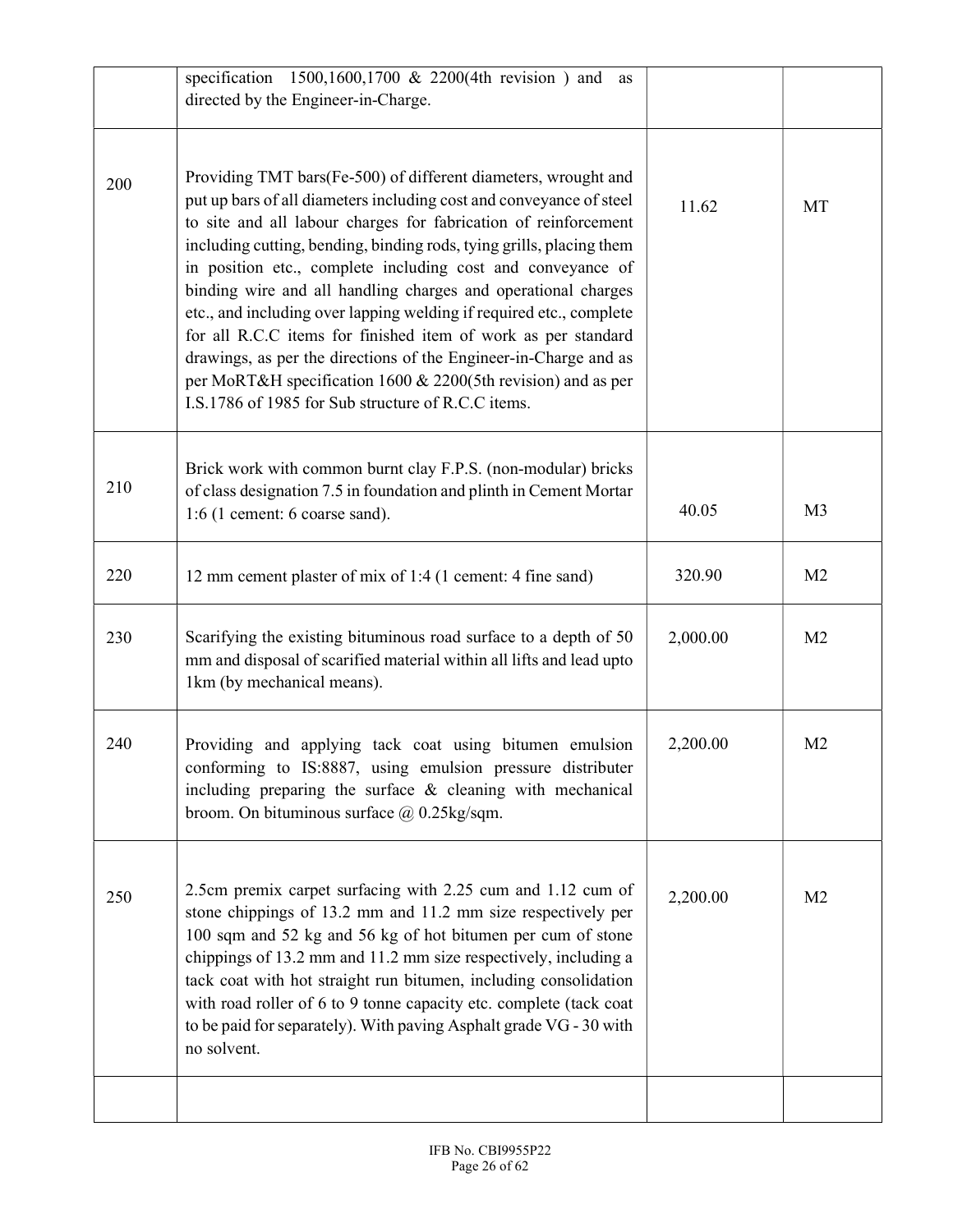| 260              | Providing and laying seal coat over prepared surface of road with<br>bitumen heated in bitumen boiler fitted with the spray set spraying<br>using 98 kg of bitumen of grade VG - 10 and blinding surface with<br>0.90 cum of stone aggregate of 6.7 mm size (Passing 11.2 mm<br>sieve and retained on 2.36 mm sieve) per 100 sqm of road surface,<br>including rolling and finishing with power road roller all<br>complete. | 2,200.00 | M <sub>2</sub> |
|------------------|------------------------------------------------------------------------------------------------------------------------------------------------------------------------------------------------------------------------------------------------------------------------------------------------------------------------------------------------------------------------------------------------------------------------------|----------|----------------|
| <b>SECTION-C</b> |                                                                                                                                                                                                                                                                                                                                                                                                                              |          |                |
| 10               | Earth work in excavation by mechanical means (Hydraulic<br>excavator)/manual means over areas (exceeding 30 cm in depth,<br>1.5 m in width as well as 10 sqm on plan) including getting out<br>and disposal of excavated earth lead upto 50 m and lift upto 1.5<br>m, as directed by Engineer-in-charge.                                                                                                                     | 936.12   | M <sub>3</sub> |
| 20               | Filling with available excavated earth (excluding rock) in<br>trenches, plinth, sides of foundations etc. in layers not exceeding<br>20cm in depth, consolidating each deposited layer by ramming<br>and watering, lead up to 50 m and lift upto 1.5 m.                                                                                                                                                                      | 444.70   | M <sub>3</sub> |
| 30               | Removal of unserviceable/excess soil including excavation,<br>loading and disposal upto 1000 metres lead but excluding<br>replacement by suitable soil which shall be paid separately as per<br>clause 305.                                                                                                                                                                                                                  | 491.42   | M <sub>3</sub> |
| 40               | Supply of Coarse Sand in trenches, sides of foundations and<br>basement with initial lead in layers not exceeding 20 cm thick,<br>consolidating each deposited layer by watering and ramming<br>including cost and conveyance of water to work site and all<br>operational, incidental, labour charges, hire charges of T & P.<br>complete for finished item of work.                                                        | 91.39    | M <sub>3</sub> |
| 50               | Construction of embankment with filling sand not exceeding<br>300mm laid in layers including transportation of material from<br>quarry, spreading in even, watering and compacting with<br>vibratory road roller, all complete as per clause 313.                                                                                                                                                                            | 650.00   | M <sub>3</sub> |
| 60               | Construction of embankment with good quality moorum not<br>exceeding 300 mm laid in layers including transportation of<br>material from quarry, spreading in even, watering and compacting<br>with vibratory road roller, all complete as per clause 313.                                                                                                                                                                    | 275.00   | M <sub>3</sub> |
| 70               |                                                                                                                                                                                                                                                                                                                                                                                                                              | 92.28    | M <sub>3</sub> |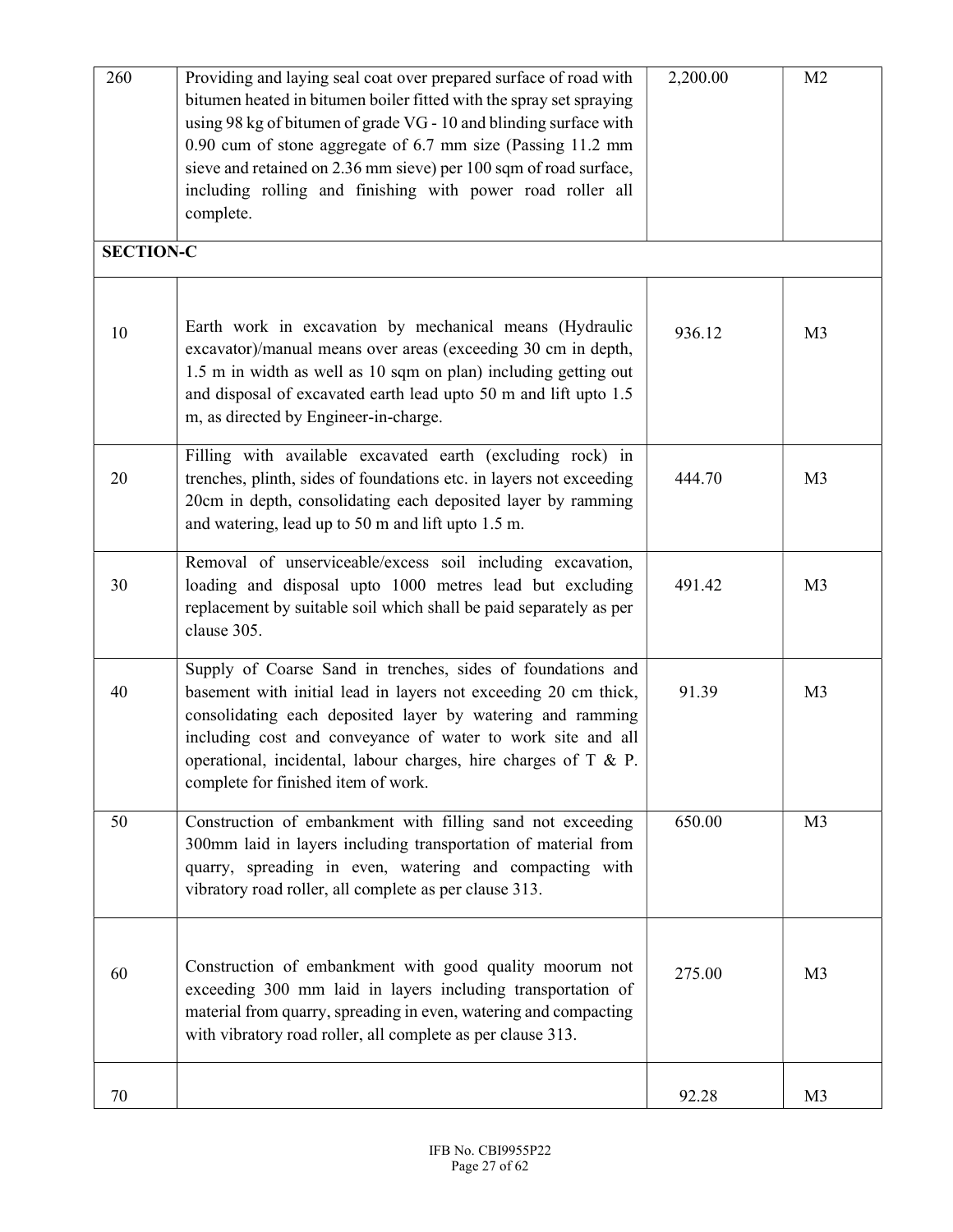|     | Providing, Laying, spreading of laterite solling stone of<br>100mm to 150mm size, including spreading in uniform<br>thickness, hand packing, rolling with three wheel 80-100 KN<br>static roller / Vibratory Roller 80-100 KN in stages to proper<br>grade and camber, applying and brooming, crushable<br>screening to fill up the interstices of coarse aggregate,<br>watering and compacting to the required density. Grading 2 as<br>per Technical including hire and operational charges of power<br>roller, watering, including Labor charges for spreading and<br>hand packing of soiling stone and including loading,<br>transportation, unloading at site of work and staking the site<br>etc. complete for finished item of work or as directed by<br>Engineer in Charge. Clause 405 MORD. (P335 - RBR - SBBS<br>$-10 - 11$ . |        |                |
|-----|-----------------------------------------------------------------------------------------------------------------------------------------------------------------------------------------------------------------------------------------------------------------------------------------------------------------------------------------------------------------------------------------------------------------------------------------------------------------------------------------------------------------------------------------------------------------------------------------------------------------------------------------------------------------------------------------------------------------------------------------------------------------------------------------------------------------------------------------|--------|----------------|
| 80  | Providing, laying, spreading and compacting stone aggregates of<br>75mm thick, 63 to 45mm size to water bound macadam (Grade-<br>II) specification including spreading in uniform thickness, hand<br>packing, rolling with 3 wheeled steel/vibratory roller 8-10 tonnes<br>in stages to proper grade and camber, applying and brooming<br>requisite type of screening/ binding Materials to fill up the<br>interstices of coarse aggregate, watering and compacting to the<br>required density.                                                                                                                                                                                                                                                                                                                                         | 54.63  | M <sub>3</sub> |
| 90  | Providing Vibrated Cement Concrete (1:3:6) mix using 40mm<br>size HBG crushed stone aggregate and fine aggregate conforming<br>to table 1000-2 of MoRT&H including cost and conveyance of all<br>materials to site and labour charges, centering & shuttering,<br>machine mixing, laying, Vibrating, curing etc., including all other<br>incidental and operational charges of all T&P etc., complete for<br>finished item of work as per MoRT&H specification 1500,1700,<br>2100(5th Revision) and as directed by the Engineer-in-Charge for<br>foundation.                                                                                                                                                                                                                                                                            | 61.54  | M <sub>3</sub> |
| 100 | Vibrated cement concrete M 15 Grade Concrete using 20mm and<br>10mm size HBG crushed stone aggregate (Coarse aggregate<br>conforming to table 1000-1 and fine aggregate conforming to<br>table 1000-2) including cost and conveyance of all materials to<br>site and all labour charges for machine mixing, centering &<br>shuttering, laying in position, Compacting, Vibrating and curing<br>including all other incidental and all other operational charges of<br>T&P required etc., complete as per MoRT&H Specification<br>1500,1700, 2200 (5th Revision) for Sub structure.                                                                                                                                                                                                                                                      | 171.23 | M <sub>3</sub> |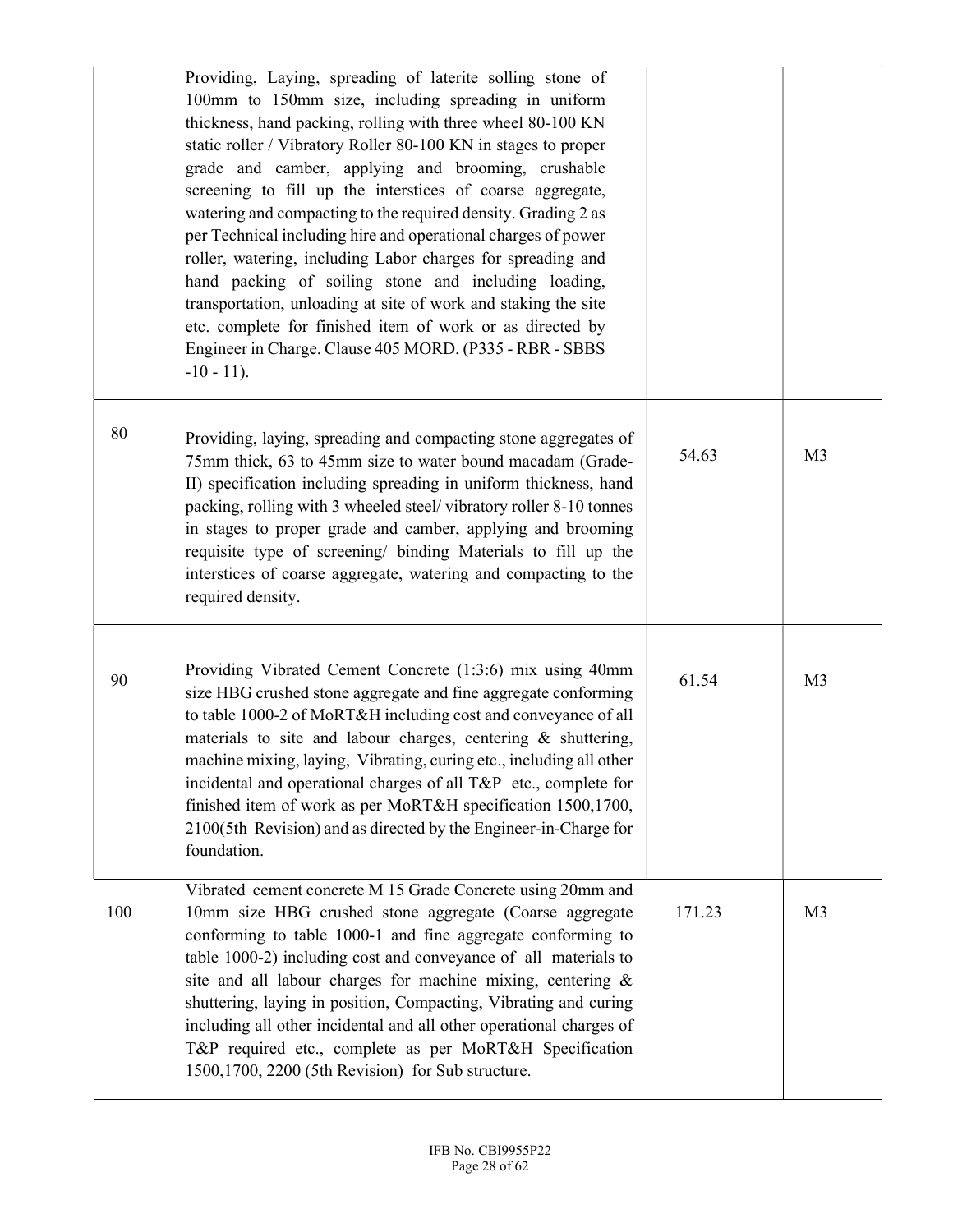| 110 | Vibrated reinforced cement concrete M 20 grade using 20mm &<br>HBG crushed stone aggregate (Coarse aggregate<br>10mm<br>conforming to table 1000-1 and fine aggregate conforming to<br>table 1000-2) including cost and conveyance of all materials to<br>site and labour charges, centering & shuttering, machine mixing,<br>laying, vibrating, curing etc., including other incidental hire and<br>operational charges of all T&P as per approved drawings and as<br>directed during execution but excluding cost of steel and its<br>fabrication charges for finished item as per MoRT&H<br>specification $1500, 1600, 1700$ & 2200(4th revision) and as<br>directed by the Engineer-in-Charge for (Sub-structure).                              | 49.58    | M <sub>3</sub> |
|-----|-----------------------------------------------------------------------------------------------------------------------------------------------------------------------------------------------------------------------------------------------------------------------------------------------------------------------------------------------------------------------------------------------------------------------------------------------------------------------------------------------------------------------------------------------------------------------------------------------------------------------------------------------------------------------------------------------------------------------------------------------------|----------|----------------|
| 120 | Providing TMT bars(Fe-500) of different diameters, wrought and<br>put up bars of all diameters including cost and conveyance of steel<br>to site and all labour charges for fabrication of reinforcement<br>including cutting, bending, binding rods, tying grills, placing them<br>in position etc., complete including cost and conveyance of<br>binding wire and all handling charges and operational charges<br>etc., and including over lapping welding if required etc., complete<br>for all R.C.C items for finished item of work as per standard<br>drawings, as per the directions of the Engineer-in-Charge and as<br>per MoRT&H specification 1600 & 2200(5th revision) and as per<br>I.S.1786 of 1985 for Sub structure of R.C.C items. | 4.85     | MT             |
| 130 | Supply, fixing of Foundations bolts and nuts with MS rods and<br>base plate into RCC foundations, including cost of MS Structural<br>steel used for all sections, including cost of Labour charges for<br>fixing Trusses, Stanchions, Heavy Beams and Girders erecting in<br>position and fixing by using chain pulley blocks, Derek pole<br>arrangements and cranes etc., complete in position etc., complete<br>finished item of work or as directed by Engineer In-charge during<br>execution.                                                                                                                                                                                                                                                   | 496.51   | KG             |
| 140 | Steel work in built up tubular (round, square or rectangular hollow<br>tubes etc.) trusses etc., including cutting, hoisting, fixing in<br>position and applying a priming coat of approved steel primer,<br>including welding and bolted with special shaped washers etc.<br>complete. Hot finished welded type tubes.                                                                                                                                                                                                                                                                                                                                                                                                                             | 9,905.16 | KG             |
| 150 | Brick work with common burnt clay F.P.S.(Non-modular) bricks<br>of class designation 7.5 in foundation and plinth in: Cement<br>Mortar 1:6 (1 cement: 6 coarse sand).                                                                                                                                                                                                                                                                                                                                                                                                                                                                                                                                                                               | 54.54    | M <sub>3</sub> |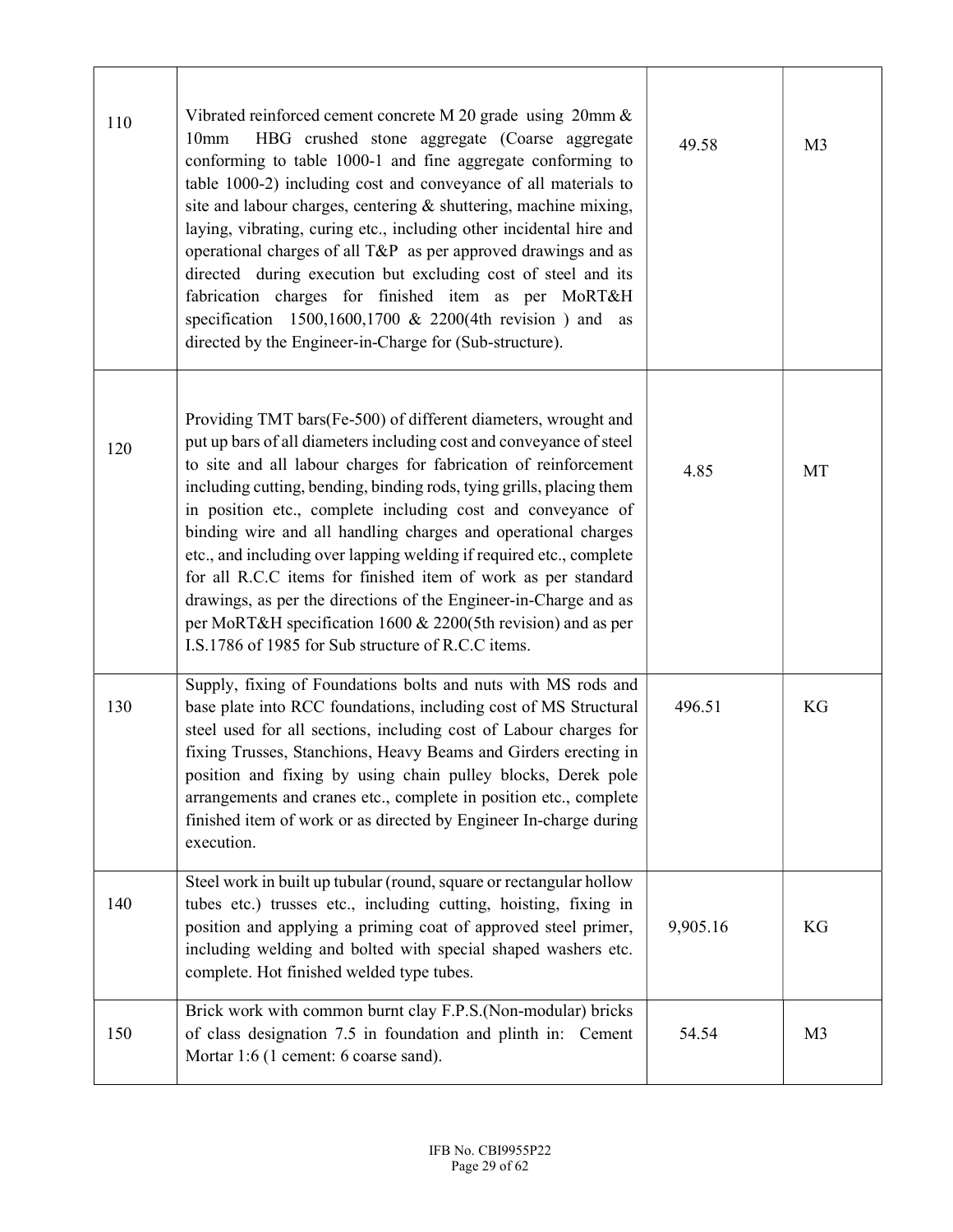|     | Brick work with common burnt clay F.P.S.(Non-modular) bricks                                                                        |        |                |
|-----|-------------------------------------------------------------------------------------------------------------------------------------|--------|----------------|
| 160 | of class designation 7.5 in superstructure above plinth level up to                                                                 |        |                |
|     | floor V level in all shapes and sizes in: Cement mortar 1:6 (1)                                                                     | 65.75  | M <sub>3</sub> |
|     | cement: 6 coarse sand).                                                                                                             |        |                |
| 170 | 12 mm cement plaster of mix of 1:4 (1 cement: 4 fine sand).                                                                         | 741.44 | M <sub>2</sub> |
|     | Cement plaster 1:3 (1 cement: 3 coarse sand) finished with a                                                                        | 207.45 | M <sub>2</sub> |
| 180 | floating coat of neat cement. 20 mm cement plaster.                                                                                 |        |                |
| 190 | Colour washing on works two or more coats with a base coat of                                                                       | 182.46 | M <sub>2</sub> |
|     | white washing with lime to give an even shade, work includes cost<br>and conveyance of all material and labour to work site.        |        |                |
|     | Painting with synthetic enamel paint of approved brand and                                                                          |        |                |
| 200 | manufacture to give an even shade: Two or more coats on new<br>work.                                                                | 550.33 | M <sub>2</sub> |
|     | Providing and fixing 1mm thick M.S. sheet door with frame of                                                                        |        |                |
| 210 | 40x40x6 mm angle iron and 3 mm M.S. gusset plates at the<br>junctions and corners, all necessary fittings complete, including       | 45.97  | M <sub>2</sub> |
|     | applying a priming coat of approved steel primer. Using M.S.                                                                        |        |                |
|     | angels 40x40x6 mm for diagonal braces.                                                                                              |        |                |
|     | Roofing with corrugated G.I sheets 0.80mm thick fixed with G.I                                                                      |        |                |
| 220 | 'J' bolts & nuts 8 mm dia with bitumen & G.I limpet washers<br>filled with white lead $&$ including a coat of approved steel primer | 547.32 | M <sub>2</sub> |
|     | and two coats of approved paint on over lapping of sheets                                                                           |        |                |
|     | complete (up to a pitch of 600) and seigniorage charges, etc.,                                                                      |        |                |
|     | complete, excluding the cost of purlins, rafters, trusses & cost of                                                                 |        |                |
|     | conveyance of all materials.                                                                                                        |        |                |
|     | Roofing with 6 mm thick corrugated asbestos cement sheets,                                                                          |        |                |
| 230 | fixing with G.I 'J' bolts & nuts 8 mm dia G.I plain washers<br>complete including seigniorage charges etc., complete for finished   | 410.80 | M <sub>2</sub> |
|     | item of work, but excluding the cost of purlins, rafters, trusses &                                                                 |        |                |
|     | cost of conveyance of all materials - upto 600 pitch.                                                                               |        |                |
|     | Engaging Diesel Engine Pump 2 to 5 HP capacity for lifting of                                                                       |        |                |
| 240 | water and draining into approved source as directed by EIC<br>including hire, operational, fuel, lubricant charges of pump and      | 80.00  | H              |
|     | operator Complete.                                                                                                                  |        |                |
| 250 | Engaging roller of 8-10 T capacity wherever necessary including                                                                     | 80.00  | H              |
|     | hire charges, fuel and operational charges of excavator. Complete                                                                   |        |                |
|     | as directed by Engineer-in-charge.                                                                                                  |        |                |
| 260 | Providing and fixing white vitreous china pedestal type water                                                                       | 1.00   | EA             |
|     | closet (European type W.C. pan) with seat and lid, 10 litre low                                                                     |        |                |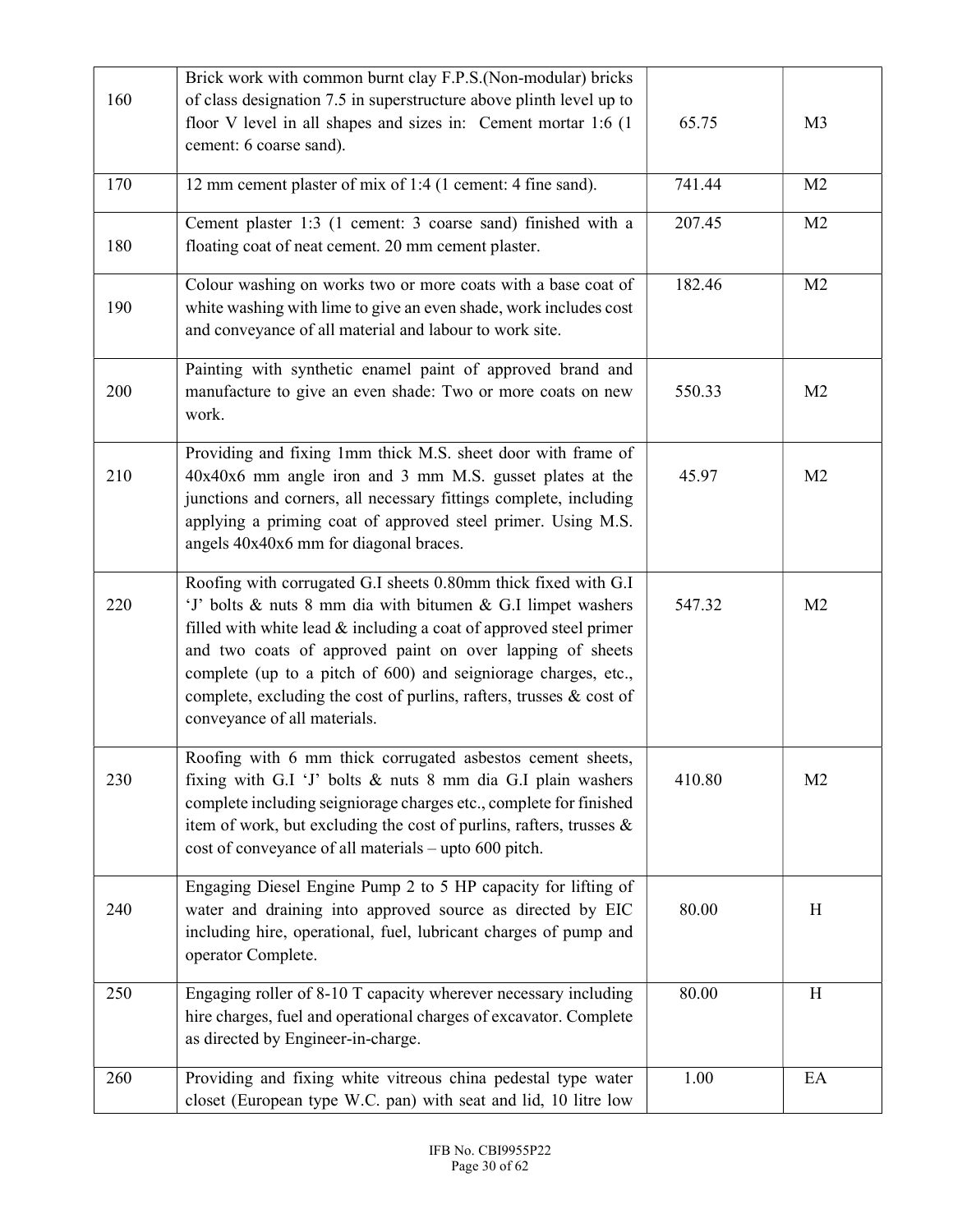|     | level white P.V.C. flushing cistern, including flush pipe, with<br>manually controlled device (handle lever), conforming to IS:<br>7231, with all fittings and fixtures complete, including cutting and<br>making good the walls and floors wherever required: W.C. pan<br>with ISI marked white solid plastic seat and lid.                                                                               |       |    |
|-----|------------------------------------------------------------------------------------------------------------------------------------------------------------------------------------------------------------------------------------------------------------------------------------------------------------------------------------------------------------------------------------------------------------|-------|----|
| 270 | Providing and fixing white vitreous china water closet squatting<br>pan (Indian type): Orissa pattern W.C. pan of size 580x440 mm.                                                                                                                                                                                                                                                                         | 1.00  | EA |
| 280 | Providing and fixing white vitreous china flat back or wall corner<br>type lipped front urinal basin of 430x260x350 mm or<br>340x410x265 mm sizes respectively.                                                                                                                                                                                                                                            | 2.00  | EA |
| 290 | Providing and fixing wash basin (630x450 mm) with C.I.<br>brackets, 15 mm C.P. brass pillar tap, 32 mm C.P. brass waste of<br>standard pattern, including painting of fittings and brackets,<br>cutting and making good the walls wherever required.                                                                                                                                                       | 2.00  | EA |
| 300 | Providing and fixing square-mouth S.W. gully trap class SP-1<br>complete with C.I. grating brick masonry chamber with water<br>tight C.I. cover with frame of 300 x300 mm size (inside) the<br>weight of cover to be not less than 4.50 kg and frame to be not less<br>than 2.70 kg as per standard design.                                                                                                | 2.00  | EA |
| 310 | Providing and fixing S.C.I Nahani Traps 100 mm dia.                                                                                                                                                                                                                                                                                                                                                        | 4.00  | EA |
| 320 | Providing and fixing PTMT angle stop cock 15mm nominal bore,<br>weighing not less than 85gms.                                                                                                                                                                                                                                                                                                              | 5.00  | EA |
| 330 | Providing and fixing PTMT soap Dish Holder having length of<br>138mm, breadth 102mm, height of 75mm with concealed fitting<br>arrangements, weighing not less than 106 gms.                                                                                                                                                                                                                                | 2.00  | EA |
| 340 | Providing and fixing ball valve (brass) of approved quality,<br>High or low pressure, with plastic floats complete: 15 mm<br>nominal bore.                                                                                                                                                                                                                                                                 | 4.00  | EA |
| 350 | Providing and fixing PTMT bib cock of approved quality and<br>colour 15mm nominal bore, 86 mm long, weighing not less than<br>88gms.                                                                                                                                                                                                                                                                       | 2.00  | EA |
| 360 | Providing and fixing Chlorinated Polyvinyl Chloride (CPVC)<br>pipes, having thermal stability for hot & cold-water supply,<br>including all CPVC plain & brass threaded fittings, including<br>fixing the pipe with clamps at 1.00 m spacing. This includes<br>jointing of pipes & fittings with one step CPVC solvent cement<br>and testing of joints complete as per direction of Engineer in<br>Charge. | 25.00 | M  |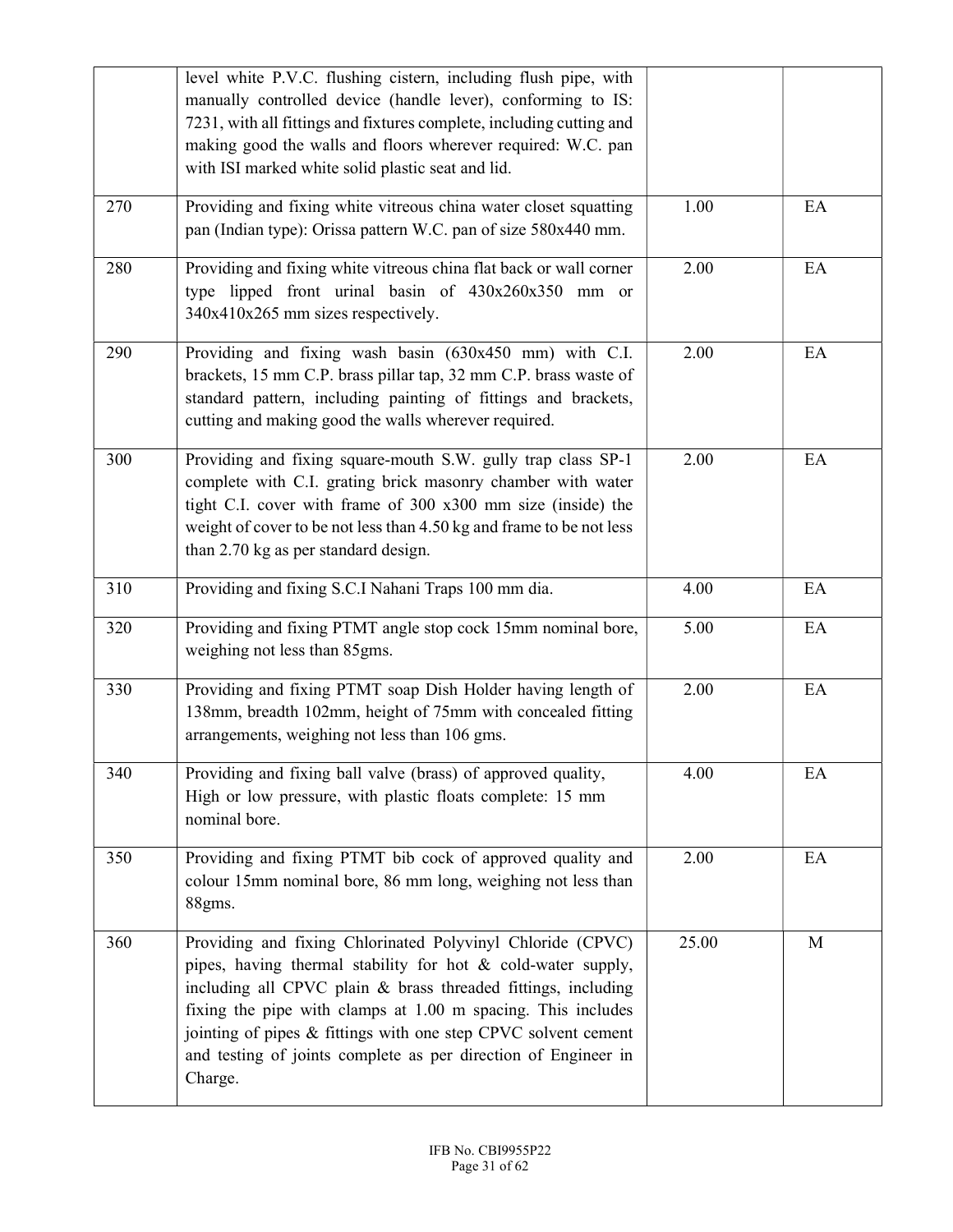|     | Internal work - Exposed on wall.                                                                                                                                                                                                                                                                                                                                                                           |       |   |
|-----|------------------------------------------------------------------------------------------------------------------------------------------------------------------------------------------------------------------------------------------------------------------------------------------------------------------------------------------------------------------------------------------------------------|-------|---|
|     | 15mm nominal dia Pipes.                                                                                                                                                                                                                                                                                                                                                                                    |       |   |
| 370 | Providing and fixing Chlorinated Polyvinyl Chloride (CPVC)<br>pipes, having thermal stability for hot & cold-water supply,<br>including all CPVC plain & brass threaded fittings, including<br>fixing the pipe with clamps at 1.00 m spacing. This includes<br>jointing of pipes & fittings with one step CPVC solvent cement<br>and testing of joints complete as per direction of Engineer in<br>Charge. | 20.00 | M |
|     | Internal work - Exposed on wall.                                                                                                                                                                                                                                                                                                                                                                           |       |   |
|     | 25 mm nominal dia Pipes.                                                                                                                                                                                                                                                                                                                                                                                   |       |   |
| 380 | Providing and fixing Chlorinated Polyvinyl Chloride (CPVC)<br>pipes, having thermal stability for hot & cold-water supply,<br>including all CPVC plain & brass threaded fittings, including<br>fixing the pipe with clamps at 1.00 m spacing. This includes<br>jointing of pipes & fittings with one step CPVC solvent cement<br>and testing of joints complete as per direction of Engineer in<br>Charge. | 10.00 | M |
|     | Internal work - Exposed on wall.                                                                                                                                                                                                                                                                                                                                                                           |       |   |
|     | 50 mm nominal dia Pipes.                                                                                                                                                                                                                                                                                                                                                                                   |       |   |
| 390 | Providing and fixing Chlorinated Polyvinyl Chloride (CPVC)<br>pipes, having thermal stability for hot & cold-water supply<br>including all CPVC plain & brass threaded fittings This includes<br>jointing of pipes & fittings with one step CPVC solvent cement,<br>trenching, refilling $&$ testing of joints complete as per direction of<br>Engineer in Charge.                                         | 10.00 | M |
|     | External work.                                                                                                                                                                                                                                                                                                                                                                                             |       |   |
|     | 100 mm nominal dia pipes.                                                                                                                                                                                                                                                                                                                                                                                  |       |   |

#### Notes:

(i) Bidders are requested to quote for all the items mentioned above. Bids will be evaluated considering the entire requirement as above. The Rates/amounts should be quoted by the Bidders inclusive of all applicable taxes and duties, however, GST payable to be shown separately.

(ii) Bidders are also requested to refer the Taxes and Duties clause during GST regime attached vide Annexure-D for compliance.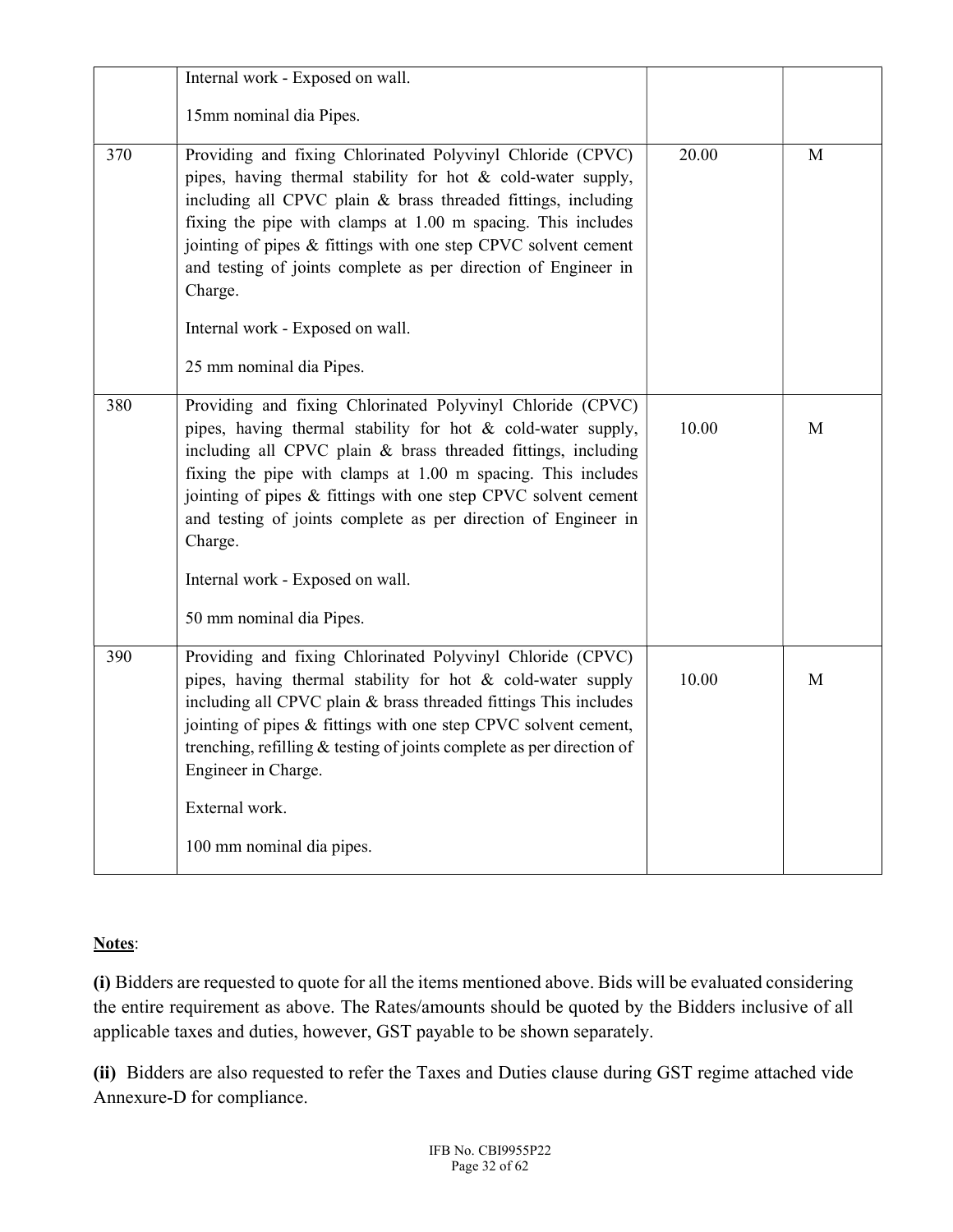(iii) Arithmetical errors will be rectified on the following basis. If there is a discrepancy between the unit price and the total price (that is obtained by multiplying the unit price and quantity) the unit price shall prevail and the total price shall be corrected accordingly. If there is a discrepancy between words, and figures, the amount in words will prevail. If any Bidder does not accept the correction of the errors, their Bid will be rejected.

(iv) The quantities assumed above are only for evaluation purpose however, payment will be made on actual work done during the currency of the contract.

(v)Price Bids shall be evaluated on overall lowest cost to OIL (L-1 offer) basis i.e., considering total quoted price for all services including GST (CGST & SGST/UTGST or IGST). In the event of mismatch between quoted GST rate and GST amount, the percentage rate quoted will be treated as correct and amount will be adjusted accordingly. Likewise, any calculations errors in arriving at the total contract cost including GST for bid comparison will be rectified considering the quoted Unit Rates as correct.

(vi) Company reserves the right to increase/decrease the quantities of any item or delete any particular item(s) from the scope of work at the time of award of contract. If any bidder does not accept such deletion /modification to scope of work their bid will be rejected and the bidder will be debarred from future tendering.

(vii)Price Bid without giving any of the details of the taxes (Including rates and amounts) will be considered as inclusive of all taxes including GST. When a bidder mentions taxes as extra without specifying the rates & amount, the offer will be loaded with maximum value towards taxes received against the tender for comparison purposes. If the bidder emerges as lowest bidder after such loading, in the event of contract on that bidder, taxes mentioned by OIL in the Contract will be binding on the bidder.

#### \*\*\*\*END OF PART – II\*\*\*\*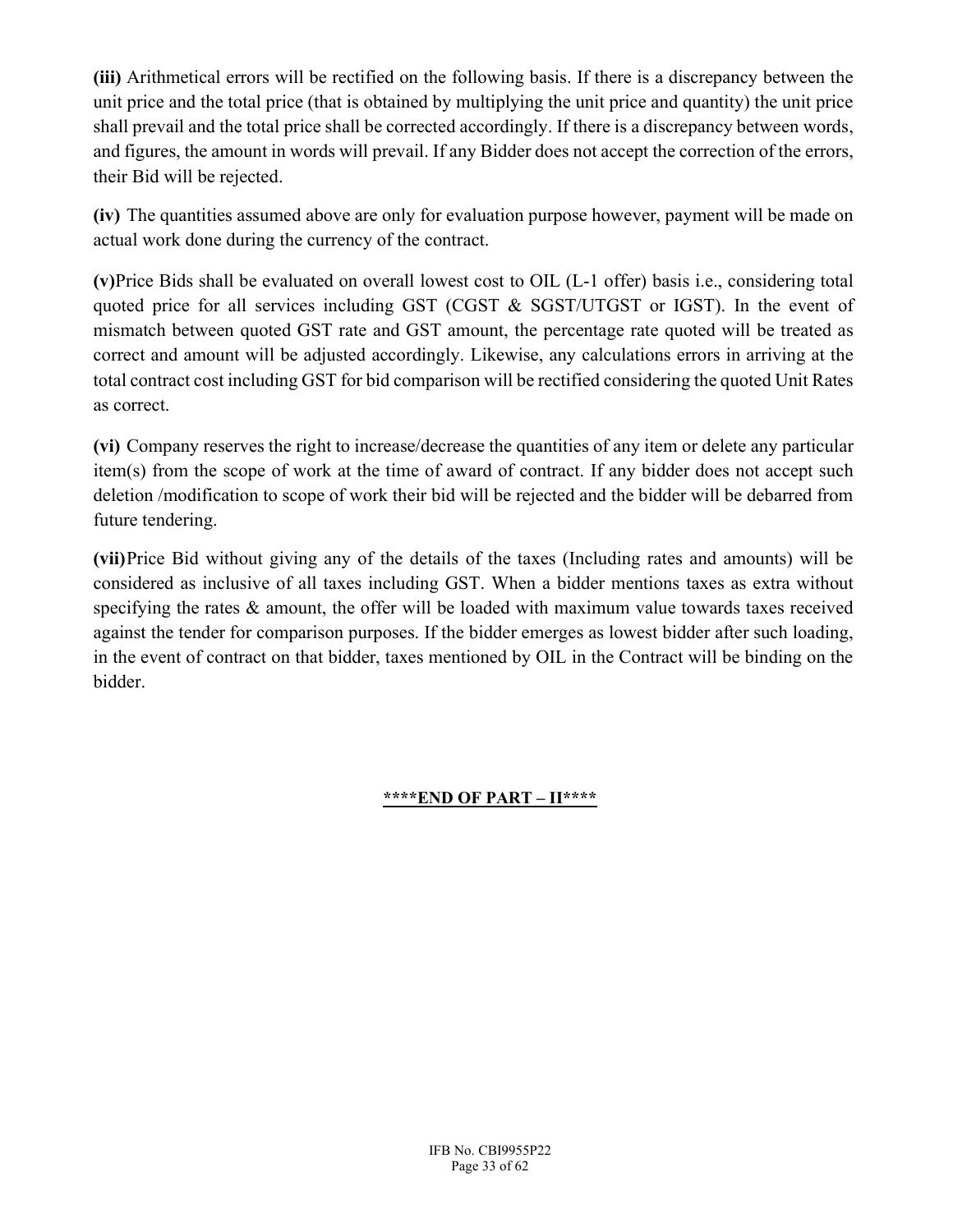### PART-III

### SPECIAL INSTRUCTIONS & SPECIFICATIONS

# Description of job: Construction of CC/RCC Rig foundations, various Ancillary jobs in location OPUC of Mahanadi Basin including improvement and widening of existing RWD road from Astaranga to Sianga Patna village for location OPUC under Astaranga Tehsil, Puri District, Odisha.

### 1.0 SCOPE OF WORK:

Brief specifications are given here under for general guidance purpose of the tenderers. The job scope includes construction of the CC/RCC Foundations of Rig Foundations and other Equipment included in the Rig Package, improvement of existing Bituminous Road at the turnings & narrow stretches and Construction of Passing Places as required, all the Ancillary work comprising of mainly, construction of Security huts, Toilets, Cement & Chemical sheds, Fire Water tank, Shed for Fire Brigade, Retainer Pits, CC Beams over HDPE lining, Flare pit, drains around mud tanks and all other activities as spelt out in the detailed drawings and specifications. It shall be clearly be noted that the bidders are required to give their rates taking into consideration all aspects as per site requirements and specifications enclosed along with this tender document. Quoted offers shall be inclusive of all materials, labour and other taxes, levies and royalty etc. but exclusive of applicable GST (extra on OIL account). Water and Power shall have to be arranged by the contractor for execution of the tendered work. The contractor shall be responsible to complete the entire work in all respects and also any other works necessary to complete the job though especially not covered in the scope of work.

In general, the scope of work covers the following but not limited to:

- 1.1 Construction of all the CC/RCC Foundations of Rig Foundations and other Equipment included in the Rig Package as per approved layout & drawings.
- 1.2 Widening of existing Bituminous Road at the turnings & narrow stretches and Construction of Passing Places as required & shown by OIL representative.
- 1.3 Construction of RCC Culvert over a minor Irrigation canal on OIL's new road as per approved drawing along with bypass.
- 1.4 Repair of abutment/pier of a minor bridge on existing road.
- 1.5 Ancillary work comprising of mainly, construction of Security huts, Toilets, Cement & Chemical sheds, Fire Water tank, Shed for Fire Brigade, Retainer Pits, CC Beams over HDPE lining, Flare pit, drains around mud tanks etc.

Generally, following nature of wok covers the following but not limited to:

- a) MoRTH/CPWD/BIS specifications as referred in the BOQ (Part-2 of the tender) will be followed for all works.
- b) Supplying, laying and compaction of earth / sand / moorum /granular materials etc. as specified for raising level of formation width of the existing approach road leading to Location etc.
- c) Earth Work in Excavation/filling/backfilling.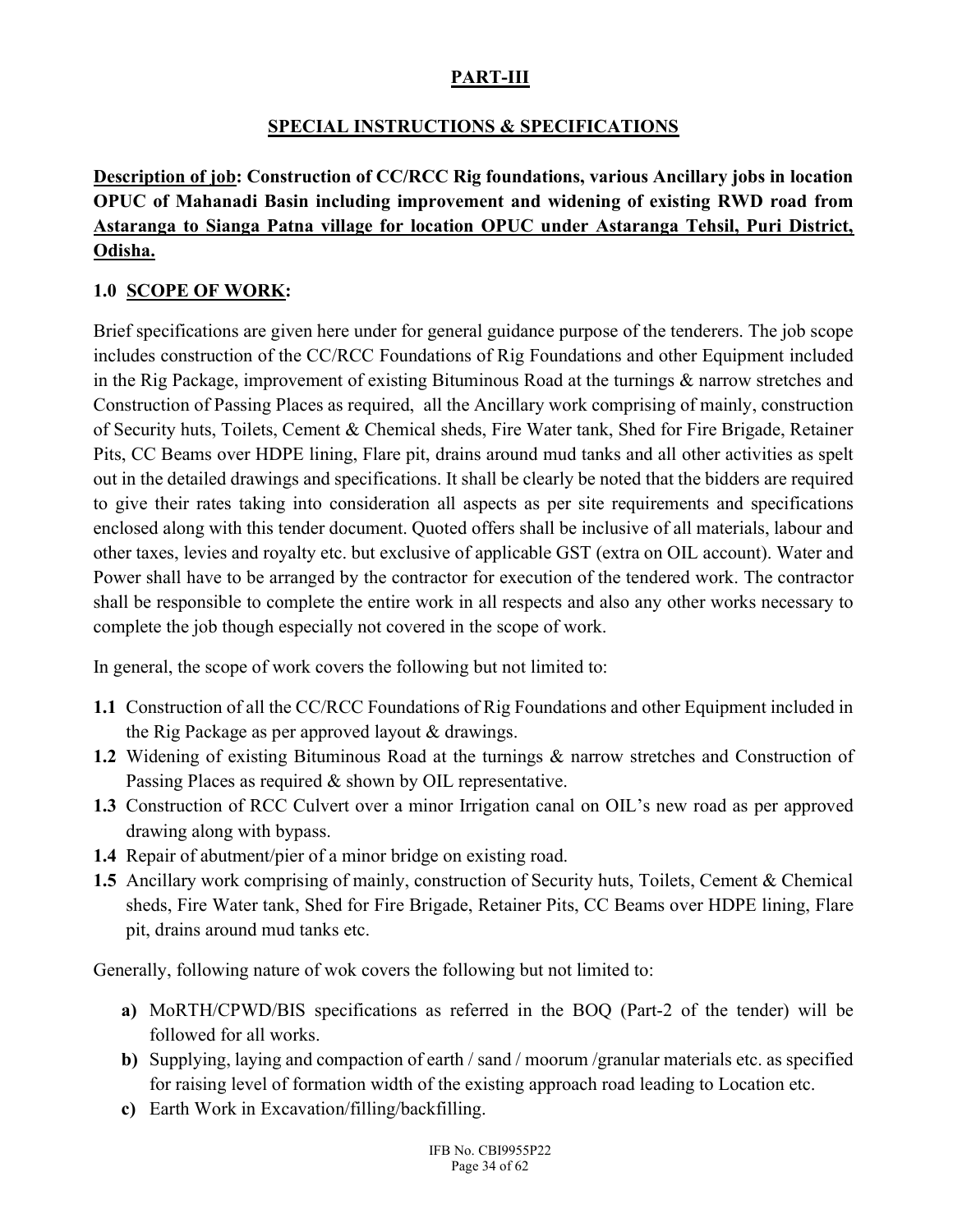- d) Providing and laying P.C.C. in foundation bed as per instruction.
- e) Providing and laying R.C.C. at specified proportion mix including the cost of centering & shuttering.
- f) Providing, cutting, bending and placing of steel TMT reinforcement bars for RCC works as per instruction during the course of execution.
- g) Providing and fixing formworks for concrete.
- h) Providing and laying RCC /Hume pipes for drainage/culverts.
- i) Brick / Stone Masonry in sub-structure/superstructure.
- j) Supplying services of tractor trolley with levelling blades and other attachments for grading works
- k) Providing equivalent man-days for miscellaneous jobs not measurable in specific items.

The above items are indicative for the purpose of assessing bidding rates. The actual jobs scope may be extended to any Civil Engineering related works including petty jobs as and when required.

# 2.0 SITE CLEARANCE:

Felling of trees, uprooting tree stumps as and when required, jungle cutting, grading, dressing and levelling up to the required depth, before starting of the job and removal of all debris from the site after completion of work.

# 3.0 EXCAVATION OF FOUNDATION:

(i) Earth work in excavation for foundation trenches of walls, column footing, plinth beam etc. including refilling the trenches after the completion of C.C. /R.C.C. /brick foundation work including bailing out of water if necessary. Trenches to be excavated to the exact length, width and depth as shown in the drawing or as may be directed by the Engineer- in- charge.

(ii) When the foundations are completed to a desired height above ground level and approved by the Engineer-in-charge the excavated space round the foundations shall be cleared of rubbish or debris and refilled to the ground level with available excavated earth, watered and well rammed in layers not more than 150mm thick.

# 4.0 CONCRETE (P.C.C.) / REINFORCEMENT CEMENT CONCRETE(R.C.C.):

(i) Cement concrete work to be done with 20mm graded down aggregate.

(ii) All reinforcement cement concrete work to be done as directed by Engineer In-charge with 20mm graded down aggregate. The mixing shall be done thoroughly to receive uniform mass, colour and consistency. Mixing shall be done by using appropriate capacity mixture machine as specified. The concrete shall be thoroughly compacted around the reinforcement by punning, prodding and using vibrator (if advise) during the operation of placing.

(iii) Fine Aggregate: Sand shall conform to relevant portion of IS 515. It shall pass through an IS sieve 4.75 test sieve, leaving a residue not more than 5%. It shall be from natural source or crushed stone screening, if allowed. The sum of percentage of all deleterious materials such as dust, clay, shale, salt,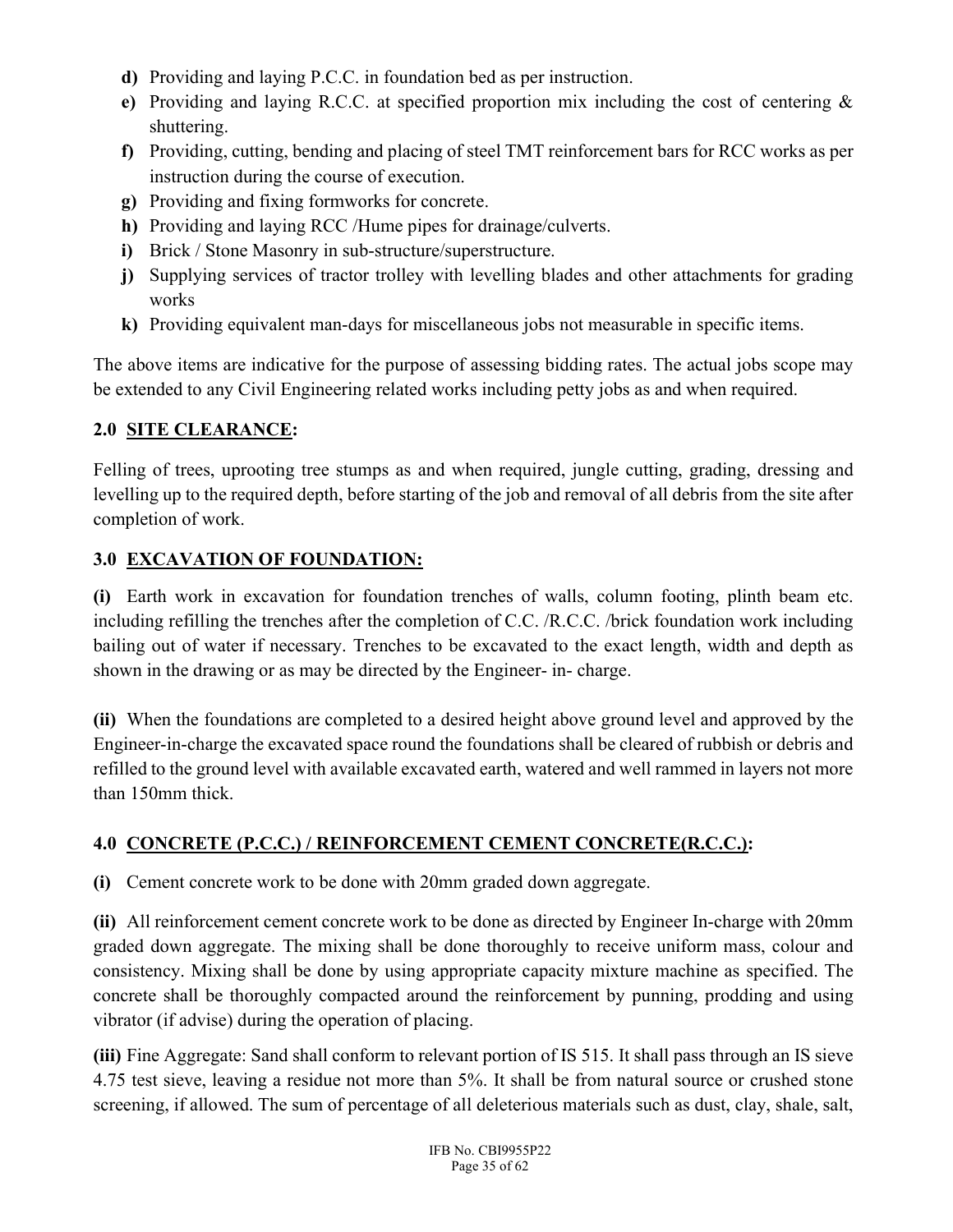loam etc. shall not exceed 5% by weight. Fine aggregate for concrete shall be graded within limits as specified in IS 383.

(iv) Coarse Aggregate: It shall consist of broken stone 95% of which shall e retained on 5.75mm IS sieve. It shall conform to IS-383 and IS-515.It should be chemically inert when mixed with cement and should be fairly cubical in shape.

# 5.0 REINFORCEMENT:

(i) Steel reinforcement shall be Thermo- Mechanically treated bars (at the discretion of the Engineer -in charge). All reinforcement to be supplied by the contractor after approval of the samples and relevant test report to be submitted by the contractor from the competent authority at his own cost. The reinforcement shall be placed in position and bent as per the drawings or instruction. Bars shall be fixed with 22G binding wire. the overlap jointing shall be staggered. Pre-cast block covers (1:2) cement mortar 50mm square and of necessary thickness shall be used to keep the reinforcement bars in proper position. For the cc block no extra payment will be made. Wire for binding shall not be measured separately.

(ii) The TMT bars used should conform to IS-1786-1985 of Fe-500 Grade and IS-1139-1966 or hard drawn steel wire fabric conforming to IS 1566-1967.

(iii) All reinforcement shall be free from cracks, surface flows, jagged, imperfect edges, loose mill scales, rust or any other coating which may destroy or reduce bond.

## 6.0 PLASTERING & MORTAR:

(i) 12mm thick & 15 mm thick cement plaster (1:4) on all surface. Surface to be plastered shall be scrubbed clean with wire brush to remove efflorescence etc. and shall be kept wet for minimum 6 hrs. before application of plaster. After completion of the work curing shall be done for a minimum of 7 days.

(ii) Cement mortar for brick work shall be (1:4) proportion.

# 7.0 FORM WORK:

25 mm thick timber shuttering shall conform to the slope lines and dimension of concrete and RCC structure as shown in the relevant drawings. It should be of proper shape and not previously used. The form work shall be sufficiently tightened to prevent loss of slurry. A sheet of polythene to be use as applicable to prevent the same at the contractors cost for the job.

## 8.0 CURING:

Concrete & plaster surface shall be carefully protected during first stage of hardening from harmful effects or excessive heat, drying winds, rain or running water and shock. It shall be covered with a layer of sacking, sand, canvas, hessian or similar absorbent materials and kept constantly wet for ten days from the date of placing of concrete and plastering. Alternatively, the concrete being thoroughly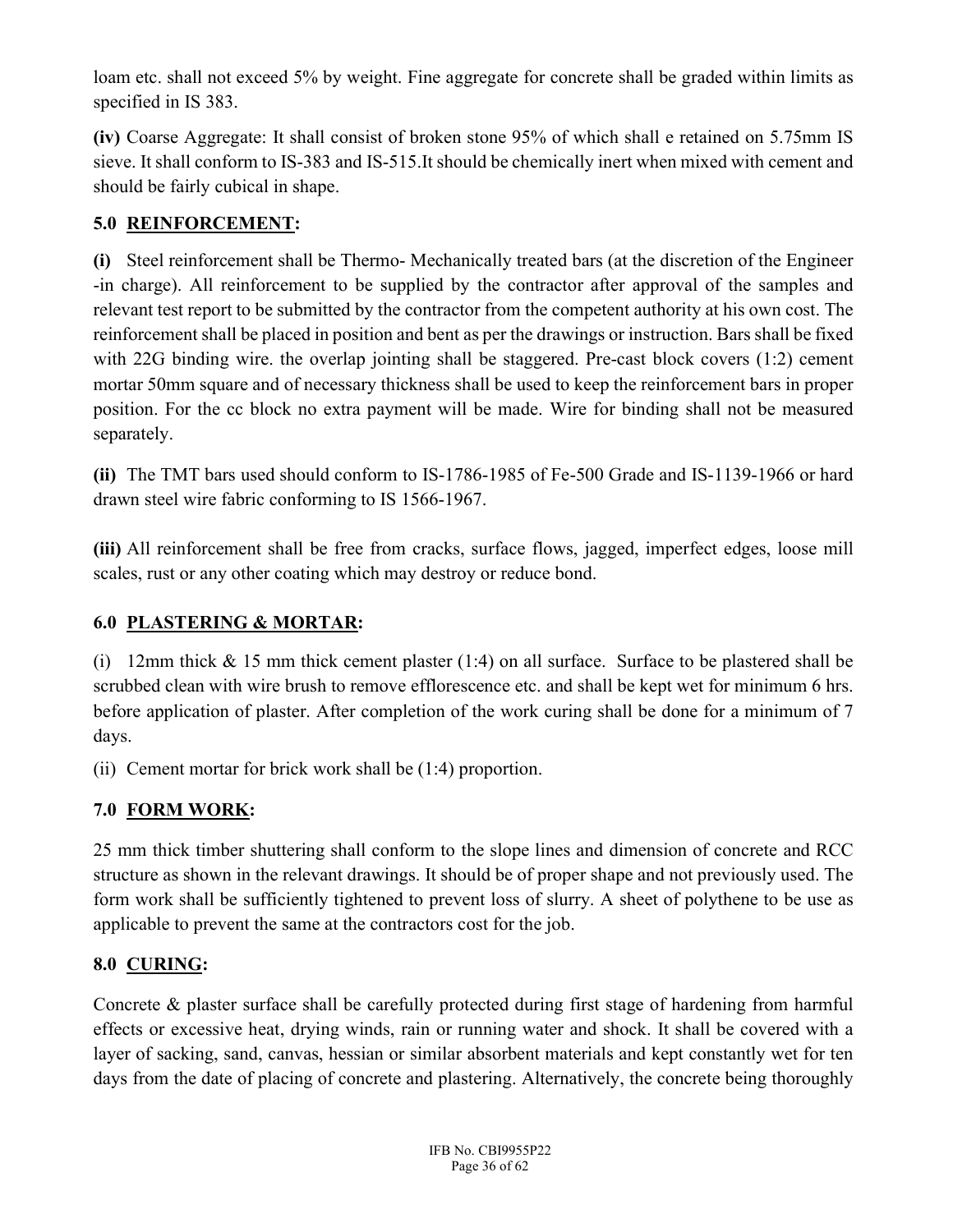wetted and covered by layer of approved waterproof material which should be kept in contact with it for seven days.

# 9.0 WATER:

Water for mixing cement mortar or concrete shall not be salty or brackish and shall be clean, reasonably clear and free from objectionable quantity of silt and traces of oil, acid, injurious alkali, salts, organic matter and other deleterious materials which will either weaken the mortar or concrete or causes efflorescence or attack the steel in reinforced cement concrete. Potable water is generally considered satisfactory for mixing and curing concrete mortar masonry etc. Where water other than from main source is used this shall be tested in an approved testing laboratory to establish its suitability. All charges connected there with shall b borne by the contractors.

# 10.0 STORAGE:

Storage of construction materials and equipment at the work site shall be at the contractor's cost and risk. Contractor will engage his own security for watch and ward of his equipment and materials etc.

# 11.0 SPECIAL INSTRUCTION TO THE CONTRACTOR:

11.1 Contractor must have mixture machine and vibrator for the RCC works. The Contractor shall use pump if needed for de-watering for excavation job for which no extra payment will be made.

11.2 Watch and ward, loss or damage to Company's property's' theft and other incidental charges shall be contractor's responsibility.

11.3 Efficient workmen to be engaged by the Contractor.

11.4 The Contractor's representative should report to Engineer-in charge on all working day's at 10.00AM for day-to-day instruction.

11.5 Materials if rejected should be removed from site within 48(forty-eight) hours of rejection, failing which the company reserves the right to get the rejected materials removed at the risk and cost of the contractor.

11.6 The Company reserves the right to get the part or whole work completed through other agency at the risk and cost of the contractor if he fails to complete the work within the stipulated time without any valid reasons. The Company's decision shall be final and binding on the Contractor.

11.7 The Contractor shall obtain Labour License within fourteen (14) days of signing the contract. The Contractor will submit Labour License if they propose to engage 20 or more Contract Labour in any day during execution. If they propose to engage 19 or less Contract Labour, they need to give an undertaking that they will engage 19 or less number of Labour in any day in the year during execution of Contract.

11.8 Water that may accumulate on the site during progress of the works or in trenches and excavation shall be removed from the site as per the satisfaction of the Engineer-in-charge and at the Contractor's expense.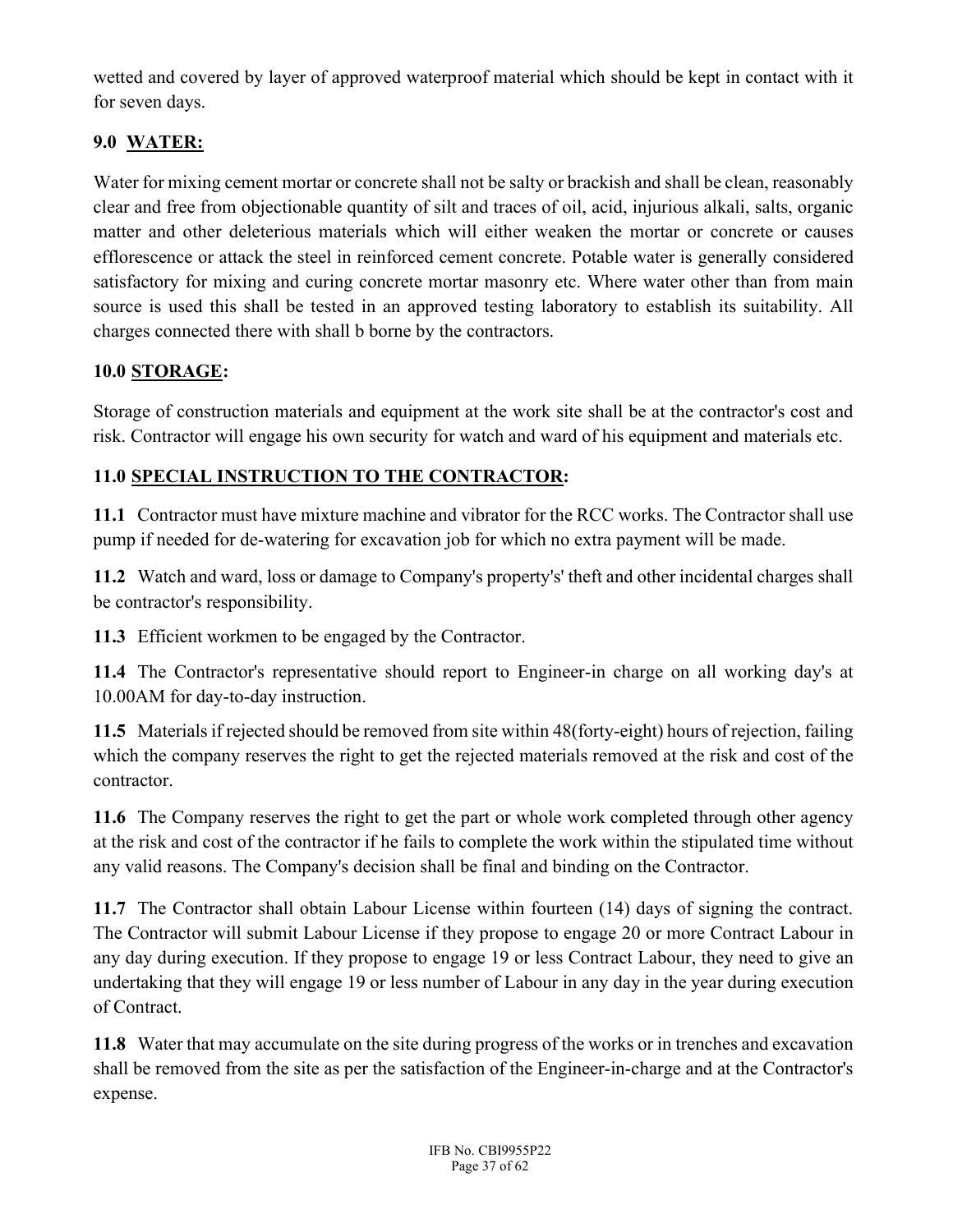11.9 If needed water and electricity will have to be arranged by the Contractor at his own cost. Contractor will be responsible for supply & transportation of water to Work Site in the required quantities both for construction works and drinking purpose of his workers.

11.10The Contractor and his workmen have to strictly observe the safety precautionary rules as per Mines Act (Latest edition) while executing the work.

11.11Necessary traffic signal/road boards to be displayed at proper place by the Contractor at his own cost. The Contractor shall be wholly responsible for any accident arising out of non-fulfilment of this condition.

11.12Welding and cutting sets with fuel & operator, welder, fitter etc. including supply of all necessary accessories shall be arranged by the Contractor at his cost at site for fabrication and erection work as and when required.

11.13 Hot and Cold permit, Gas leakage testing certificate (if any) issued by the Concerned Department to be submitted by the contractor to Engineer-in-charge.

11.14 Contractor should furnish the cube test report of RCC from govt approved laboratory. The total expenditure of the tests will be borne by the contractor.

11.15 Contractor shall furnish the necessary test certificates from Govt. Approved test laboratory for reinforcement bars and for any other materials as advised by Engineer In-charge. Expenditure of the tests will be borne by the contractor.

11.16 If materials supplied / used by contractor is not up to the desired specification or inferior (but acceptable) in quality, payment will be made by deducting suitably as per the actual usages of materials at site by incorporating the rates of the material used.

11.17 Contractor has to obtain all necessary permissions from the Government Departments, Public/ Private or local Authorities to carry out the job and to settle local issues for successful completion of the same without any interference/ hindrance.

11.18 The Contractor to sort out issues, if any, encountered from the local villagers during execution for smooth progress and completion.

11.19 Since it is time bound project, Contractor must ensure that they will be able to complete the Work within the stipulated time and be able to execute Work on shift basis at least in 2(two) shifts of 8 Hours each with adequate manpower and materials to meet the target date of completion. Moreover, all necessary arrangements including the power for light shall have to be made to work in all days including the rainy days.

11.20Contractor will engage his own security for watch and ward of his equipment and materials etc.

11.21The Contractor must provide experienced and qualified Supervisor for continuous and efficient supervision of works. The name of such persons shall be intimated to the Company.

11.22Contractor must submit a detail Work program for the project to complete the Work within the allotted time.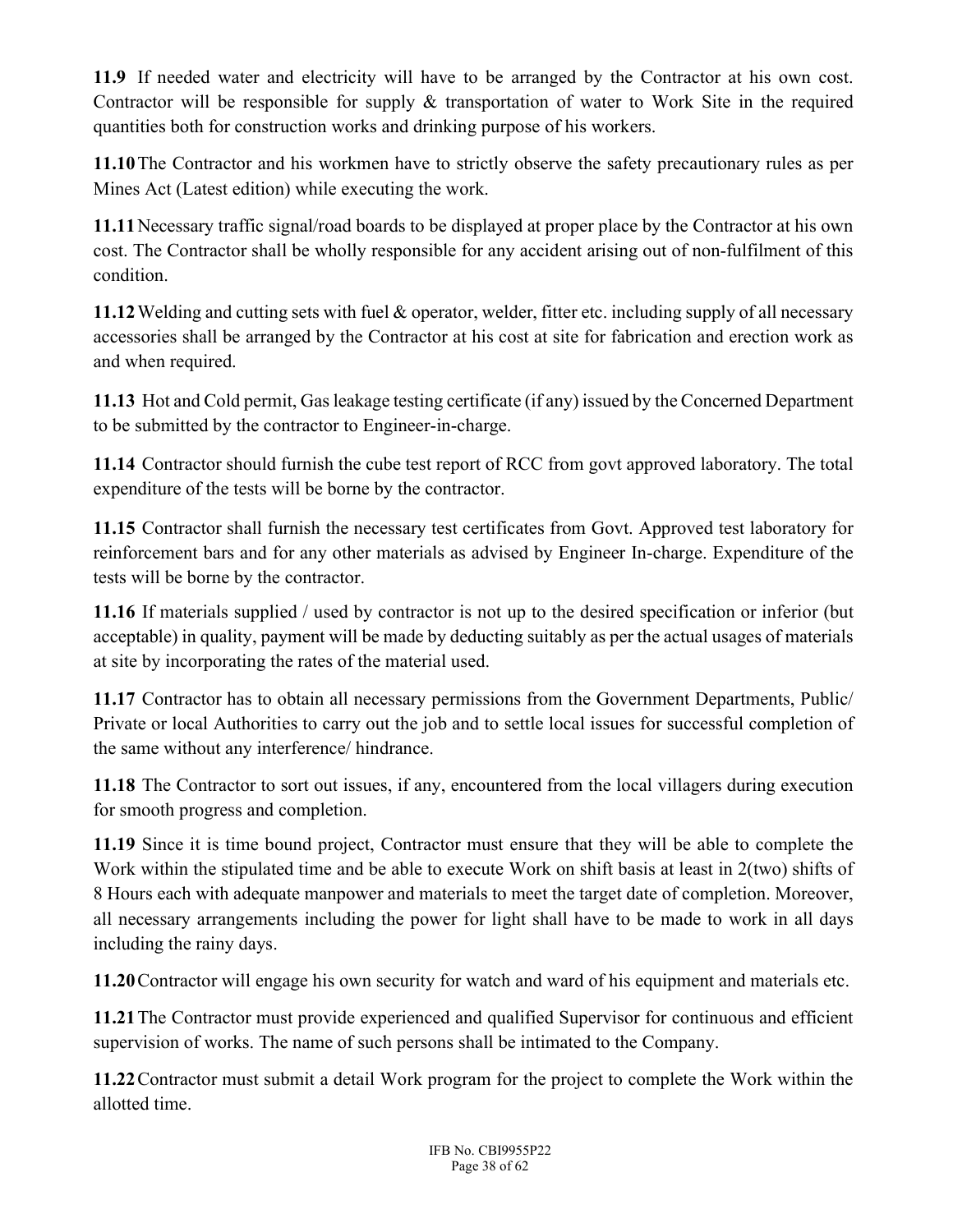11.23The Contractor shall have no claim for any delay arising out of emergencies, or land disputes etc. beyond the Company's control.

11.24The rates must be valid for entire Contract period for which the Contractor shall have no objection. Otherwise, the Contract will be cancelled at the discretion of the Company (OIL).

11.25The Company reserves the right to ask the Contractor to carry out Work more than the quantities mentioned in Part-II of the Contract at the same rates, terms and conditions to which the Contractor shall have no objection. Likewise, the quantities of Work to be executed may be reduced by the Company, to which the Contractor will have no objection. The Contractor will be paid for actual quantities of Work executed by him at the directions of the Company, and at rates agreed in the Contract.

11.26All debris, waste etc. to be cleared off and the surrounding areas to be levelled on completion of Work.

11.27The Contractor must provide adequate tools, accessories in time for efficient execution of Work as per instruction of the Engineer.

11.28Damages (if any) occurred in the existing approach road and in the Drilling Plinth of Location OPUC, during the execution of this contract, shall be maintained by the Contractor at their own cost.

11.29Contractor has to keep a Telephone connection/Mobile Phone connection exclusively for the Site and same should be communicated to OIL.

## 12.0 HSE POINTS:

(i) It will be solely the Contractors responsibility to fulfill all the legal formalities with respect to the Health, Safety and Environmental aspects of the entire job (namely, the person employed by him, the equipment, the environment, etc.) under the jurisdiction of the district of that state where it is operating. Ensure that all sub-contractors hired by him comply with the same requirement as the Contractor himself and shall be liable for ensuring compliance all HSE laws by the sub or sub sub-contractors.

(ii) Every person deployed by the Contractor in a mine must wear safety gadgets to be provided by the Contractor. The Contractor shall provide proper Personnel Protective Equipment as per the hazard identified and risk assessed for the job and conforming to statutory requirement and Company PPE schedule. Safety appliances like protective footwear, Safety Helmet and Full Body harness has to be DGMS approved. Necessary supportive document shall have to be submitted as proof. If the Contractor fails to provide the safety items as mentioned above to the working personnel, the Contractor may apply to the Company (OIL) for providing the same. OIL will provide the safety items, if available. But in turn, OIL will recover the actual cost of the items by deducting from Contractor's Bill. However, it will be the Contractors sole responsibility to ensure that the persons engaged by him in the mines use the proper PPE while at Work.

(iii) All the safety gears mentioned above are to be provided to the working personnel before commencement of the Work.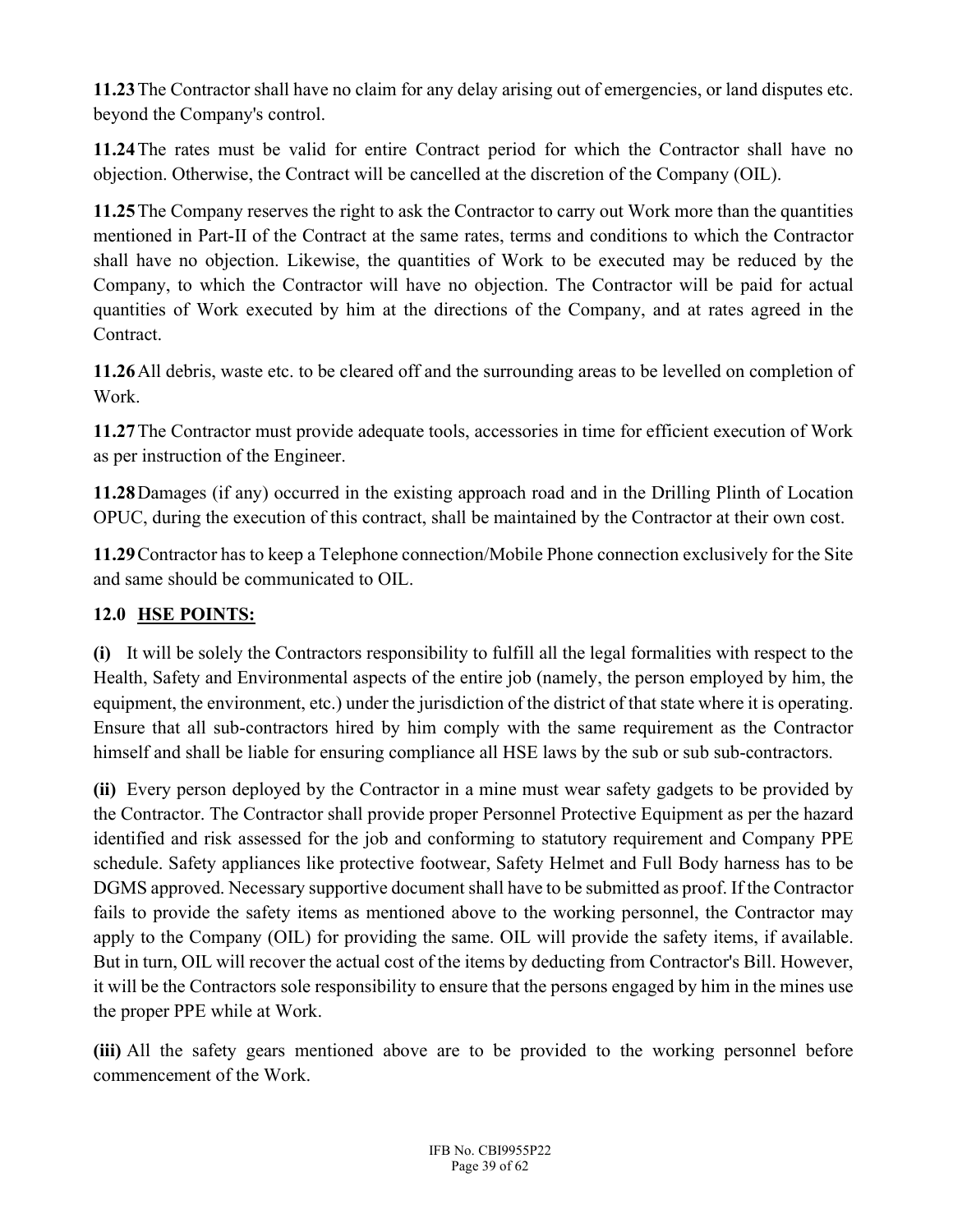(iv) The Contractor shall prepare written Safe Operating Procedure (SOP) for the Work to be carried out, including an assessment of risk, wherever possible and safe methods to deal with it/them. The SOP should clearly state the risk arising to me, machineries  $\&$  material from the mining operation / operations to be done by the Contractor and how it is to be managed.

(v) The Contractor shall provide a copy of the SOP to the person designated by the mine owner who shall be supervising the Contractor's Work.

(vi) Contractor has to ensure that all Work is carried out in accordance with the Statute and SOP and for the purpose he may deploy adequate qualified and competent personnel for the purpose of carrying out the job in a safe manner. For Work of a specified scope/nature, he should develop and provide to the mine owner a Site-specific code of practice in line.

(vii)It will be entirely the responsibility of the Contractor/his supervisor/representative to ensure strict adherence to all HSE measures and statutory rules during operation in OIL's installations and safety of workers engaged by him. The crew members will not refuse to follow any instruction given by Company's Installation Manager / Safety Officer / Engineer / Official / Supervisor/ Junior Engineer for safe operation.

(viii) Any compensation arising out of the job carried out by the Contractor whether related to pollution, Safety or Health will be paid by the Contractor only.

(ix) Any compensation arising due to accident of the Contractor's personnel while carrying out the job, will be payable by the Contractor.

(x) The Contractor shall have to report all incidents to the Installation Manager / departmental representative of the concerned department of OIL.

(xi) The Contractor has to keep a register of the persons employed by him/her. The Contractor's supervisor shall take and maintain attendance of his men every day for the Work, punctually.

(xii)If the Company arranges any safety class / training for the working personnel at Site (Company employee, Contractor worker, etc.) the Contractor will not have any objection to any such training.

(xiii) To arrange daily toolbox meeting and regular Site safety meetings and maintain records.

(xiv) A Contractor employee must, while at Work, take reasonable care for the health and safety of people who are at the employee's place of Work and who may be affected by the employee's act or omissions at Work.

(xv)A Contractor employee must, while at Work, cooperate with his or her employer or other persons so far as is necessary to enable compliance with any requirement under the act or the regulations that is imposed in the interest of health, safety and welfare of the employee or any other person.

(xvi) Contractor's arrangements for health and safety management shall be consistent with those for the mine owner.

(xvii) In case Contractor is found non-compliant of HSE laws as required Company will have the right for directing the Contractor to take action to comply with the requirements, and for further noncompliance, the Contractor will be penalized prevailing relevant Acts/Rules/Regulations.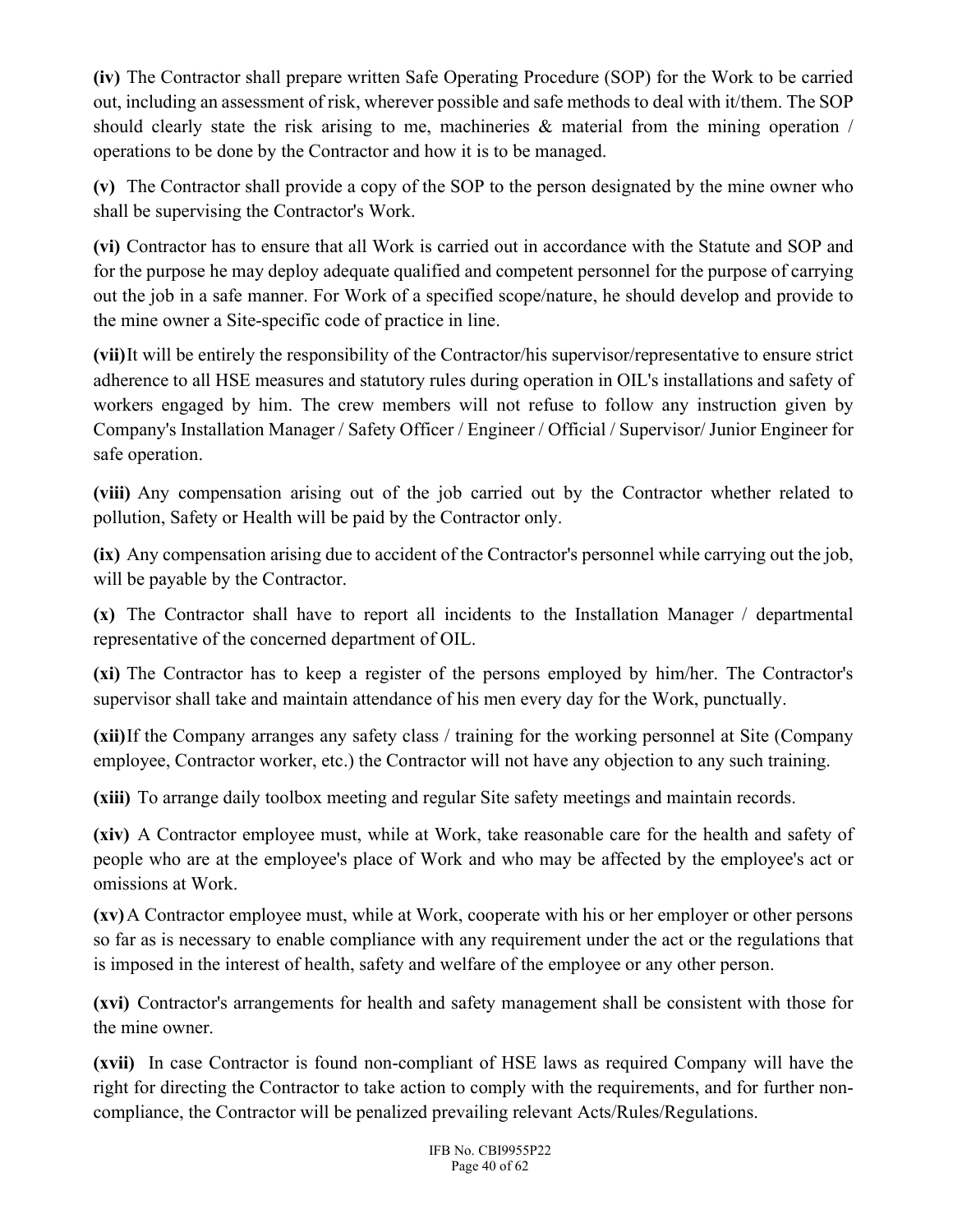(xviii) When there is a significant risk to health, environment or safety of a person or place arising because of a non-compliance of HSE measures Company will have the right to direct the Contractor to cease Work until the non-compliance is corrected.

(xix) The Contractor should prevent the frequent change of his contractual employees as far as practicable.

(xx)For any HSE matters not specified in the Contract document, the Contractor will abide the relevant and prevailing Acts/rules/regulations/ pertaining to Health, Safety and Environment.

# Note: -

a) No road closure will be provided during execution of the job.

b) The contractor should submit the work program in form of a bar chart within 7days of receipt of work order.

c) All materials supplied by the contractor must be approved by Engineer In-charge and necessary Test certificate from competent authority for steel supply by the contractor will have to be produced by contractor as required by the Engineer In-charge.

## List of Materials & Equipment's to be supplied by Contractor:

All the materials, plants and equipment required for successful completion of job will be supplied by the Contractor. For smooth & timely execution of Work, the Contractor have to deploy the requisite Equipment but not limited to the following:

- (i) Smooth wheeled and Vibratory Road roller 8-10MT capacity.
- (ii) Skilled and unskilled labour.
- (iii) Black smith / welding set.
- (iv) Excavator with breaker.
- (v) Backhoe loader (JCB) / excavator for loading.
- (vi) Hydraulic tipper / Dumper for carriage of construction materials.
- (vii) Concrete mixer machine and concrete vibrator.
- (viii) Adequate quantity of steel plate shuttering  $\&$  scaffolding /suitable staging material.
- (ix) Water tankers.
- (x) DG Sets etc.

# \*\*\*END OF PART – III\*\*\*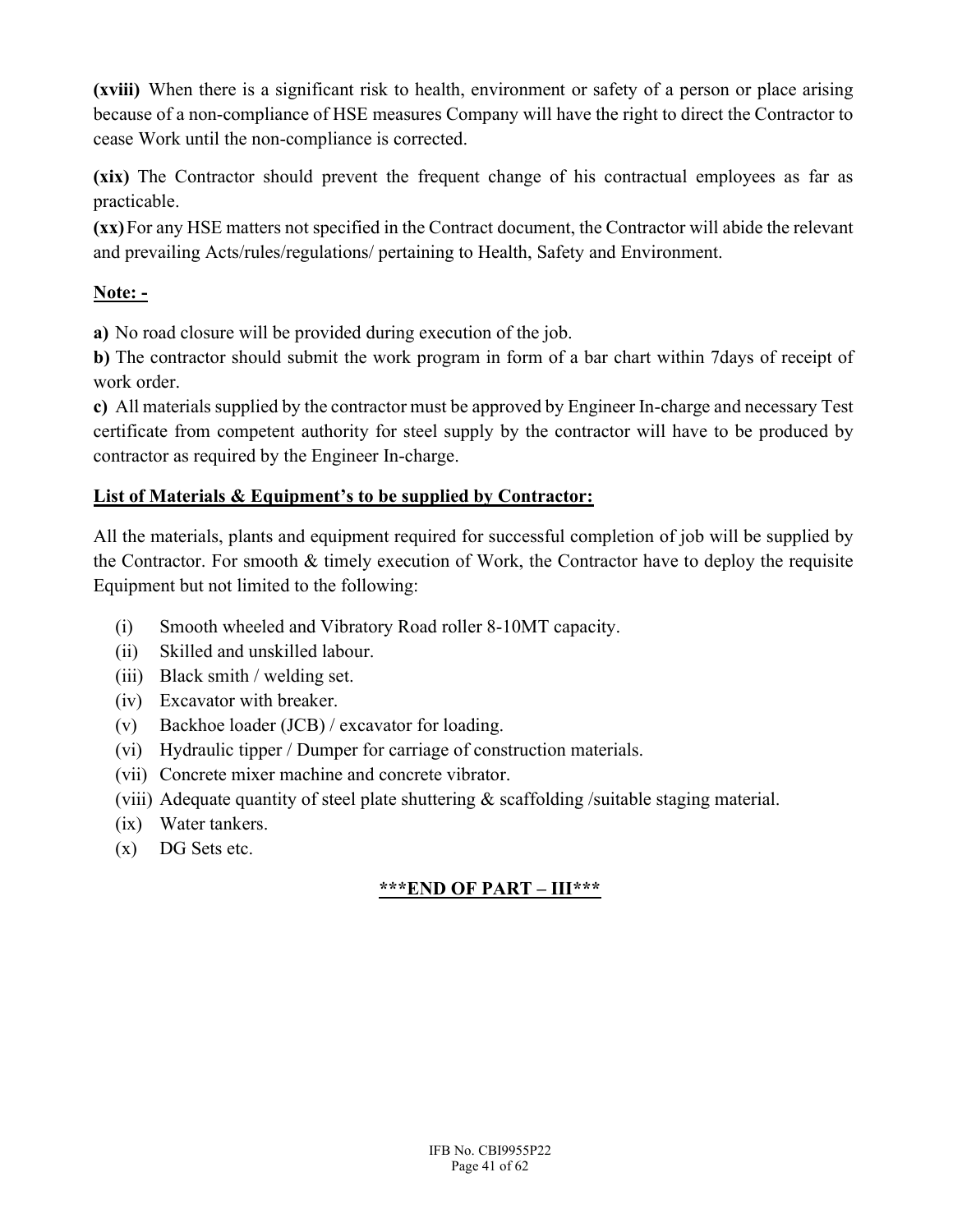#### PART – IV

### SPECIAL CONDITIONS

# (a) SCHEDULE OF MATERIALS AVAILABLE AT THE COMPANY's STORES/STOCK PILES FOR PERMANENT INCORPORATION IN WORKS AND

## (b) SCHEDULE OF COMPANY'S PLANTS AND EQUIPMENTS FOR USE IN THE EXECUTION OF WORK.

| SL No.            | Description             | Remarks |  |
|-------------------|-------------------------|---------|--|
|                   |                         |         |  |
| $\left( a\right)$ | Materials               | Nil.    |  |
| (b)               | Plants and Equipment    | Nil.    |  |
| (c)               | <b>Working Drawings</b> | Nil.    |  |

## \*\*\*\*END OF PART – IV\*\*\*\*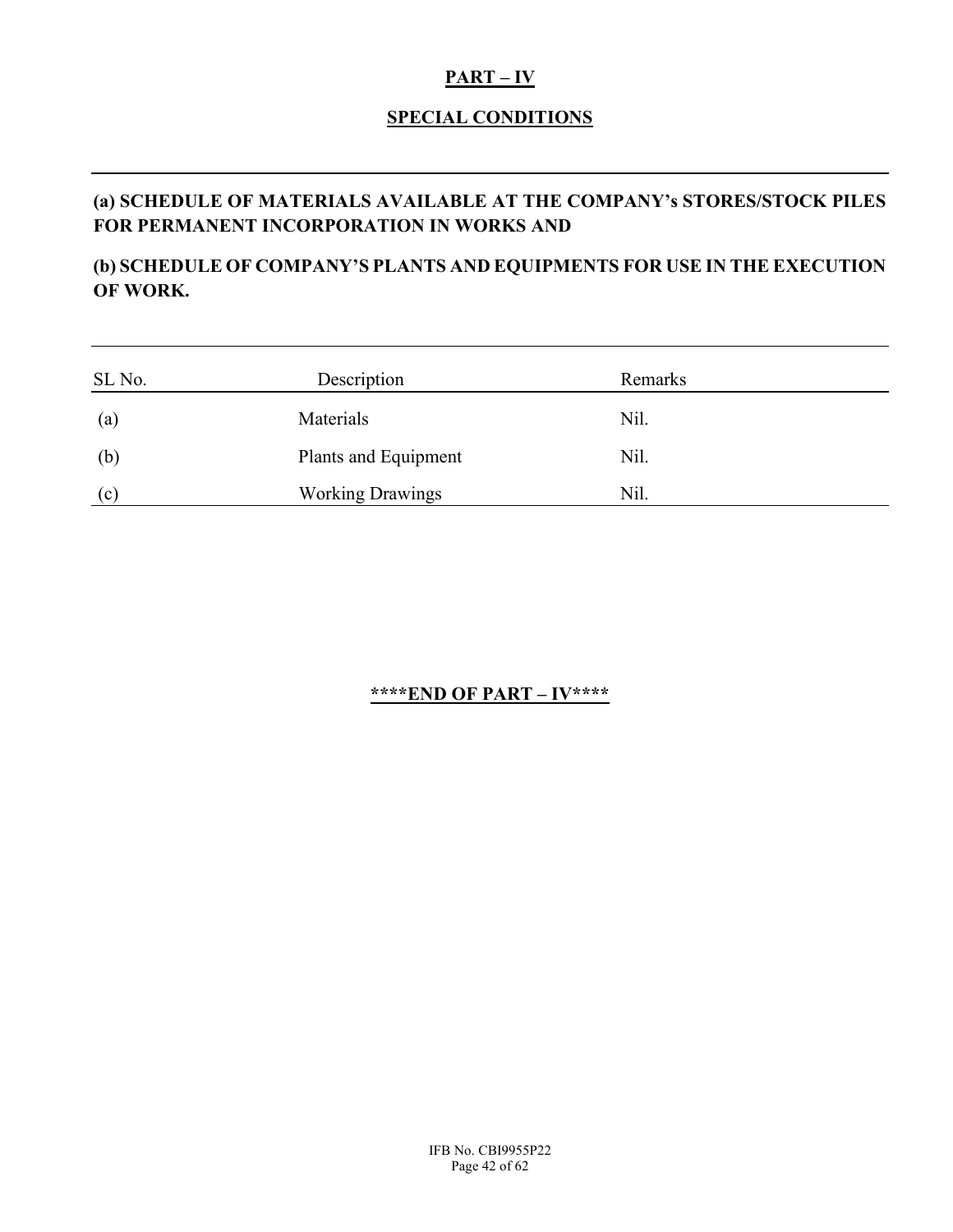#### $PART - V$

#### BID EVALUATION CRITERIA (BEC):

The bid shall conform generally to the specifications and terms and conditions given in this bid document. Bids shall be rejected in case the services offered do not conform to required parameters stipulated in the technical specifications. Notwithstanding the general conformity of the bids to the stipulated specifications, the following requirements will have to be particularly met by the Bidders without which the same will be considered as non-responsive and rejected.

#### A. TECHNICAL EVALUATION CRITERIA

1.0 Bidder should meet the following minimum criteria:

1.1 One successfully completed similar work of minimum value of Rs. 1,58,43,212.00 under tender with CPWD, Railways, MES, ONGCL, OIL or any other Government Organization / Public Sector Undertakings / Public Limited Company during the last seven (07) years reckoned from the original bid closing date.

1.2 For proof of requisite experience of similar work, Job Completion Certificate clearly mentioning Gross value of job done, Nature of works, Contracts period/ Contract Start and Completion date issued by CPWD, Railways, MES, ONGCL, OIL or any other Government Organization / Public Sector Undertakings / Public Limited Company must be submitted along with the bid.

1.3 Similar work executed by a bidder for its own organization / subsidiary will not be considered as experience for the purpose of meeting BEC.

#### Notes:

- (i) "Similar work" mentioned in para 1.1 above means "Construction of Drilling Location / Road Work / R.C.C. Building".
- (ii) Firms who have successfully executed and completed similar work with Oil India Limited, need not submit any documentary evidence. However, they shall give details of such executed works with Contract No.

(iii) Oil India Limited (OIL) reserves the right to contact the Client(s) referred by the Bidder for authentication of the documents submitted by the Bidder. OIL may contact the clients/operators under intimation/copy to the respective Bidder. OIL will not be responsible for Client(s) not conforming or not replying to OIL's request for information. If OIL does not get an affirmative response within the stipulated time, then such Bidder's technical bid will be considered as non-responsive. It will be the responsibility of the Bidder to take up the matter with his client(s) and arrange for the confirmation as desired by OIL.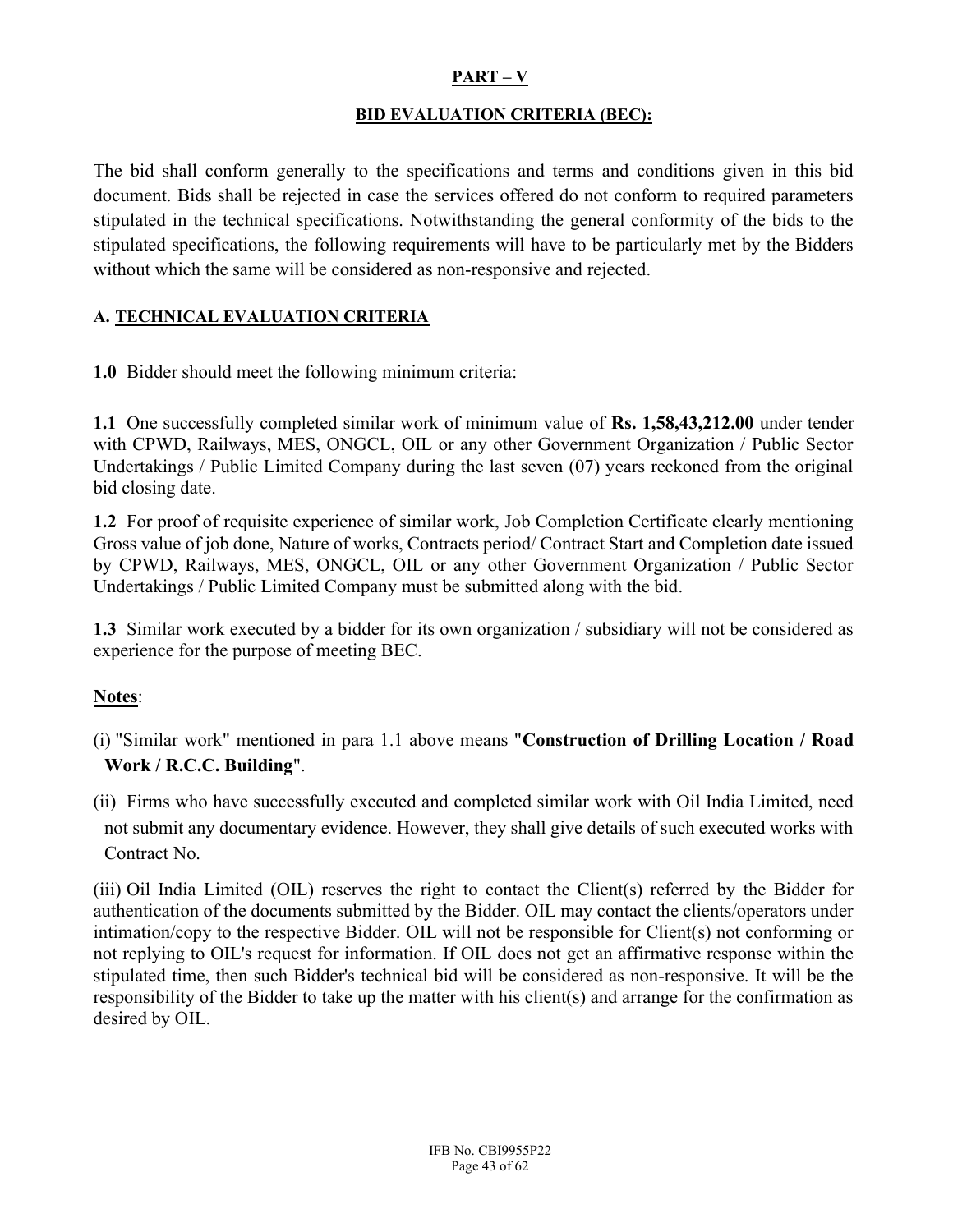#### B. FINANCIAL EVALUATION CRITERIA

1.0 Annual Financial Turnover of the Bidder during any of preceding three financial/ accounting years from the original bid closing date should be at least Rs. 95,05,927.00.

2.0 The Net worth of the bidder should be positive for the preceding financial/accounting year.

Note: The Net worth to be considered against the clause above, should be read in conjunction with the definition of Net worth as mentioned in Section 2 (57) of The Companies Act, 2013.

3.0 a) Considering the time required for preparation of Financial Statements, if the last date of preceding financial/accounting year falls within the preceding six months reckoned from the original bid closing date/ within the due date for furnishing of audit report as per Section 139(1) of IT Act, 1961 (read along with latest circulars/notifications issued by CBDT from time to time) and the Financial Statements of the preceding financial/accounting year are not available with the bidder, then the financial turnover of the previous three financial /accounting years excluding the preceding financial/accounting year will be considered. In such cases, the Net worth of the previous financial/accounting year excluding the preceding financial/accounting year will be considered. However, the bidder has to submit an undertaking in support of the same along with their technical bid as per Annexure-G.

 b) In case of non-submission of the Undertaking within the bid closing date and time, bid shall be rejected straightway and no further claim shall be entertained after the bid closing date.

#### Notes for Financial criteria:

a) For proof of Annual Turnover & Net worth any one of the following documents must be submitted along with the bid: -

(i) A certificate issued by a practicing Chartered/ Cost Accountant (with Membership Number and Firm Registration Number), certifying the Annual turnover & Net worth as per prescribed format (Annexure-F).

OR

(ii) Audited Balance Sheet along with Profit & Loss account.

b) In case the bidder is Central Govt. organization/ PSU/ State Govt. organization/ Semi-State Govt. Organization or any other Central/ State Govt. Undertaking, where the auditor is appointed only after the approval of Comptroller and Auditor General of India and the Central Government, their certificates may be accepted even though FRN is not available. However, bidder has to provide documentary evidence for the same.

c) Mention of UDIN (Unique Document Identification Number) is mandatory for all certificates, tax audit reports etc. issued by Chartered Accountant as per the notifications issued by the Institutes of Chartered Accountant of India (ICAI). Certificates, tax audit reports etc. without mentioning of UDIN shall not be considered for evaluation and shall be summarily rejected. No further clarification or request from bidders shall be entertained thereafter in this regard.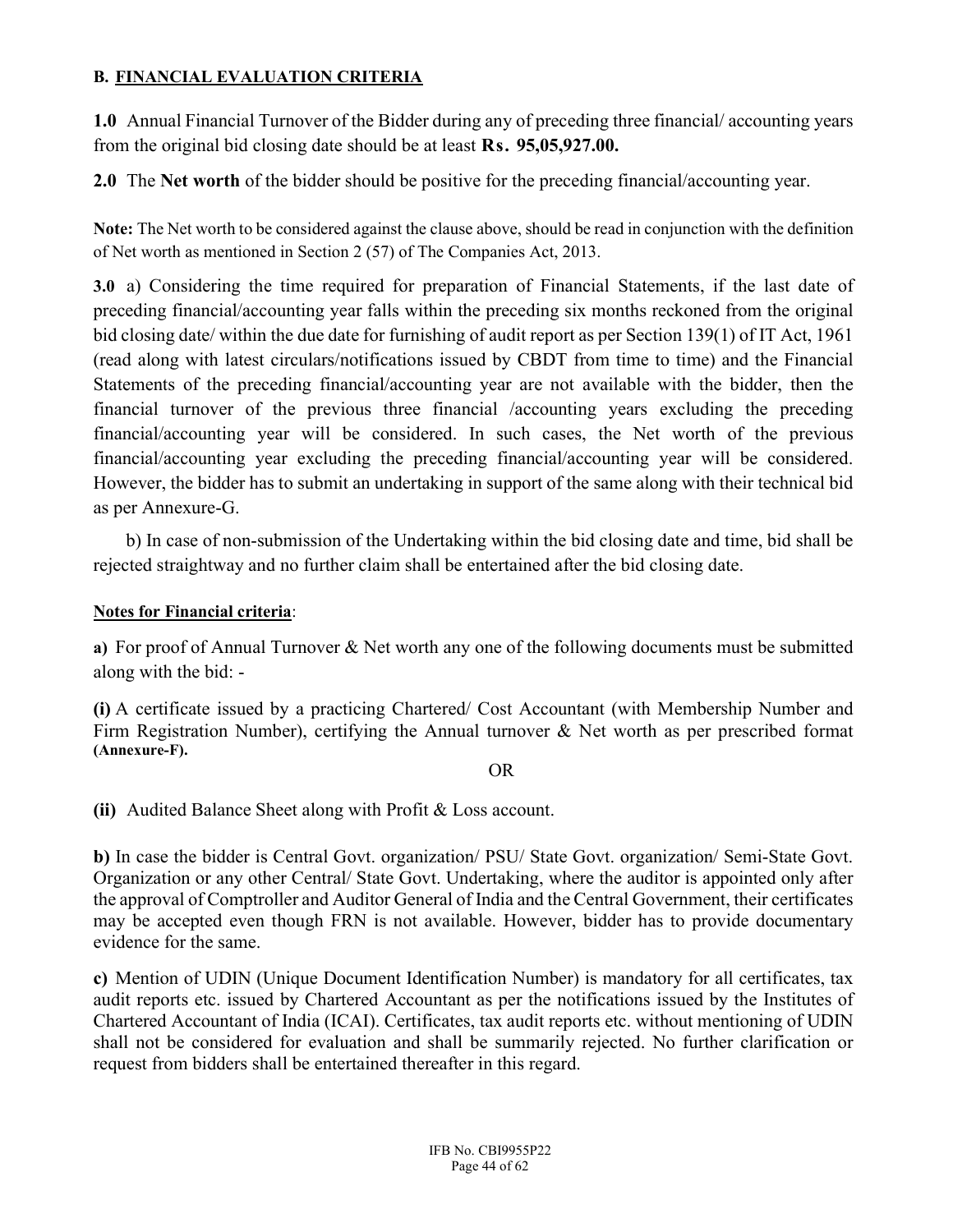4.0 All the certificates and documentary evidences required to be submitted in support of Para B (1.0) to B (3.0) above should be legible. Illegible /incomplete certificates or documents will not be considered for evaluation.

5.0 Contractors/Firms must fully mobilize all equipment and personnel and be prepared to commence work within 7 (seven) days from the date of issue of Work Order. Contractors/Firms must provide categorical confirmation of their capability and intent to meet this timing in their Bid.

# C. GENERAL EVALUATION CRITERIA

1.0 No deviation or exception will be accepted in the clauses covered under BEC.

2.0 To determine the substantial compliance of a Bid, Company reserves the right to ask the Bidder for clarification of clauses covered by the BEC. Such clarifications to ensure compliance with the BEC clauses must be received on or before the deadline given by Company or the Bid will be rejected.

3.0 If any clauses in the BEC contradict clauses elsewhere in the Bid Document, then the clauses in the BEC shall prevail.

4.0 Any additional information, terms or conditions included in the Priced-Bid will not be considered by OIL for evaluation of the Tender.

5.0 Original Bid Closing Date shall be considered by OIL for evaluation of BEC criteria in case of any extension of the Original Bid Closing Date.

# D. COMMERCIAL EVALUATION CRITERIA

1.0 Bids shall be submitted under Single stage Two Bid system i.e., Technical Bid and Priced Bid separately in the OIL's e-Tender portal within the Bid closing date & Time stipulated in the e-tender portal. The Technical Bid is to be uploaded as per Scope of Work & Technical Specification of the tender in "Technical RFx Response" Tab and Priced Bid as per "Price Bidding Format" uploaded in the "Notes & Attachments" Tab in the main bidding engine of OIL's e-tender portal. Bids shall be rejected outright if the prices are indicated in the technical bids. Bids not conforming to this twobid system shall be rejected outright.

2.0 Bidder shall offer firm prices. Price quoted by the successful bidder must remain firm during the execution of the Contract and not subject to variation on any account.

3.0 Bids with shorter validity (i.e., less than 120 days from the scheduled bid closing date) will be rejected as being non-responsive.

4.0 Bid Security is not applicable against this tender. However, bidders shall submit along with their bid a signed "Bid Security Declaration" (Annexure-H) accepting that, if they withdraw or modify their bids during the period of validity; or if they are awarded the contract and they fail to sign the contract; or to submit a performance security before the deadline defined in the NIT, they will be suspended for a period of two years. This suspension of two year shall be automatic without conducting any enquiry.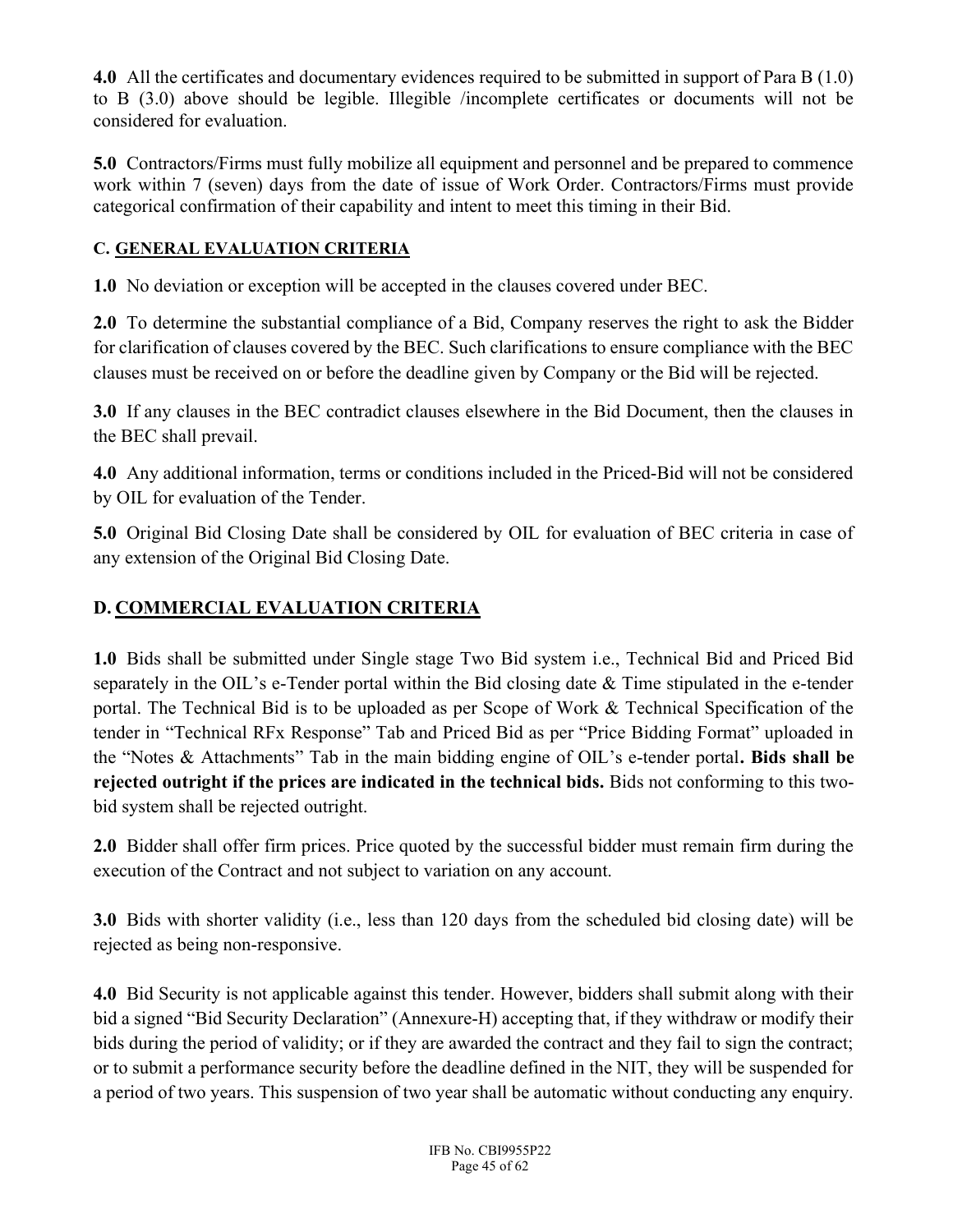5.0 The Integrity Pact must be uploaded in OIL's E-Procurement portal along with the Technical Bid digitally signed by the same signatory who digitally signed the Bid i.e., who is duly authorized to sign the Bid. If any bidder refuses to sign Integrity Pact or declines to submit the Integrity Pact, their bid will be rejected.

6.0 Bids submitted after the Bid Closing Date and Time will be rejected.

7.0 Bids received through the e-procurement portal shall only be accepted. Bids received in any other form shall not be accepted.

8.0 Bid documents are non-transferable. Bid can only be submitted in the name of the bidder in whose name the User ID and Password have been issued. Unsolicited bids will not be considered and will be straightway rejected.

9.0 Bids shall be typed or written in indelible ink and shall be digitally signed by the bidder or his authorized representative.

10.0Any physical documents wherever called for, submitted by bidders shall contain no interlineations, white fluid erasures or overwriting except as necessary to correct errors made by the Bidder, in which case such correction shall be initialed by the person or persons who has/have digitally signed the Bid.

11.0Any Bid containing false statement will be rejected.

12.0Bidders shall quote their rates against individual items. The rates quoted shall be in figures upto two decimal places only.

13.0Bidders must quote clearly and strictly in accordance with the price schedule outlined in "Price Bid Format" of Bid Document; otherwise, the Bid will be summarily rejected.

14.0Bidder must accept and comply with the following clauses as given in the Bid Document in toto failing which bid will be rejected.

- a) Performance Guarantee Clause.
- b) Force Majeure Clause.
- c) Tax Liabilities Clause.
- d) Arbitration Clause.
- e) Acceptance of Jurisdiction and Applicable Law.
- f) Liquidated damage and penalty clause.
- g) Safety & Labour Law.
- h) Termination Clause.
- i) Period of validity of bids
- j) Completion Schedule

15.0The Bids and all uploaded documents must be digitally signed using "Class 3" digital certificate [e-commerce application (Certificate with personal verification and Organization name)] as per Indian IT Act obtained from the licensed Certifying Authorities operating under the Root Certifying Authority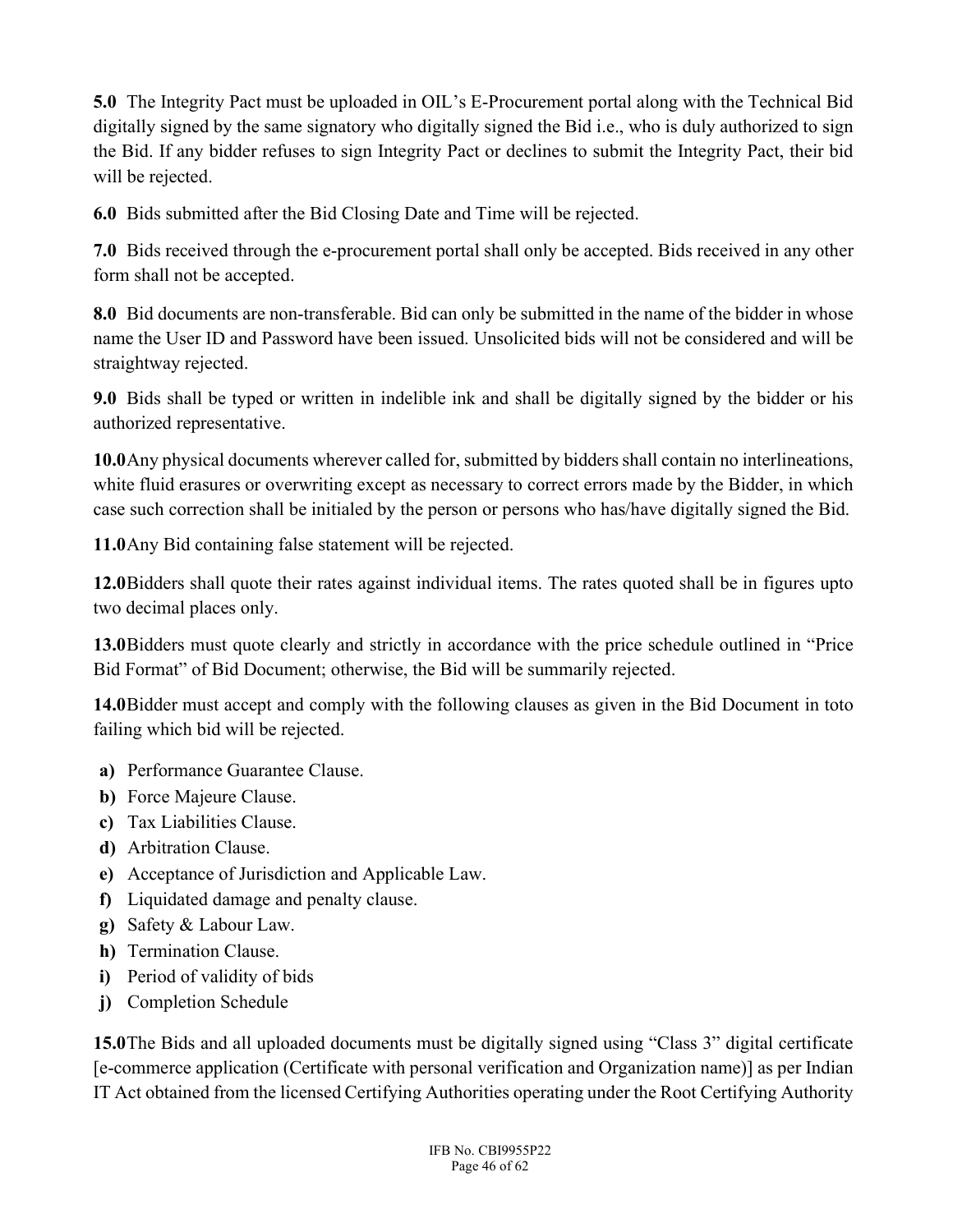of India (RCAI), Controller of Certifying Authorities (CCA) of India[except copies of the documents required in physical form] should invariably be submitted in the 'Technical Attachment Tab' through OIL's e-bidding portal, before the scheduled date and time for the tender closing. All the documents uploaded shall be digitally signed by the authorized signatory of the bidder.

## E. PRICE BID EVALUATION CRITERIA

1.0 Bids will be technically evaluated on the requirements of the tender. The Offer should meet the requirements and specifications in the Bid Document.

2.0 Bids conforming to the technical specifications, the terms and conditions stipulated in the tender and conforming to the Bid Rejection Criteria will be evaluated using the Bid Evaluation Criteria.

3.0 The Priced-Bids will be evaluated using the rates quoted in the PRICE BID FORMAT & SCHEDULE OF WORK (Part-II) on the following basis: The quantities given in the Price Bid Format (Part-II) against each item are requirements for "Construction of CC/RCC Rig foundations, various Ancillary jobs in location OPUC of Mahanadi Basin including improvement and widening of existing RWD road from Astaranga to Sianga Patna village for location OPUC under Astaranga Tehsil, Puri District, Odisha". For the purpose of bid evaluation, the estimated quantities against items will be multiplied by the rates quoted by the bidders and the total amount against each item will be added to evaluate the grand total estimated value of the contract. Successful bidder will be decided based on the lowest evaluated bid including GST amount.

4.0 The estimated quantities indicated in Part-II against each item are for evaluation purposes only. The actual work to be carried out may be more or less depending upon actual site requirement and payment will be made for the actual work done/materials supplied.

## \*\*\*\*END OF PART – V\*\*\*\*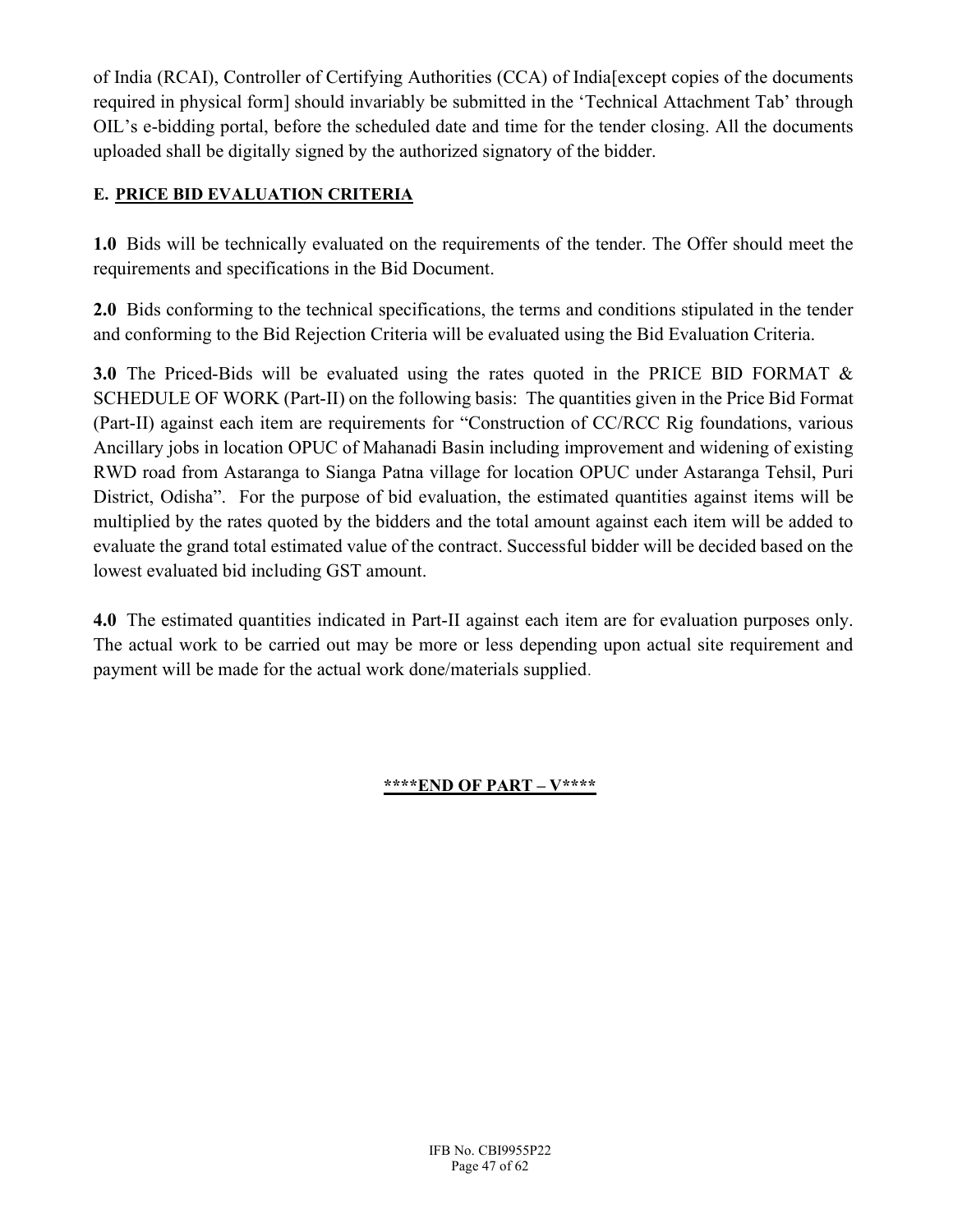# OIL INDIA LIMITED (A Govt. of India Enterprise) Bhubaneswar

#### CHIEF GENERAL MANAGER (HSE&A) OIL INDIA LIMITED, **BHUBANESWAR**

Sub: Safety Measures against Contract no:

Description of Work/Services: ----------------------------------------------------------------------

Sir,

We hereby confirm that we have fully understood the safety measures to be adopted during execution of the above contract and that the same has been explained to us by the concerned authorities. We also give the following assurances.

- a) Only experience and competent persons shall be engaged by us for carrying out our work under the same contract.
- b) The names of the authorized persons who would be supervising the jobs on day-to-day basis from our end are the following.



The above personnel are fully familiar with the nature of jobs assigned and safety precautions required.

- c) Due notice would be given for any change of personnel under item (b) above.
- d) We hereby accept the responsibility for the safety of all the personnel engaged by us and for the safety of the company's personnel and property involved during the course of our working under this contract. We would ensure that all the provisions under the Oil mines Regulations, 1984 and other safety rules related to execution of our work would be strictly followed by our personnel. Any violation pointed out by the company's Engineers would be rectified forthwith or the work suspended till such time the rectification is completed by us and all expenditure towards this would be on our account.
- e) We confirm that all persons engaged by us would be provided with the necessary Safety Gears at our cost.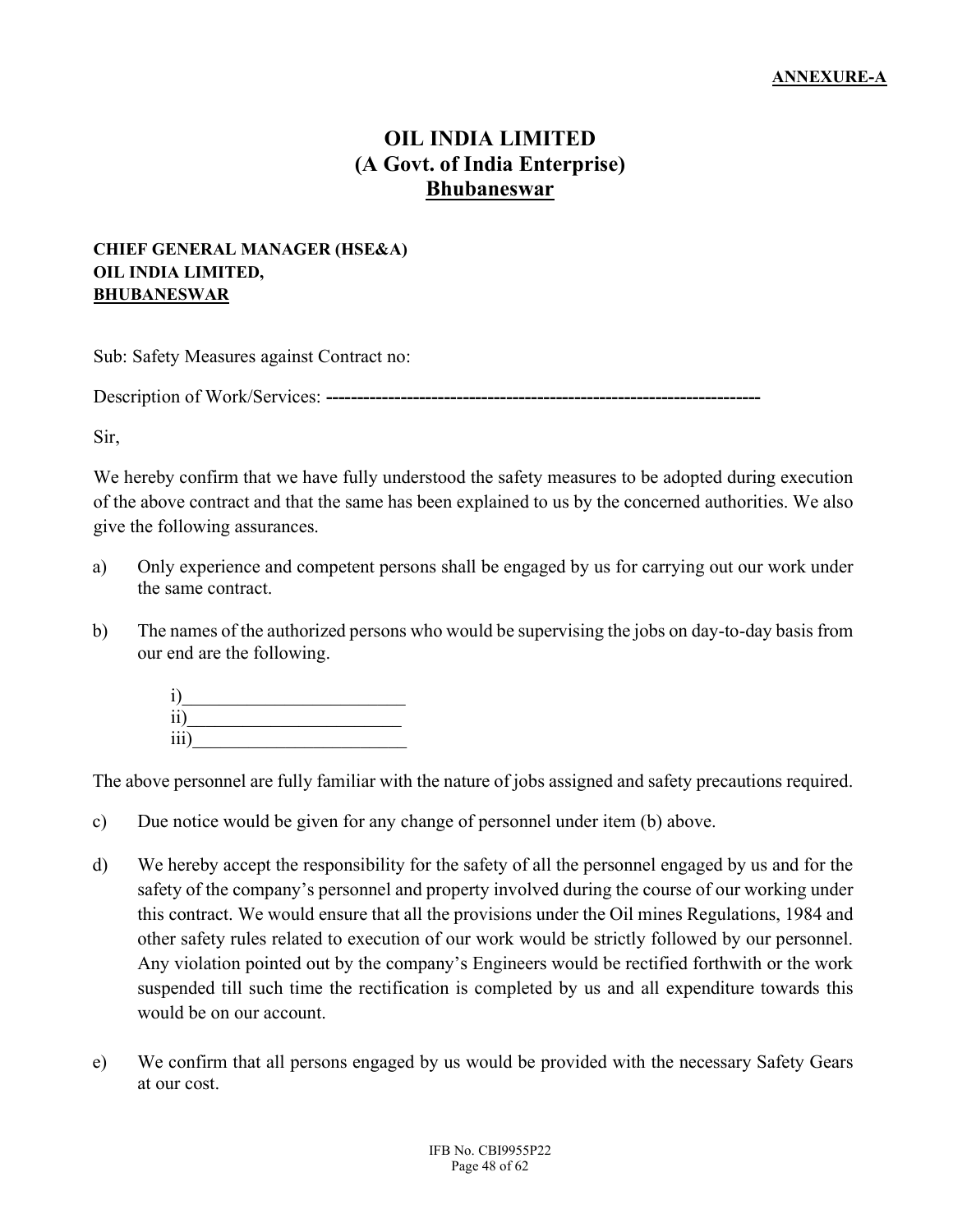f) All losses caused due to inadequate safety measures or lack of supervision on our part would be fully compensated by us and the company will not be responsible for any lapses on our part in this regard.

Yours faithfully

…………….…………

Contractor For & On Behalf of

Seal: Date: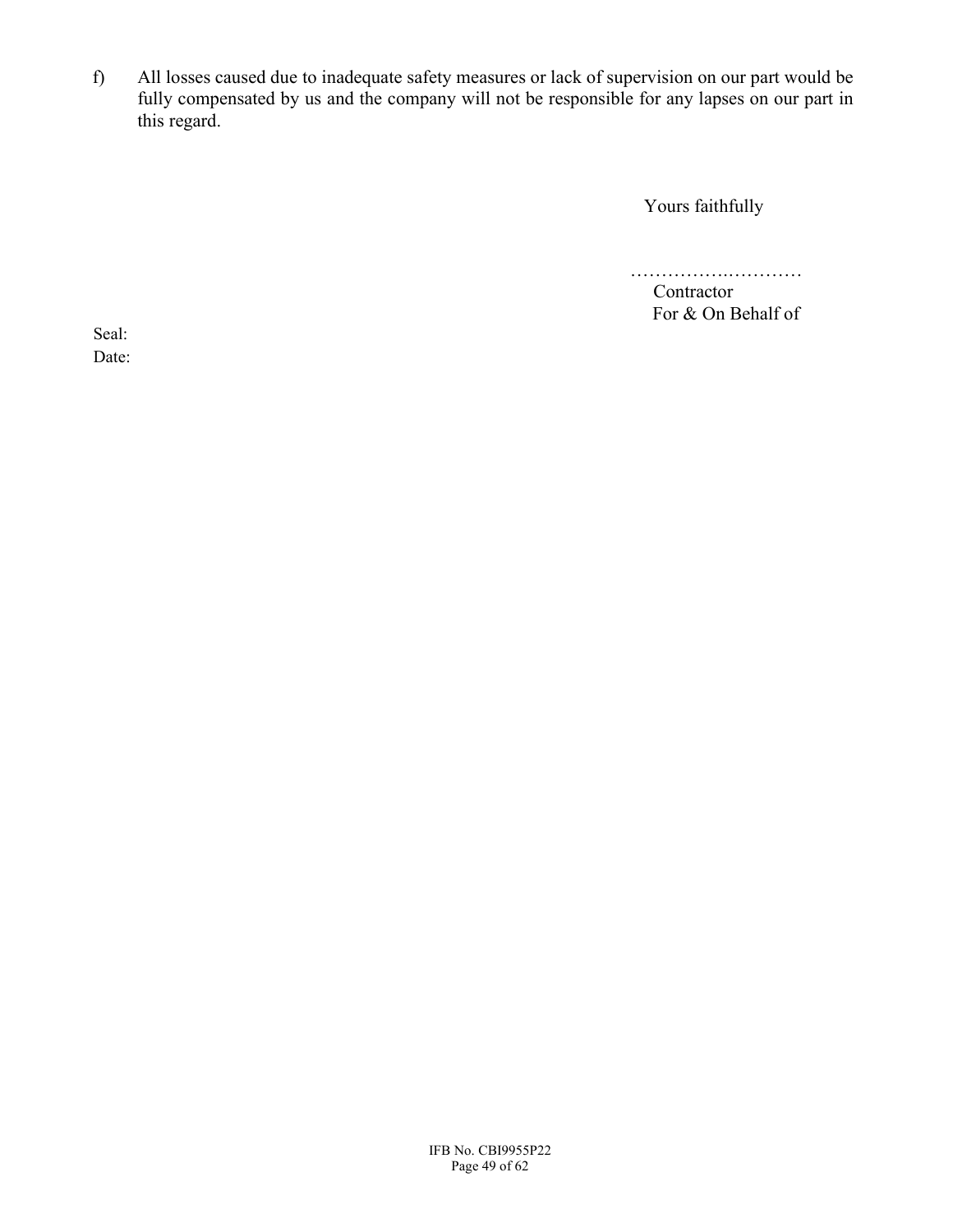#### FORM OF PERFORMANCE BANK GUARANTEE

To, M/s. OIL INDIA LIMITED, 3 rd Floor, IDCO Towers, Janpath Bhubaneswar, Odisha

WHEREAS WHEREAS (Name and address of Contractor) (hereinafter called "Contractor") had undertaken, in pursuance of Contract No. to execute (Name of Contract and Brief Description of the Work) \_\_\_\_\_\_\_\_\_\_\_\_\_\_\_\_\_\_\_ (hereinafter called "the Contract").

AND WHEREAS it has been stipulated by you in the said Contract that the Contractor shall furnish you with a Bank Guarantee as security for compliance with Contractor's obligations in accordance with the Contract.

AND WHEREAS we (Name of Bank) ……………… of (Name of country) …………… having our registered office at ................ (hereinafter called "the Bank") have agreed to give the Contractor such a Bank Guarantee.

NOW THEREFORE we hereby affirm that we are Guarantors on behalf of the Contractor, up to a total of (Amount of Guarantee in figures) (in words and the such as  $\sim$  total of (Amount of Guarantee in figures) amount being payable in the types and proportions of currencies in which the Contract price is payable, and we undertake to pay you, upon your first written demand and without cavil or argument, any sum or sums within the limits of guarantee sum as aforesaid without your needing to prove or to show grounds or reasons for your demand for the sum specified therein. We hereby waive the necessity of your demanding the said debt from the Contractor before presenting us with the demand.

We further agree that no change or addition to or other modification of the terms of the Contract or the work to be performed thereunder or of any of the Contract documents which may be made between you and the Contractor shall in any way cease us from any liability under this guarantee, and we hereby waive notice of such change, addition or modification.

This guarantee is valid until the day of  $\qquad \qquad$ .

The details of the Issuing Bank and Controlling Bank are as under:

A. Issuing Bank: BANK FAX NO: BANK EMAIL ID: BANK TELEPHONE NO.: IFSC CODE OF THE BANK: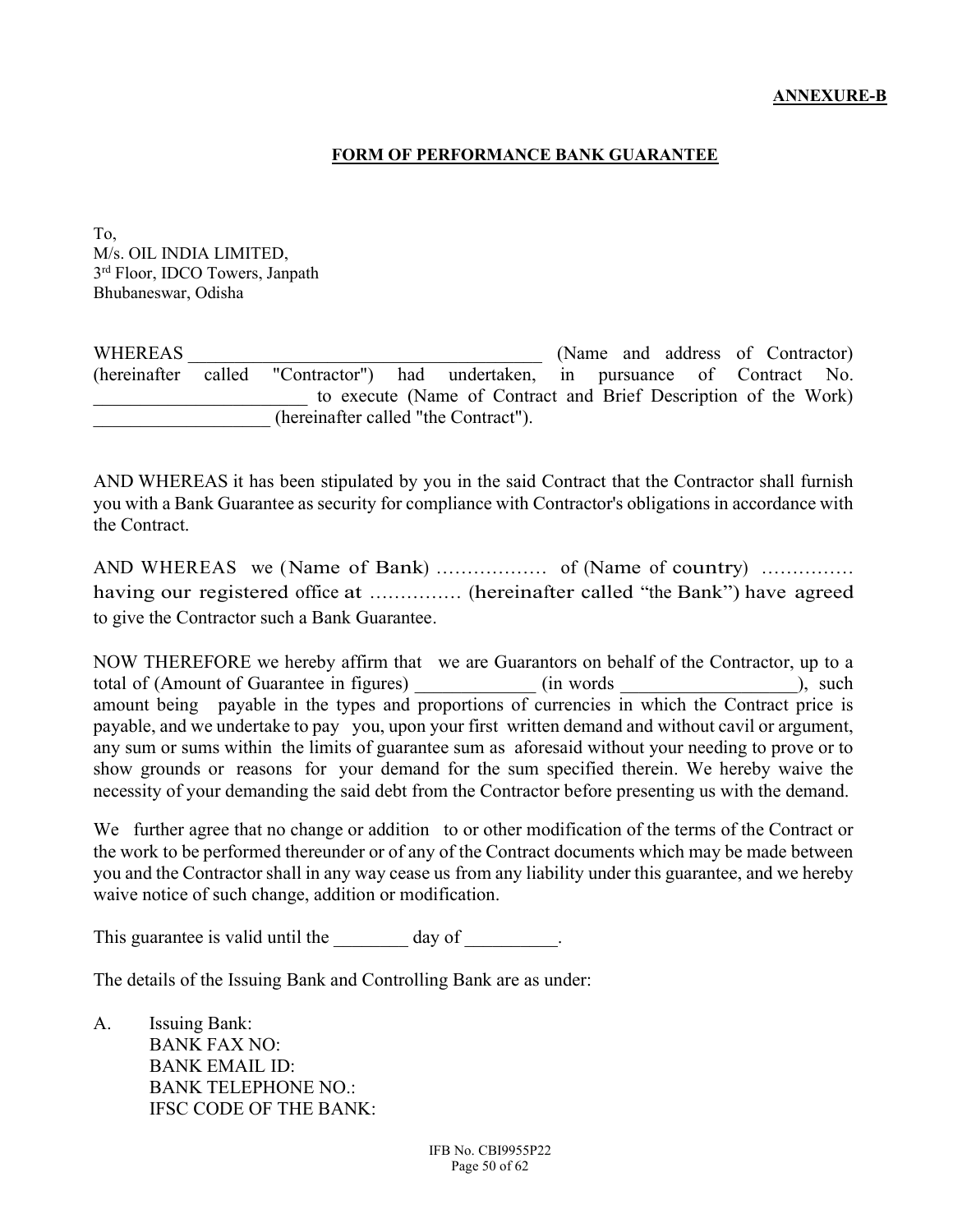## B. Controlling Office:

 Address of the Controlling Office of the BG issuing Bank: Name of the Contact Person at the Controlling Office with Mobile No. and e-mail address:

SIGNATURE AND SEAL OF THE GUARANTORS \_\_\_\_\_\_\_\_\_\_\_\_\_\_\_\_\_\_\_\_\_

| Designation:  |  |
|---------------|--|
| Name of Bank: |  |
| Address:      |  |

| Witness: |  |
|----------|--|
| Address: |  |

| Date:  |  |  |  |  |
|--------|--|--|--|--|
| Place: |  |  |  |  |

\*\*\*\*\*\*\*\*\*\*\*\*\*\*\*\*\*\*\*\*\*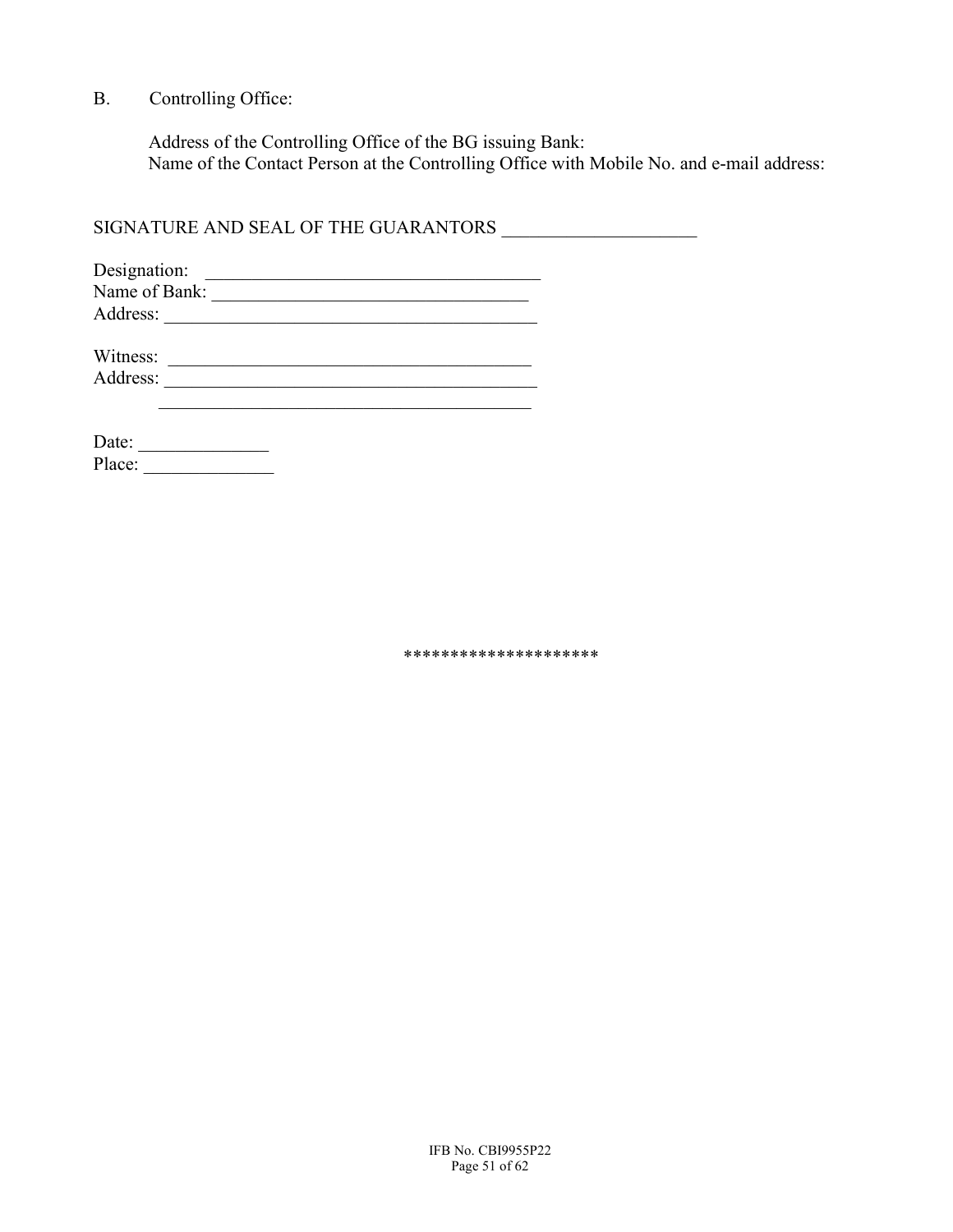#### ANNEXURE-C

#### INTEGRITY PACT

Between Oil India Limited (OIL) hereinafter referred to as "The Principal"

And

hereinafter referred to as "The Bidder/Contractor"

#### Preamble:

The Principal intends to award, under laid down organizational procedures, contract/s for services under Tender CBI9955P22.The Principal values full compliance with all relevant laws and regulations, and the principles of economic use of resources, and of fairness and transparency in its relations with its Bidder/s and Contractor/s.

In order to achieve these goals, the Principal cooperates with the renowned international Non-Governmental Organisation "Transparency International" (TI). Following TI's national and international experience, the Principal will appoint an external independent Monitor who will monitor the tender process and the execution of the contract for compliance with the principles mentioned above.

#### Section: 1 -Commitments of the Principal

(1) The Principal commits itself to take all measures necessary to prevent corruption and to observe the following principles:

1. No employee of the Principal, personally or through family members, will in connection with the tender for, or the execution of a contract, demand, take a promise for or accept, for him/herself or third person, any material or immaterial benefit which he/she is not legally entitled to.

2. The Principal will, during the tender process treat all Bidders with equity and reason. The Principal will in particular, before and during the tender process, provide to all Bidders the same information and will not provide to any Bidder confidential/additional information through which the Bidder could obtain an advantage in relation to the tender process or the contract execution.

3. The Principal will exclude from the process all known prejudiced persons.

(2) If the Principal obtains information on the conduct of any of its employees which is a criminal offence under the relevant Anti-Corruption Laws of India, or if there be a substantive suspicion in this regard, the Principal will inform its Vigilance Office and in addition can initiate disciplinary actions.

#### Section: 2 -Commitments of the Bidder/Contractor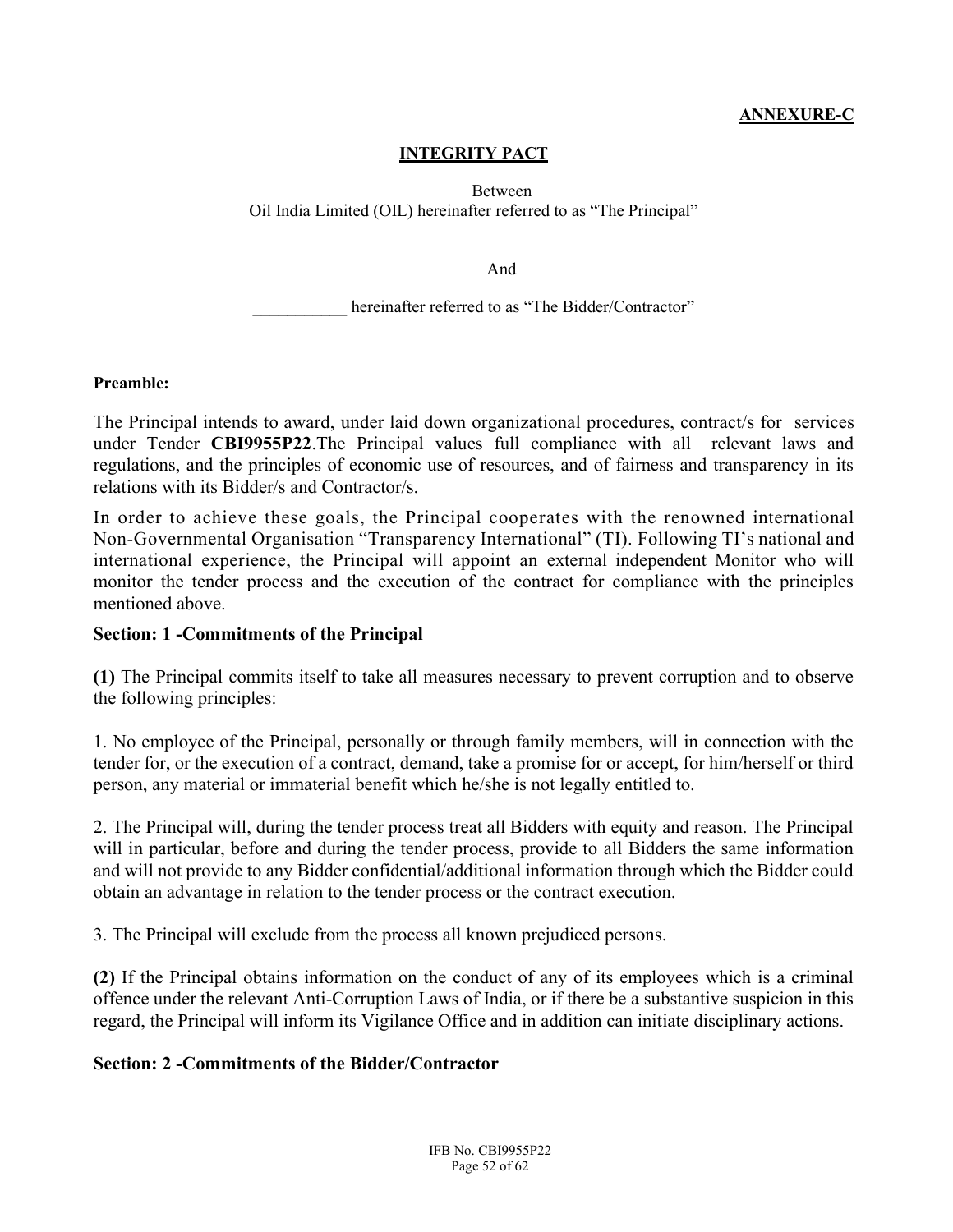(1) The Bidder/Contractor commits itself to take all measures necessary to prevent corruption. He commits himself to observe the following principles during his participation in the tender process and during the contract execution.

1. The Bidder/Contractor will not, directly or through any other person or firm, offer, promise or give to any of the Principal's employees involved in the tender process or the execution of the contract or to any third person any material or immaterial benefit which h e/she is not legally entitled to, in order to obtain in exchange any advantage of any kind whatsoever during the tender process or during the execution of the contract.

2. The Bidder/Contractor will not enter with other Bidders into any undisclosed agreement or understanding, whether formal or informal. This applies in particular to prices, specifications, certifications, Subsidiary contracts, submission or non-submission of bids or any other actions to restrict competitiveness or to introduce cartelization in the bidding process.

3. The Bidder/Contractor will not commit any offence under the relevant Anticorruption Laws of India; further the Bidder/Contractor will not use improperly, for purposes of competition or personal gain, or pass on to others, any information or document provided by the Principal as part of the business relationship, regarding plans, technical proposals and business details, including information contained or transmitted electronically.

4. The Bidder/Contractor will, when presenting his bid, disclose any and all payments he has made, is committed to or intends to make to agents, brokers or any other intermediaries in connection with the award of the contract.

(2) The Bidder/Contractor will not instigate third persons to commit offences outlined above or be an accessory to such offences.

(3) The Bidder/Contractor signing Integrity Pact shall not approach the Courts while representing the matters to IEMs and he/she will await their decision in the matter.

# Section 3 -Disqualification from tender process and exclusion from future Contracts

If the Bidder, before contract award has committed a transgression through a violation of Section 2 or in any other form such as to put his reliability or risibility as Bidder into question, the Principal is entitled to disqualify the Bidder from the tender process or to terminate the contract, if already signed, for such reason.

1. If the Bidder/Contractor has committed a transgression through a violation of Section 2 such as to put his reliability or credibility into question, the Principal is entitled also to exclude the Bidder/Contractor from future contract award processes. The imposition and duration of the exclusion will be determined by the severity of the transgression. The severity will be determined by the circumstances of the case, in particular the number of transgressions, the position of the transgressions within the company hierarchy of the Bidder and the amount of the damage. The exclusion will be imposed for a minimum of 6 months and maximum of 3 years.

2. The Bidder accepts and undertakes to respect and uphold the Principal's Absolute right to resort to and impose such exclusion and further accepts and undertakes not to challenge or question such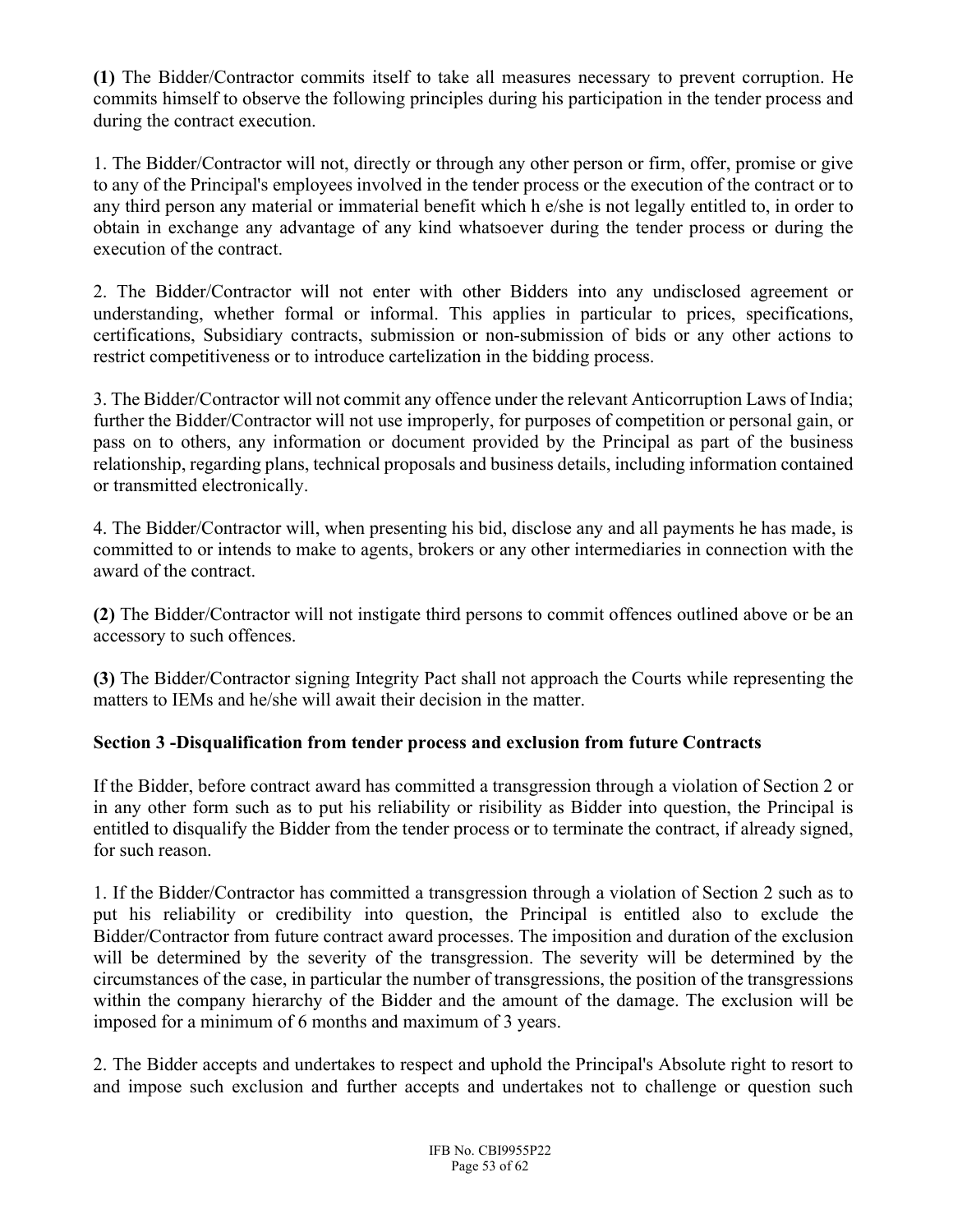exclusion on any ground, including the lack of any hearing before the decision to resort to such exclusion is taken. This undertaking is given freely and after obtaining independent legal advice.

3. If the Bidder/Contractor can prove that he has restored/recouped the Damage caused by him and has installed a suitable corruption prevention system, the Principal may revoke the exclusion prematurely.

4. A transgression is considered to have occurred if in light of available evidence no reasonable doubt is possible.

5. Integrity Pact, in respect of a particular contract, shall be operative from the date Integrity Pact is signed by both the parties till the final completion of the contract or as mentioned in Section 9- Pact Duration whichever is later. Any violation of the same would entail disqualification of the bidders and exclusion from future business dealings

## Section 4 -Compensation for Damages

1. If the Principal has disqualified the Bidder from the tender process prior to the award according to Section 3, the Principal is entitled to demand and recover from the Bidder liquidated damages equivalent to Earnest Money Deposit / Bid Security.

(2) If the Principal has terminated the contract according to Section 3, or if the Principal is entitled to terminate the contract according to Section 3, the principal shall be entitled to demand and recover from the Contractor liquidated damages equivalent to Security Deposit / Performance Bank Guarantee.

3. The bidder agrees and undertakes to pay the said amounts without protest or demur subject only to condition that if the Bidder/Contractor can prove and establish that the exclusion of the Bidder from the tender process or the termination of the contract after the contract award has caused no damage or less damage than the amount or the liquidated damages, the Bidder/Contractor shall compensate the Principal only to the extent of the damage in the amount proved.

#### Section 5 -Previous transgression

1. The Bidder declares that no previous transgression occurred in the last 3 years with any other Company in any country conforming to the TI approach or with any other Public Sector Enterprise in India that could justify his exclusion from the tender process.

2. If the Bidder makes incorrect statement on this subject, he can be disqualified from the tender process or the contract, if already awarded, can be terminated for such reason.

## Section: 6 -Equal treatment of all Bidders/Contractor/Subcontractors

1. The Principal will enter into Pacts on identical terms with all bidders and contractors.

2. The Bidder / Contractor undertake(s) to procure from all subcontractors a commitment in conformity with this Integrity Pact. The Bidder/Contractor shall be responsible for any violation(s) of the provisions laid down in this agreement/Pact by any of its sub-contractors/sub-vendors.

3. The Principal will disqualify from the tender process all bidders who do not sign this Pact or violate its provisions.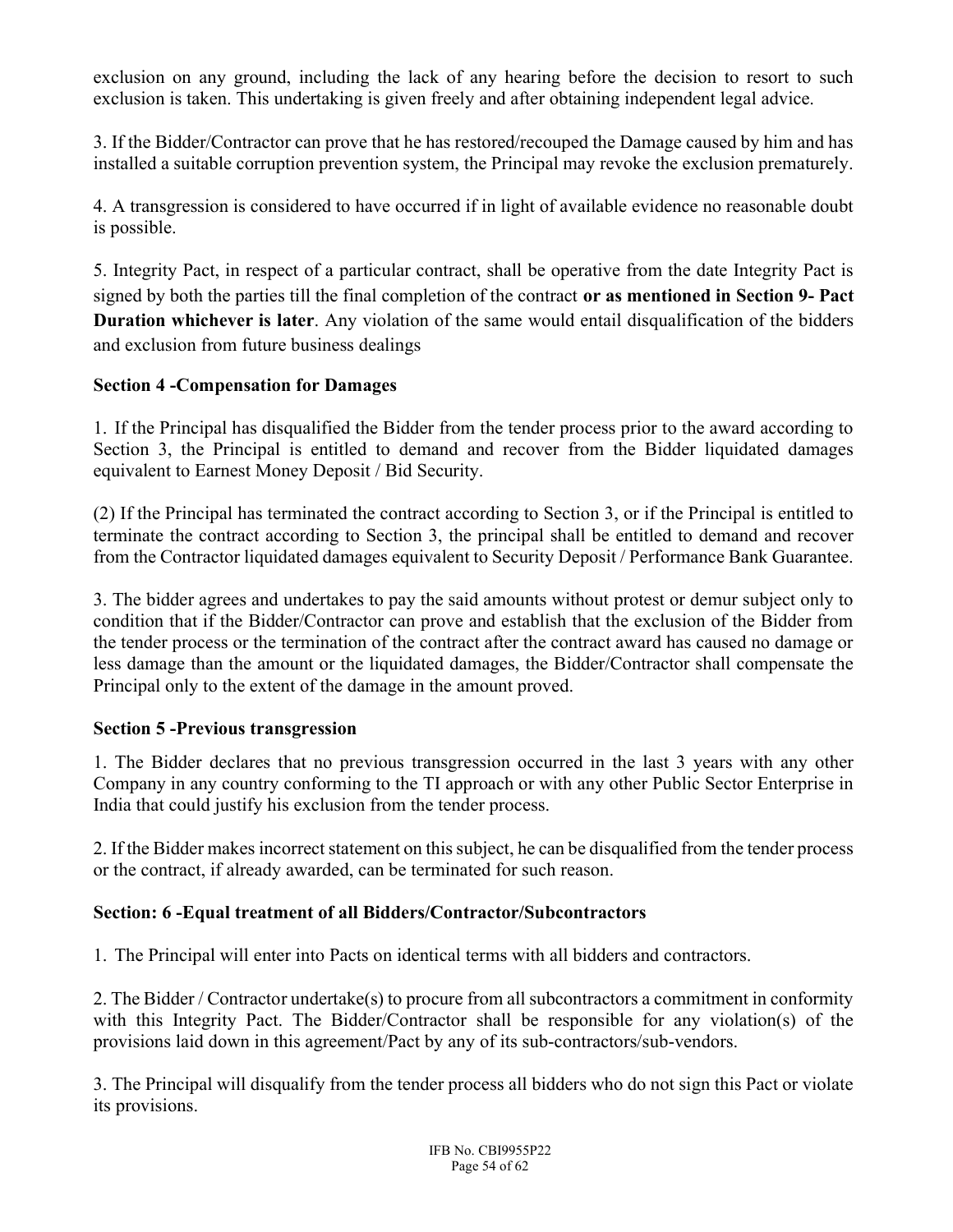### Section: 7 -Criminal charges against violating Bidders/Contractors/ Subcontractors

If the Principal obtains knowledge of conduct of a Bidder, Contractor or Subcontractor, or of an employee or a representative or an associate of a Bidder, Contractor or Subcontractor, which constitutes corruption, or if the Principal has substantive suspicion in this regard, the Principal will inform the Vigilance Office.

#### Section: 8 -External Independent Monitor/Monitors

1. The Principal appoints competent and credible external independent Monitor for this Pact. The task of the Monitor is to review independently and objectively, whether and to what extent the parties comply with the obligations under this agreement.

2. The Monitor is not subject to instructions by the representatives of the parties and performs his functions neutrally and independently. He reports to the Chairperson of the Board of the Principal.

3. The Contractor accepts that the Monitor has the right to access without restriction to all Project documentation of the Principal including that provided by the Contractor. The Contractor will also grant the Monitor, upon his request and demonstration of a valid interest, unrestricted and unconditional access to his project documentation. The same is applicable to Subcontractors. The Monitor is under contractual obligation to treat the information and documents of the Bidder/Contractor/Subcontractor with confidentiality.

4. The Principal will provide to the Monitor sufficient information about all meetings among the parties related to the Project provided such meetings could have an impact on the contractual relations between the Principal and the Contractor. The parties offer to the Monitor the option to participate in such meetings.

5. As soon as the Monitor notices, or believes to notice, a violation of this agreement, he will so inform the Management of the Principal and request the Management to discontinue or heal the violation, or to take other relevant action. The monitor can in this regard submit non-binding recommendations. Beyond this, the Monitor has no right to demand from the parties that they act in a specific manner, refrain from action or tolerate action. However, the Independent External Monitor shall give an opportunity to the bidder / contractor to present its case before making its recommendations to the Principal.

6. The Monitor will submit a written report to the Chairperson of the Board of the Principal within 8 to 10 weeks from the date of reference or intimation to him by the 'Principal' and, should the occasion arise, submit proposals for correcting problematic situations.

7. If the Monitor has reported to the Chairperson of the Board a Substantiated suspicion of an offence under relevant Anti-Corruption Laws of India, and the Chairperson has not, within reasonable time, taken visible action to proceed against such offence or reported it to the Vigilance Office, the Monitor may also transmit this information directly to the Central Vigilance Commissioner, Government of India.

8. The word 'Monitor' would include both singular and plural.

#### Section:9 -Pact Duration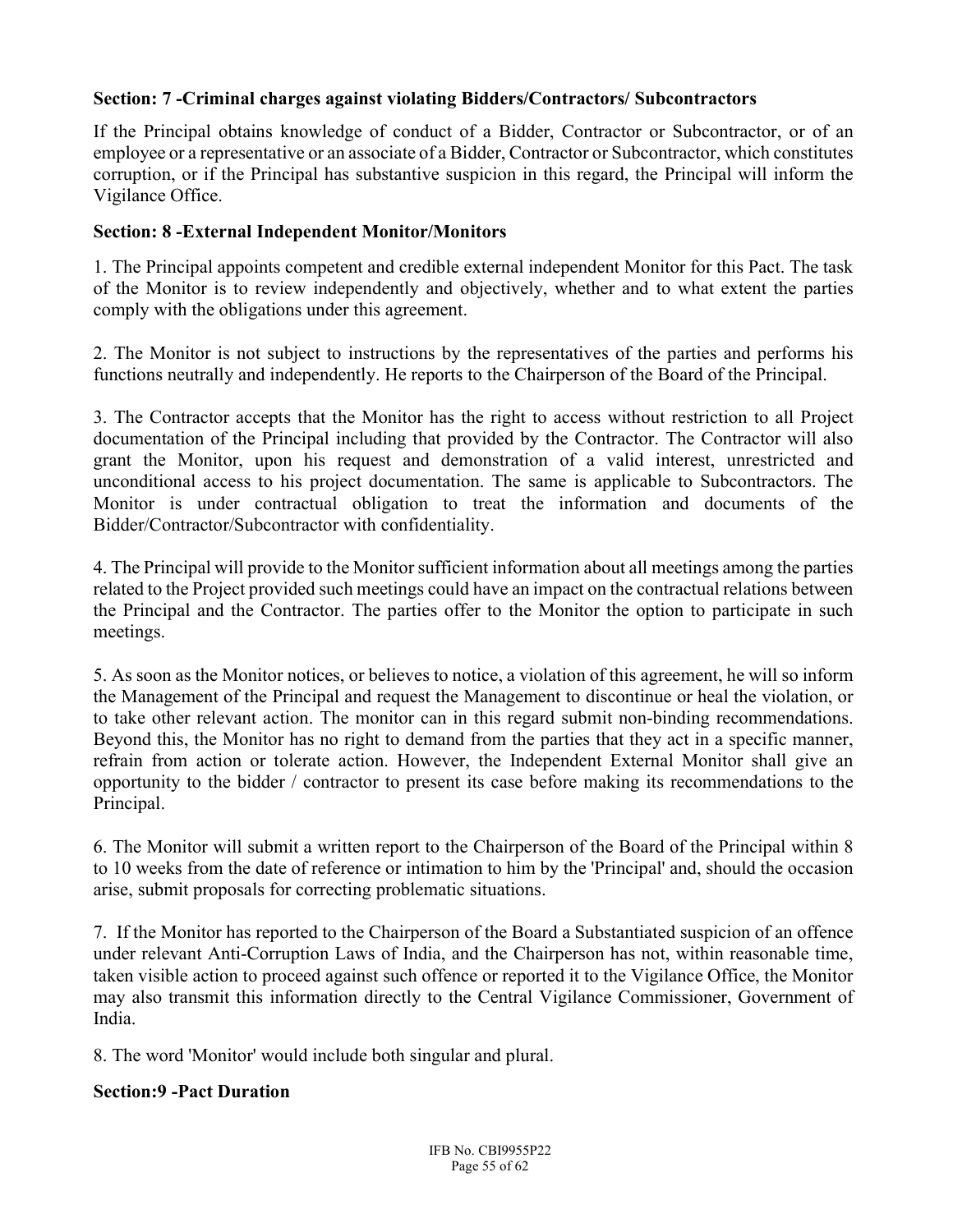This Pact begins when both parties have legally signed it. It expires for the Contractor 12 months after the last payment under the respective contract, and for all other Bidders 6 months after the contract has been awarded.

If any claim is made/ lodged during this time, the same shall be binding and continue to be valid despite the lapse of this pact as specified above, unless it is discharged/determined by Chairperson of the Principal.

#### Section:10 -Other provisions

1. This agreement is subject to Indian Law. Place of performance and jurisdiction is the Registered Office of the Principal, i.e., New Delhi. The Arbitration clause provided in the main tender document / contract shall not be applicable for any issue / dispute arising under Integrity Pact.

2. Changes and supplements as well as termination notices need to be made in writing. Side agreements have not been made.

3. If the Contractor is a partnership or a consortium, this agreement must be, signed by all partners or consortium members.

4. Should one or several provisions of this agreement turn out to be invalid, the remainder of this agreement remains valid. In this case, the parties will strive to come to an agreement to their original intensions.

(Swarup Majumder)  $Sr.$  Manager  $(C&P)$ 

(For the Principal) for the Bidder/Contractor

Place: Bhubaneswar Witness 1:

Date:22.03.2022 Witness 2: \_\_\_\_\_\_\_\_\_\_\_\_\_\_\_\_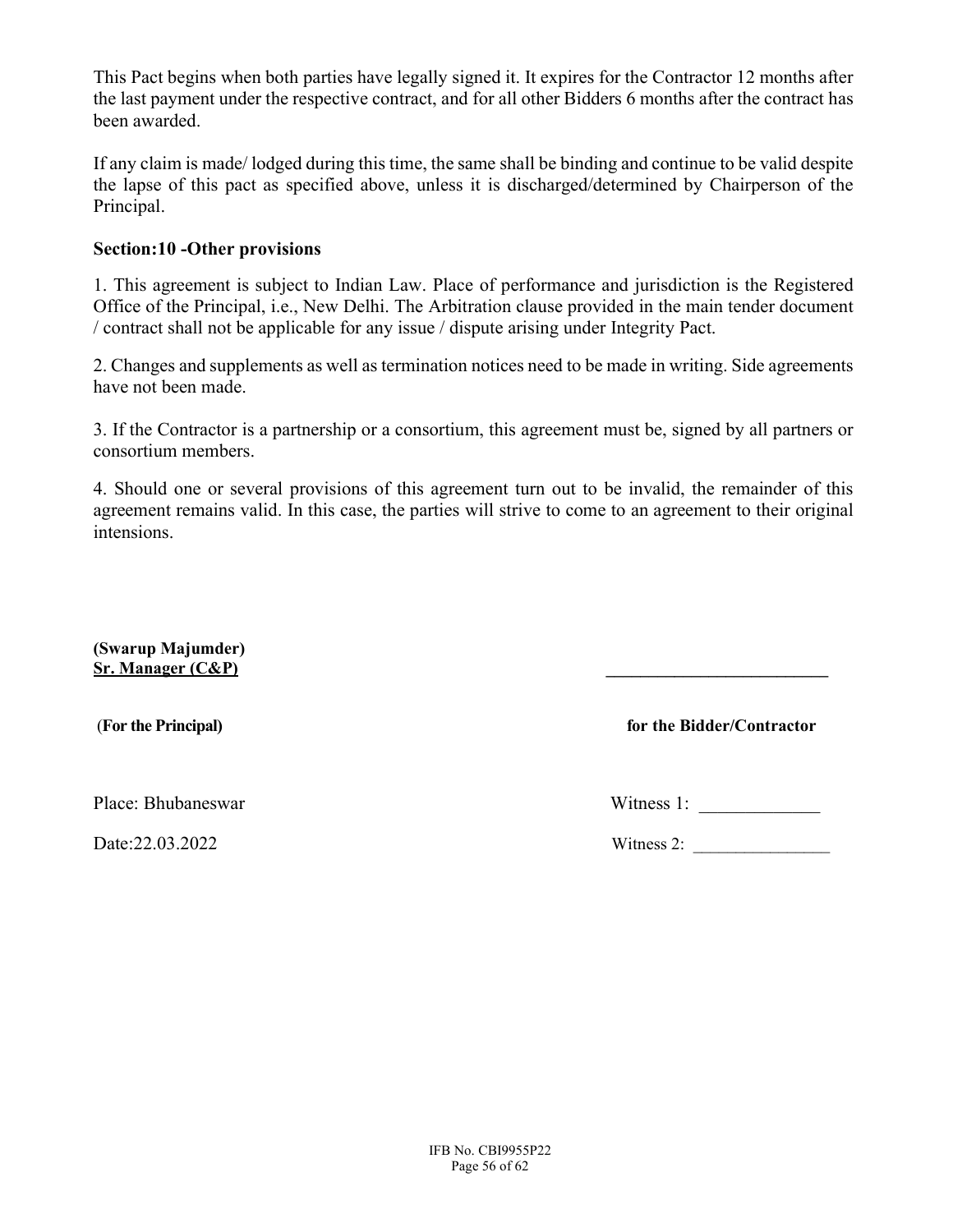#### TAXES AND DUTIES CLAUSE - FOR VENDOR/SUPPLIER/CONTRACTOR (For Supplies/ Services during GST Regime)

#### Goods and Services Tax:

 "GST" shall mean Goods and Services Tax charged on the supply of material(s) and services. The term "GST" shall be construed to include the Integrated Goods and Services Tax (hereinafter referred to as "IGST") or Central Goods and Services Tax (hereinafter referred to as "CGST") or State Goods and Services Tax (hereinafter referred to as "SGST") or Union Territory Goods and Services Tax (hereinafter referred to as "UTGST") depending upon the import/interstate or intrastate supplies, as the case may be. It shall also mean GST compensation Cess, if applicable.

1) Where the OIL is entitled to avail the input tax credit of GST:

OIL will reimburse the GST to the Supplier of Goods / Services (Service Provider) at actual against submission of Invoices as per format specified in rules / regulation of GST to enable OIL to claim input tax credit of GST paid. In case of any variation in the executed quantities, the amount on which the GST is applicable shall be modified in same proportion. Returns and details required to be filled under GST laws & rules should be timely filed by supplier with requisite details.

2) Where the OIL is not entitled to avail/take the full input tax credit of GST:

OIL will reimburse GST to the Supplier of Goods / Services (Service Provider) at actual against submission of Invoices as per format specified in rules/ regulation of GST subject to the ceiling amount of GST as quoted by the bidder. In case of any variation in the executed quantities (If directed and/or certified by the In-Charge) the ceiling amount on which GST is applicable will be modified on pro-rata basis.

3) The Contractor will be under obligation for charging correct rate of tax as prescribed under the respective tax laws. Further the Contractor shall avail and pass on benefits of all exemptions/concessions available under tax laws. Any error of interpretation of applicability of taxes/ duties by the Contractor shall be to Contractor's account.

4) In case of statutory variation in GST, other than due to change in turnover, payable on the Contract value during Contract period, the Supplier of Goods/ Services (Service Provider) shall submit a copy of the 'Government Notification' to evidence the rate as applicable on the Bid due date and on the date of revision.

5) Beyond the Contract period, in case OIL is not entitled for input tax credit of GST, then any increase in the rate of GST beyond the contractual delivery period shall be to Service provider's account whereas any decrease in the rate GST shall be passed on to the OIL.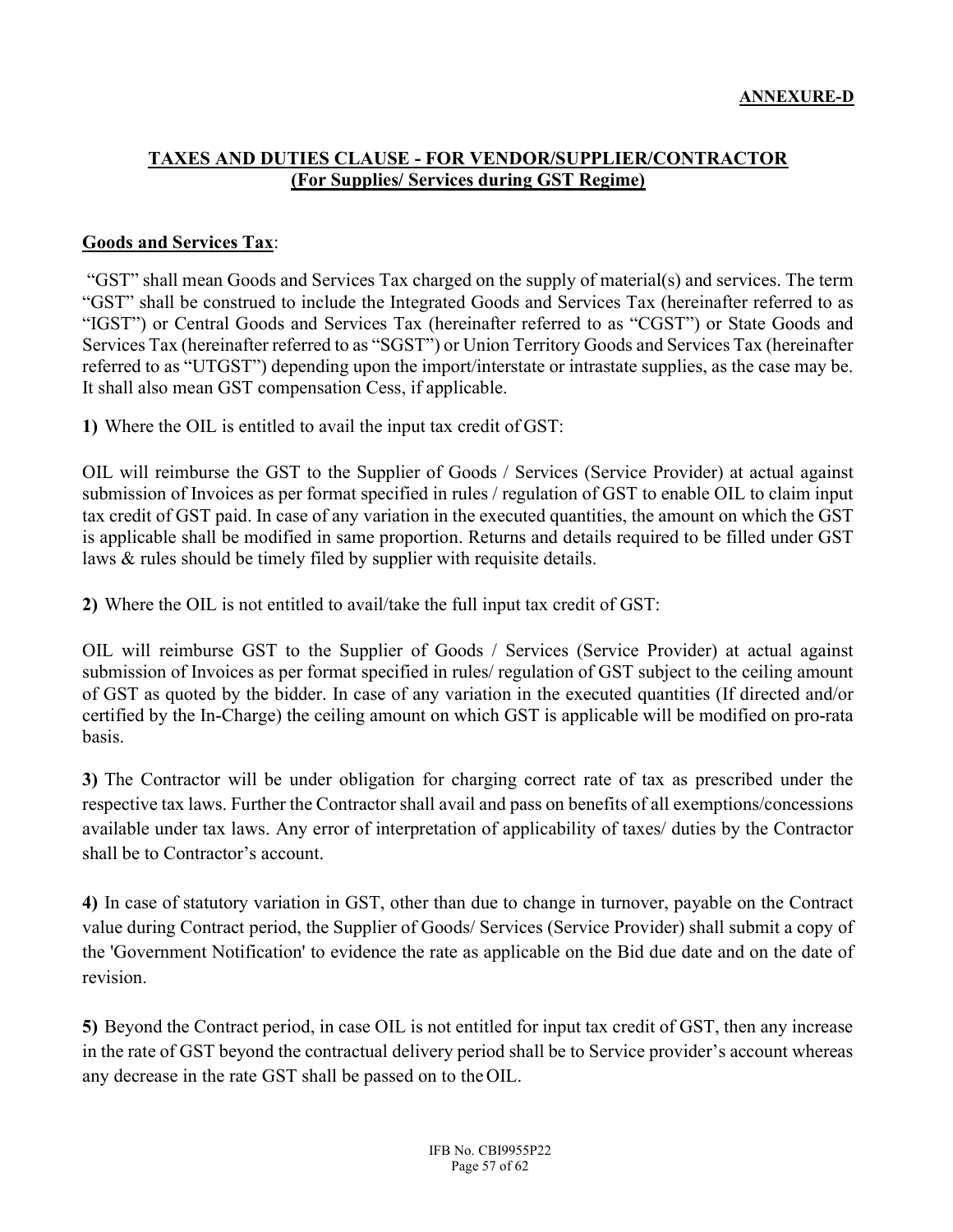6) Beyond the Contract period, in case OIL is entitled for input tax credit of GST, then statutory variation in applicable GST on supply and on incidental services, shall be to OIL's account.

7) Claim for payment of GST / Statutory variation, should be raised within two [02] months from the date of issue of 'Government Notification' for payment of differential (in %) GST, otherwise claim in respect of above shall not be entertained for payment of arrears.

8) The base date for the purpose of applying statutory variation shall be the Bid Opening Date.

9) The Contractor will be liable to ensure to have registered with the respective tax authorities, wherever applicable and to submit self- attested copy of such registration certificate(s) and the Contractor will be responsible for procurement of material in its own registration (GSTIN) and also to issue its own Road Permit/ E-way Bill, if applicable etc.

## 10) Anti-profiteering clause

In case rating of Contractor is negative/black listed after award of work for supply of goods/services, then OIL shall not be obligated or liable to pay or reimburse GST to such vendor / Contractor and shall also be entitled to deduct / recover such GST along with all penalties/interest, if any, incurred by OIL.

11) OIL will prefer to deal with registered bidder under GST. Therefore, bidders are requested to get themselves registered under GST, if not registered yet.

\*\*\*\*\*\*\*\*\*\*\*\*\*\*\*\*\*\*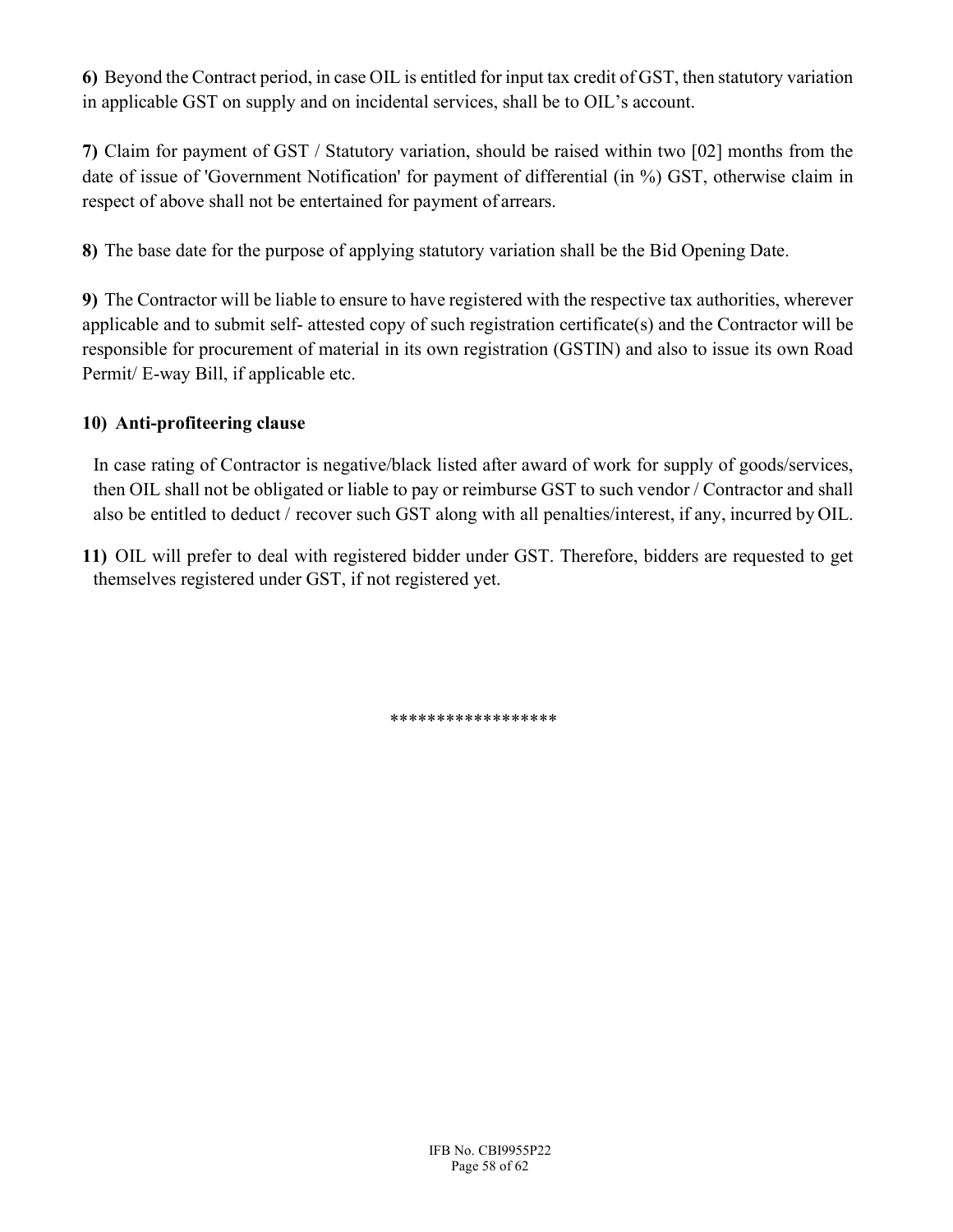#### ANNEXURE-E

#### Format of undertaking by Bidders towards submission of authentic information/documents (To be typed on the letter head of the bidder)

Ref. No **Date** 

#### Sub: Undertaking of authenticity of information/documents submitted

#### Ref: Your Tender No: CBI9955P22

To,

Oil India Limited Bay Exploration Project Bhubaneswar, India

Sir,

With reference to our Bid/Offer against your above-referred tender, we hereby undertake that no fraudulent information/documents have been submitted by us.

We take full responsibility for the submission of authentic information/documents against the above cited bid.

We also agree that, during any stage of the tender/contract agreement, in case any of the information/documents submitted by us are found to be false/forged/fraudulent, OIL has right to reject our bid at any stage including forfeiture of our EMD and/or PBG and/or cancel the award of contract and/or carry out any other penal action on us, as deemed fit.

Yours faithfully,

For (type name of the firm here)

| Signature of Authorised Signatory                    |
|------------------------------------------------------|
| Name:                                                |
| Designation :                                        |
| Phone No.                                            |
| Place:                                               |
| Date :                                               |
| (Affix Seal of the Organization here, if applicable) |

#### \*\*\*\*\*\*\*\*\*\*\*\*\*\*\*\*\*\*\*

IFB No. CBI9955P22 Page 59 of 62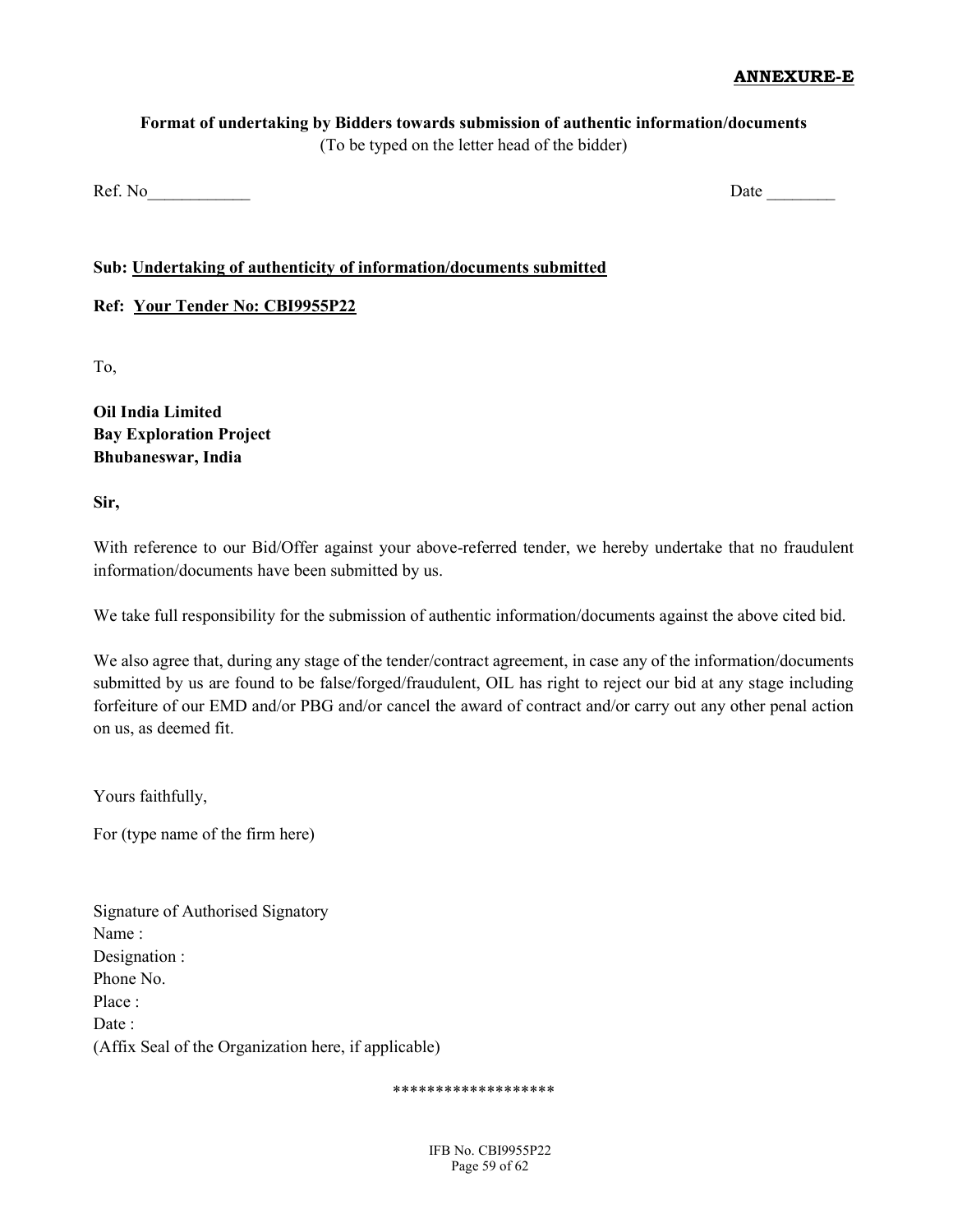## CERTIFICATE OF ANNUAL TURNOVER & NET WORTH [TO BE ISSUED BY PRACTISING CHARTERED ACCOUNTANTS' FIRM ON THEIR LETIER HEAD]

## TO WHOM IT MAY CONCERN

This is to certify that the following financial positions extracted from the audited financial statements of M/s... ... ... . ................... (Name of the Bidder) for the last three (3) completed accounting years up to ................. (as the case may be) are correct.

| <b>YEAR</b> | <b>TURN OVER</b>     | <b>NET WORTH</b>     |
|-------------|----------------------|----------------------|
|             | <b>In INR Crores</b> | <b>In INR Crores</b> |
|             |                      |                      |
|             |                      |                      |
|             |                      |                      |
|             |                      |                      |
|             |                      |                      |

Place:

Date:

Seal:

Membership No.

Registration Code:

Signature:

\*\*\*\*\*\*\*\*\*\*\*\*\*\*\*\*\*\*\*\*\*\*

IFB No. CBI9955P22 Page 60 of 62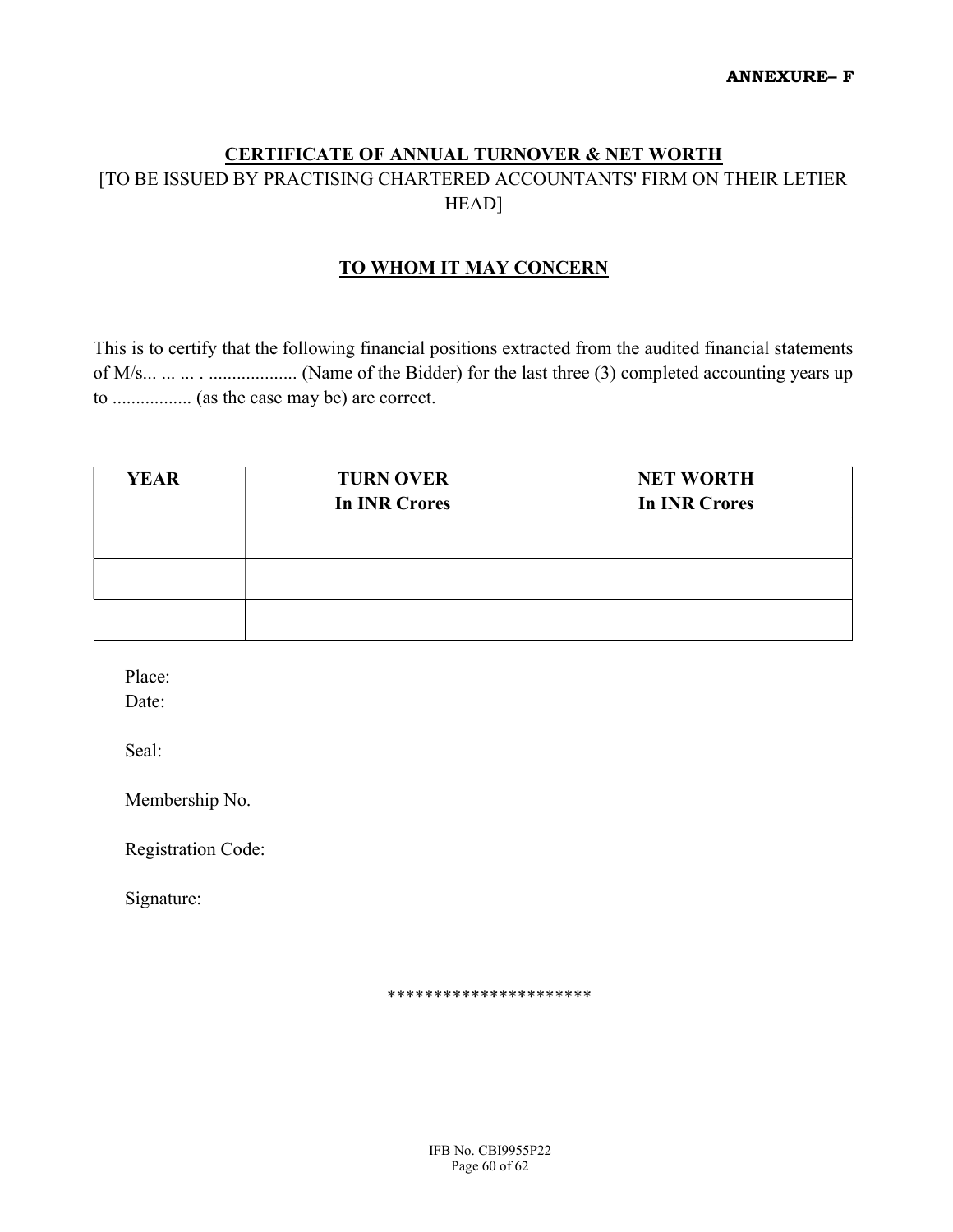#### ANNEXURE– G

#### TO BE EXECUTED ON THE OFFICIAL LETTER HEAD OF THE BIDDER BY THE AUTHORIZED SIGNATORY OF THE BIDDER

#### Certificate of compliance of Financial Criteria in respect of Tender No. CBI9955P22

|                                       | I, the authorized signatory(s) of (Bidder's/Firm's name) do hereby solemnly affirm and declare as under: - |  |
|---------------------------------------|------------------------------------------------------------------------------------------------------------|--|
| on the Original Bid closing Date.     | The Balance Sheet/Financial Statements for the financial year has actually not been audited as             |  |
| Yours faithfully,                     |                                                                                                            |  |
|                                       |                                                                                                            |  |
| Signature of the authorized signatory |                                                                                                            |  |
| Name of bidder/ firm:                 |                                                                                                            |  |
| Designation:                          |                                                                                                            |  |
|                                       |                                                                                                            |  |
| Date:                                 |                                                                                                            |  |
|                                       |                                                                                                            |  |
|                                       |                                                                                                            |  |

(Affix Seal of the Organization here)

Note to bidders: This certificate is to be issued only considering the time required for preparation of Financial Statements i.e., if the last date of preceding financial / accounting year falls within the preceding six months reckoned from the Original Bid Closing Date. In case of extension of due date for Tax Audit for the preceding financial/ accounting year, the Undertaking shall be applicable only if the original bid closing date falls within the extended period

\*\*\*\*\*\*\*\*\*\*\*\*\*\*\*\*\*\*\*\*\*\*